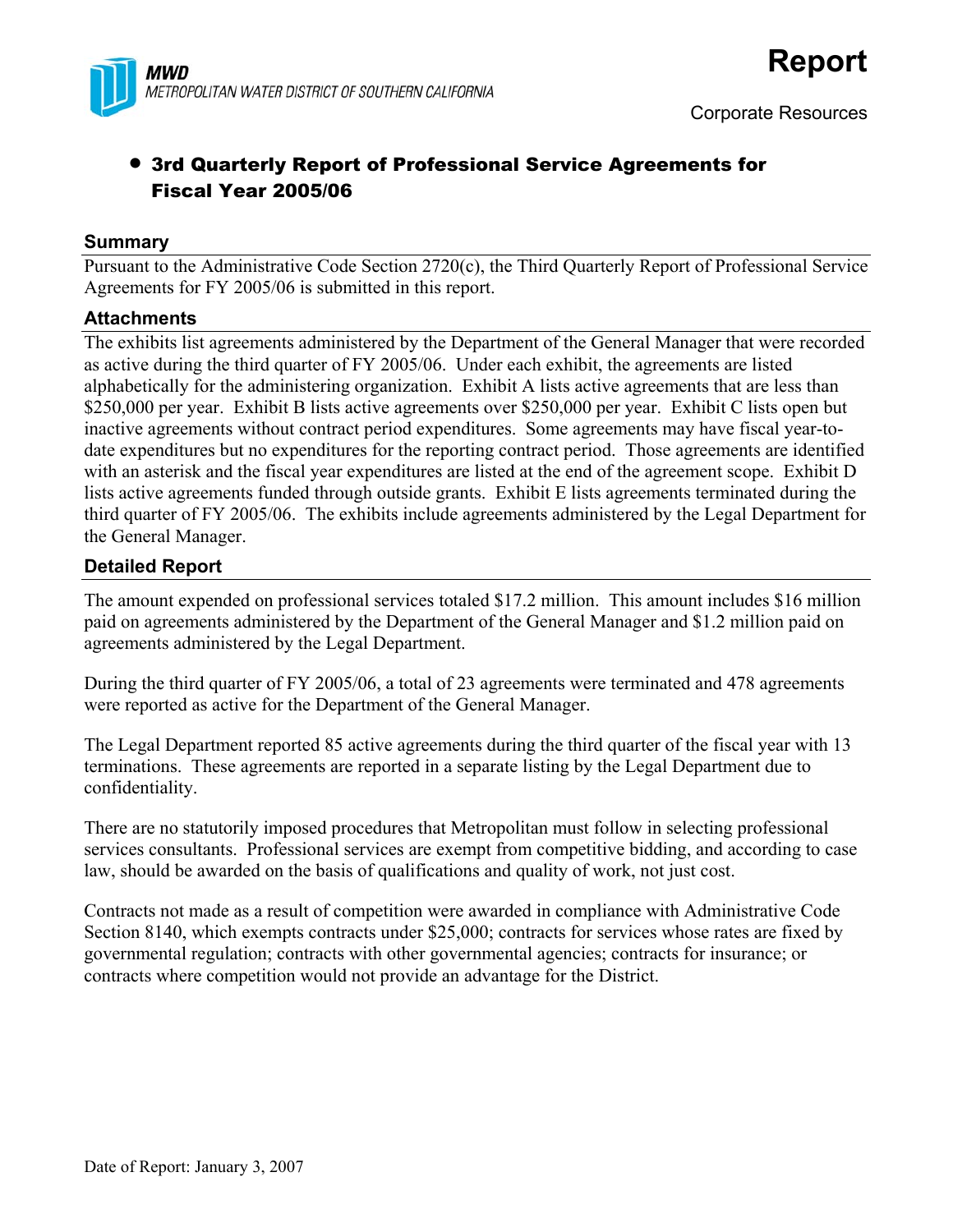

### **Agreement Detail (Exhibit A)**

**Active Agreements Under \$250,000** 

#### **From 01-JAN-2006 To 31-MAR-2006 (Reporting Period)**

| <b>Consultant Name</b>                                                           | Agreement<br><b>Number</b> | Amend<br>Number         | Organization                                                    | <b>Agreement Scope</b>                                                                                               | Maximum<br>Amount<br>Payable | Reporting<br>Period<br><b>Expenditure</b> |
|----------------------------------------------------------------------------------|----------------------------|-------------------------|-----------------------------------------------------------------|----------------------------------------------------------------------------------------------------------------------|------------------------------|-------------------------------------------|
| <b>AVO TRAINING</b><br><b>INSTITUTE</b>                                          | 56622                      |                         | <b>Chief Executive's Office</b><br>(Human Resources<br>Section) | To provide industrial electrical training for staff. RFP 611                                                         | \$30,000 R                   | \$9,549                                   |
| <b>BECKER, DON</b>                                                               | 60463                      |                         | <b>Chief Executive's Office</b><br>(Human Resources<br>Section) | To advise and assist Metropolitan with employer-employee<br>related matters. (Closed 4/10/06)                        | \$25,000                     | \$19,858                                  |
| <b>BERKHEMER-</b><br>CLAYTON, INC.                                               | 71737                      |                         | <b>Chief Executive's Office</b>                                 | To provide recruitment and selection services for position of<br>Assistant Group Manager for WRM. (Closed 9/13/06)   | \$60,000                     | \$50,844                                  |
| <b>BIDNET</b>                                                                    | 67616                      | 2                       | <b>Chief Executive's Office</b>                                 | To provide programming service for MWD's Business<br>Outreach Program.                                               | \$20,000                     | \$6,960                                   |
| <b>CALIFORNIA</b><br><b>TRAINING COMPANY</b>                                     | 48613                      | 8                       | <b>Chief Executive's Office</b>                                 | To conduct training workshops on grievance management.                                                               | \$150,000                    | \$115,032                                 |
| <b>CAMP DRESSER &amp;</b><br>MCKEE, INC.                                         | 70944                      |                         | <b>Chief Executive's Office</b>                                 | To provide a rate structure workshop and facilitation services<br>for member agency discussion of rates and charges. | \$30,000                     | \$9,570                                   |
| <b>CHOICEPOINT</b><br><b>BUSINESS AND</b><br><b>GOVERNMENT</b><br>SERVICES, INC. | 57408                      |                         | <b>Chief Executive's Office</b><br>(Human Resources<br>Section) | To provide security and background pre-employment<br>reference checks. RFP 583                                       | $$25,000$ R                  | \$7,058                                   |
| <b>COMCO SAFETY</b><br>CONSULTING, INC.                                          | 47450                      |                         | <b>Chief Executive's Office</b><br>(Human Resources<br>Section) | To provide First Responder Training Services. (Closed<br>5/23/06) RFP 538                                            | \$40,000 R                   | \$5,120                                   |
| <b>COMMUNITY ACTION</b><br>EPA, INC.                                             | 68854                      |                         | <b>Chief Executive's Office</b><br>(Human Resources<br>Section) | To provide employee assistance services. RFP 707                                                                     | \$150,000                    | \$34,133                                  |
| <b>CONSULTANT</b><br>BILLING, INC.                                               | 68215                      |                         | <b>Chief Executive's Office</b><br>(Human Resources<br>Section) | To provide an interim Human Resource Manager and audit of<br>HR functions. (Closed 8/28/06)                          | \$225,000                    | \$165,769                                 |
| <b>CPS HUMAN</b><br><b>RESOURCES</b><br><b>SERVICES</b>                          | 56004                      | $\overline{\mathbf{1}}$ | <b>Chief Executive's Office</b><br>(Human Resources<br>Section) | To provide a classification and compensation study for Human<br>Resources, RFP 694                                   | \$77,000                     | \$9,552                                   |

RATHBD01 R=Renewable Annual Service Agreement, maximum 3-year term. Subsequent years require approval by the Chief Operating Officer.

> Reporting Period Expenditure - For renewable annual service agreements only, expenditures incurred in the current contract year are included. For all other contracts, expenditures from contract execution through the end of the reporting period are included.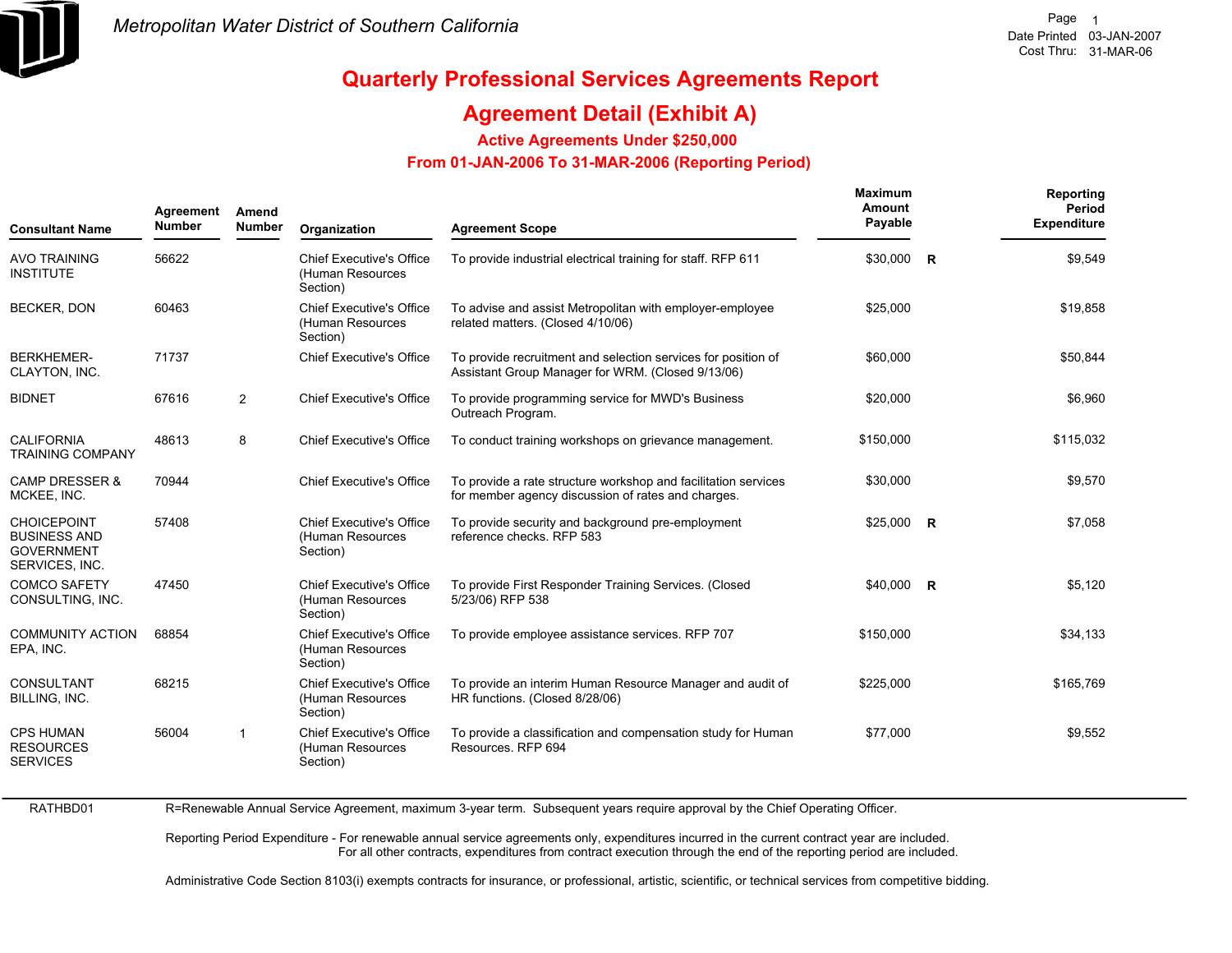

## **Quarterly Professional Services Agreements Report**

### **Agreement Detail (Exhibit A)**

**Active Agreements Under \$250,000** 

 **From 01-JAN-2006 To 31-MAR-2006 (Reporting Period)** 

| <b>Consultant Name</b>                                         | Agreement<br><b>Number</b> | Amend<br><b>Number</b> | Organization                                                    | <b>Agreement Scope</b>                                                                                            | Maximum<br>Amount<br>Payable | Reporting<br>Period<br><b>Expenditure</b> |
|----------------------------------------------------------------|----------------------------|------------------------|-----------------------------------------------------------------|-------------------------------------------------------------------------------------------------------------------|------------------------------|-------------------------------------------|
| ELLIOTT & LESTER,<br>INC.                                      | 61475                      | 2                      | <b>Chief Executive's Office</b>                                 | To function as Metropolitan's ethics officer. RFP 676                                                             | \$240,000 R                  | \$112,807                                 |
| EMA, INC.                                                      | 55218                      | -1                     | <b>Chief Executive's Office</b><br>(Human Resources<br>Section) | To conduct a Training Needs Analysis for MWD SCADA<br>system. (Closed 8/15/06) RFP 554                            | \$60,000                     | \$45,362                                  |
| <b>HIRE SOLUTIONS</b>                                          | 70955                      | 2                      | <b>Chief Executive's Office</b><br>(Human Resources<br>Section) | To provide a Peoplesoft Gap Analysis and Project Planning.<br>(Closed 8/25/06)                                    | \$25,000                     | \$18,725                                  |
| <b>JOHN W. HARRIS &amp;</b><br><b>ASSOCIATES</b>               | 71743                      |                        | <b>Chief Executive's Office</b>                                 | To provide legal services and advice on Human Resource<br>issues to the H.R. Manager and Executive Vice President | \$61,000                     | \$21,175                                  |
| KCI                                                            | 60466                      |                        | <b>Chief Executive's Office</b><br>(Human Resources<br>Section) | To provide training classes for the STAR program for<br>managers. (Closed 5/23/06)                                | \$25,000                     | \$12,000                                  |
| <b>MCGUIRE COMPANY</b>                                         | 48612                      | -1                     | <b>Chief Executive's Office</b>                                 | To provide services regarding legislative issues. (Closed<br>7/25/06)                                             | \$230,000                    | \$229,943                                 |
| <b>MCGUIRE</b><br><b>ENVIRONMENTAL</b><br>CONSULTANTS INC.     | 60900                      | $\mathbf{1}$           | <b>Chief Executive's Office</b>                                 | To provide urban design and planning concepts for<br>Metropolitan owned land. (Closed 4/4/06)                     | \$55,000                     | \$49,401                                  |
| <b>NATEC</b><br>INTERNATIONAL, INC.                            | 51546                      | $\overline{1}$         | <b>Chief Executive's Office</b><br>(Human Resources<br>Section) | To provide asbestos gasket removal training. (Closed 8/18/06)<br><b>RFP 553</b>                                   | $$14,000$ R                  | \$8,604                                   |
| <b>NETWORK</b><br><b>ENVIRONMENTAL</b><br><b>SYSTEMS</b>       | 48611                      |                        | <b>Chief Executive's Office</b><br>(Human Resources<br>Section) | To provide DOT hazardous material regulations training.<br>(Closed 5/23/06)                                       | \$24,000                     | \$23,306                                  |
| NETWORK, INC.                                                  | 57799                      | -1                     | <b>Chief Executive's Office</b>                                 | To develop and operate an Ethics and Compliance Hotline<br>Program.                                               | $$10,000$ R                  | \$3,187                                   |
| <b>NEW HORIZONS</b><br><b>COMPUTER</b><br><b>LEARNING CTR.</b> | 60897                      |                        | <b>Chief Executive's Office</b><br>(Human Resources<br>Section) | To provide computer application and technical training. RFP<br>634                                                | $$30,000$ R                  | \$5,760                                   |

R=Renewable Annual Service Agreement, maximum 3-year term. Subsequent years require approval by the Chief Operating Officer.

Reporting Period Expenditure - For renewable annual service agreements only, expenditures incurred in the current contract year are included. For all other contracts, expenditures from contract execution through the end of the reporting period are included.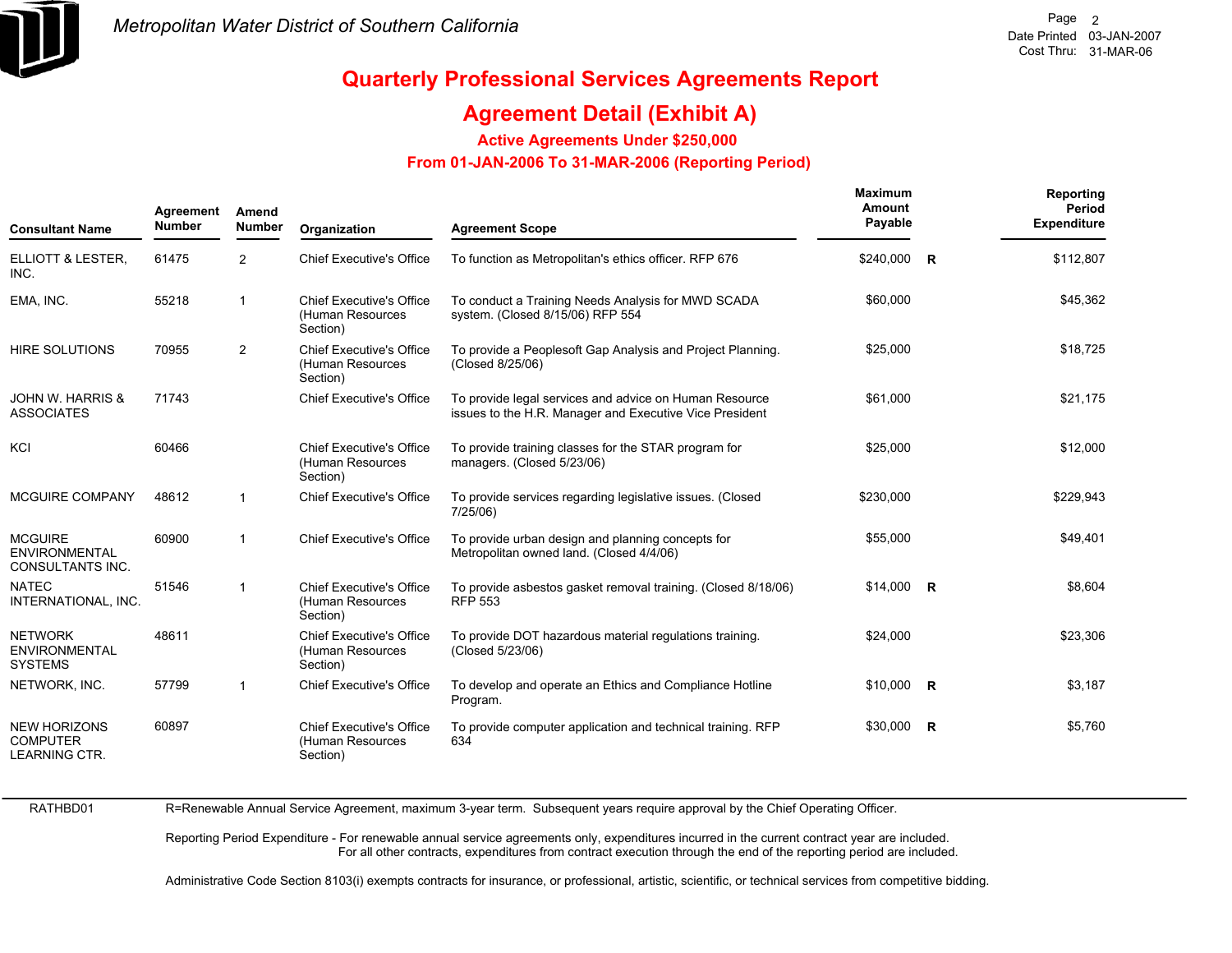

### **Agreement Detail (Exhibit A)**

**Active Agreements Under \$250,000** 

 **From 01-JAN-2006 To 31-MAR-2006 (Reporting Period)** 

| <b>Consultant Name</b>                                  | Agreement<br><b>Number</b> | Amend<br><b>Number</b> | Organization                                                    | <b>Agreement Scope</b>                                                                                                                                          | Maximum<br>Amount<br>Payable | Reporting<br>Period<br><b>Expenditure</b> |
|---------------------------------------------------------|----------------------------|------------------------|-----------------------------------------------------------------|-----------------------------------------------------------------------------------------------------------------------------------------------------------------|------------------------------|-------------------------------------------|
| <b>PARTNERS IN</b><br>ENTERPRISE, INC.                  | 58441                      |                        | Chief Executive's Office<br>(Human Resources<br>Section)        | To develop and present a training program "Thinking About"<br>Becoming a Manager". (Closed 8/15/06)                                                             | \$25,000                     | \$10,500                                  |
| <b>PATTERSON</b><br>CONSULTING, INC.                    | 73346                      |                        | <b>Chief Executive's Office</b>                                 | To provide advisory services to the CEO/General Manager<br>related to Metropolian initiatives at the federal level for<br>CALFED. (Closed 6/6/06)               | \$228,500                    | \$35,451                                  |
| <b>RJA MANAGEMENT</b><br>SERVICES, INC.                 | 66416                      | $\overline{1}$         | <b>Chief Executive's Office</b><br>(Human Resources<br>Section) | To provide executive recruitment search for Assistant<br>Controller. (Closed 7/7/06)                                                                            | \$29,500                     | \$29,216                                  |
| ROUNDS, MILLER<br><b>AND ASSOCIATES</b>                 | 60465                      |                        | Chief Executive's Office<br>(Human Resources<br>Section)        | To provide project management training. (Closed 5/23/06)                                                                                                        | \$24,200                     | \$6.000                                   |
| <b>STARLIGHT</b><br>EDUCATION, INC.                     | 58439                      | $\mathbf{1}$           | <b>Chief Executive's Office</b><br>(Human Resources<br>Section) | To provide computer software and technical training. RFP 634                                                                                                    | $$50,000$ R                  | \$800                                     |
| WATKINS, DANIEL W.                                      | 46212                      |                        | <b>Chief Executive's Office</b>                                 | To research and investigate potential water resources,<br>transfers and prospects, and assist with legal and research<br>opinions and reports. (Closed 7/26/06) | \$38,000                     | \$13,077                                  |
| CAPITOL ADVOCACY.<br><b>LLC</b>                         | 62420                      |                        | <b>External Affairs Group</b>                                   | To provide services regarding legislative matters for the<br>CALFED Bay/Delta Program. (Closed 8/23/06)                                                         | \$135.000                    | \$130,232                                 |
| <b>CORNERSTONE</b><br><b>GOVERNMENT</b><br>AFFAIRS, LLC | 63640                      | $\overline{2}$         | <b>External Affairs Group</b>                                   | To provide assistance in monitoring legislative action<br>regarding water issues concerning Metropolitan. (Closed<br>9/12/06                                    | \$205,000                    | \$181,946                                 |
| CORNERSTONE<br><b>GOVERNMENT</b><br>AFFAIRS, LLC        | 75219                      |                        | <b>External Affairs Group</b>                                   | To provide legislative appropriations strategy regarding<br>CALFED programs.                                                                                    | \$130,000                    | \$20,008                                  |
| <b>ELLSWORTH</b><br>CONSULTING, LLC                     | 60293                      | $\mathbf{1}$           | <b>External Affairs Group</b>                                   | To provide strategic advice on key legislative issues regarding<br>CALFED, energy, MTBE and perchlorate. (Closed 11/27/06)                                      | \$248,500                    | \$234,644                                 |
| <b>ELLSWORTH</b><br>CONSULTING, LLC                     | 74661                      |                        | <b>External Affairs Group</b>                                   | To provide management, strategic legislative advice on how to<br>achieve Senate concurrence on House-passed bills supported<br>by MWD.                          | \$140,000                    | \$30,712                                  |
| RATHBD01                                                |                            |                        |                                                                 | R=Renewable Annual Service Agreement, maximum 3-year term. Subsequent vears require approval by the Chief Operating Officer,                                    |                              |                                           |

R=Renewable Annual Service Agreement, maximum 3-year term. Subsequent years require approval by the Chief Operating Officer.

Reporting Period Expenditure - For renewable annual service agreements only, expenditures incurred in the current contract year are included. For all other contracts, expenditures from contract execution through the end of the reporting period are included.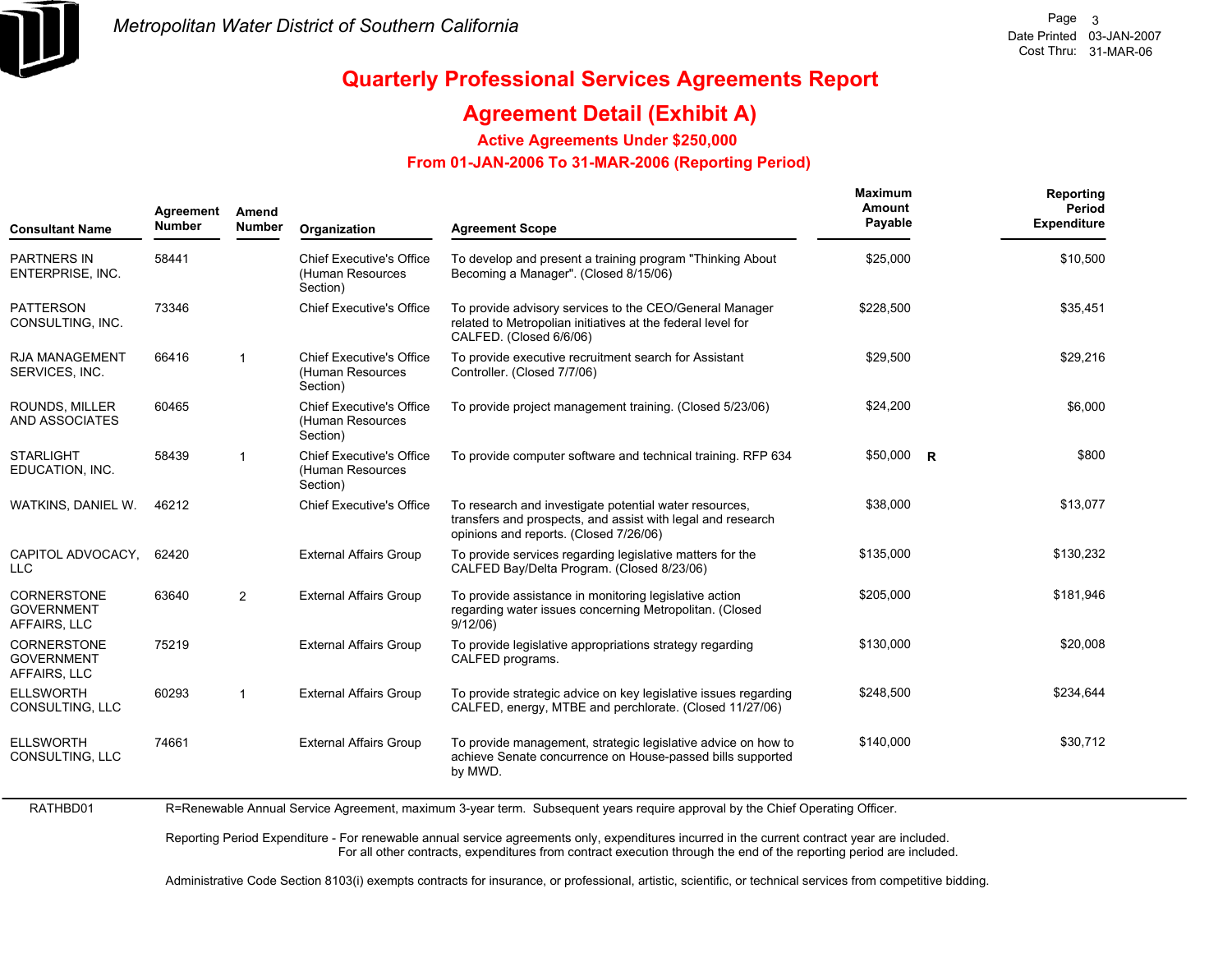

### **Agreement Detail (Exhibit A)**

**Active Agreements Under \$250,000** 

 **From 01-JAN-2006 To 31-MAR-2006 (Reporting Period)** 

| <b>Consultant Name</b>                                           | Agreement<br><b>Number</b> | Amend<br>Number | Organization                  | <b>Agreement Scope</b>                                                                                                          | Maximum<br>Amount<br>Payable | Reporting<br>Period<br><b>Expenditure</b> |
|------------------------------------------------------------------|----------------------------|-----------------|-------------------------------|---------------------------------------------------------------------------------------------------------------------------------|------------------------------|-------------------------------------------|
| FRESHMAN KAST,<br>INC.                                           | 66406                      | 1               | <b>External Affairs Group</b> | To provide legislative support services. (Closed 9/12/06)                                                                       | \$125,000                    | \$110,000                                 |
| FRESHMAN KAST,<br>INC.                                           | 75218                      |                 | <b>External Affairs Group</b> | To provide legislative consulting services regarding federal<br>public policy & Metropolitan's water interest. (Closed 11/6/06) | \$130,000                    | \$20,054                                  |
| <b>IMMERSIV MEDIA,</b><br>INC.                                   | 57394                      |                 | <b>External Affairs Group</b> | To provide web services. RFP 632                                                                                                | $$249,995$ R                 | \$85,548                                  |
| JAMES F. MC<br>CONNELL,<br>ATTORNEY-AT-LAW                       | 75514                      |                 | <b>External Affairs Group</b> | To provide legislative advisory services and promote<br>Metropolitan's interest in the Water Resources Development<br>Act.      | \$92,000                     | \$7,972                                   |
| LEE & SMITH, PC                                                  | 63638                      | 2               | <b>External Affairs Group</b> | To develop strategies and issues regarding the Colorado<br>River.                                                               | \$185,000                    | \$91,082                                  |
| <b>MANATT, PHELPS &amp;</b><br>PHILLIPS, LLP                     | 59670                      | $\mathbf{1}$    | <b>External Affairs Group</b> | To provide consulting and advocacy services related to<br>CALFED and Proposition 50. (Closed 7/31/06)                           | \$90,000                     | \$90,000                                  |
| MC CONNELL.<br>ATTORNEY-AT-LAW,<br>JAMES F.                      | 66408                      | $\mathbf{1}$    | <b>External Affairs Group</b> | To provide assistance in pursuing federal funding for<br>recreation and archaeological facilities. (Closed 9/12/06)             | \$85,000                     | \$57,065                                  |
| <b>MCGUIRE COMPANY</b>                                           | 65043                      | 1               | <b>External Affairs Group</b> | To provide legislative analytical services and to support<br>Washington, D.C. Office.                                           | \$241,000                    | \$117,977                                 |
| MINDY F. BERMAN<br><b>COMMUNICATIONS</b>                         | 75447                      |                 | <b>External Affairs Group</b> | To obtain national network television & national cable<br>television coverage for Metropolitan's Solar Cup program.             | \$6,000                      | \$825                                     |
| RANCHO SANTA ANA<br><b>BOTANIC GARDEN</b>                        | 62404                      |                 | <b>External Affairs Group</b> | To provide horticultural expertise to develop a native plant<br>information program for the general public.                     | \$235,000                    | \$160,000                                 |
| <b>SLOAT HIGGINS</b><br><b>JENSEN &amp;</b><br><b>ASSOCIATES</b> | 71733                      |                 | <b>External Affairs Group</b> | To provide strategic legislative advice and advocacy on<br>matters related to CALFED Bay/Delta Program.                         | \$185,000                    | \$60,000                                  |

RATHBD01

R=Renewable Annual Service Agreement, maximum 3-year term. Subsequent years require approval by the Chief Operating Officer.

Reporting Period Expenditure - For renewable annual service agreements only, expenditures incurred in the current contract year are included. For all other contracts, expenditures from contract execution through the end of the reporting period are included.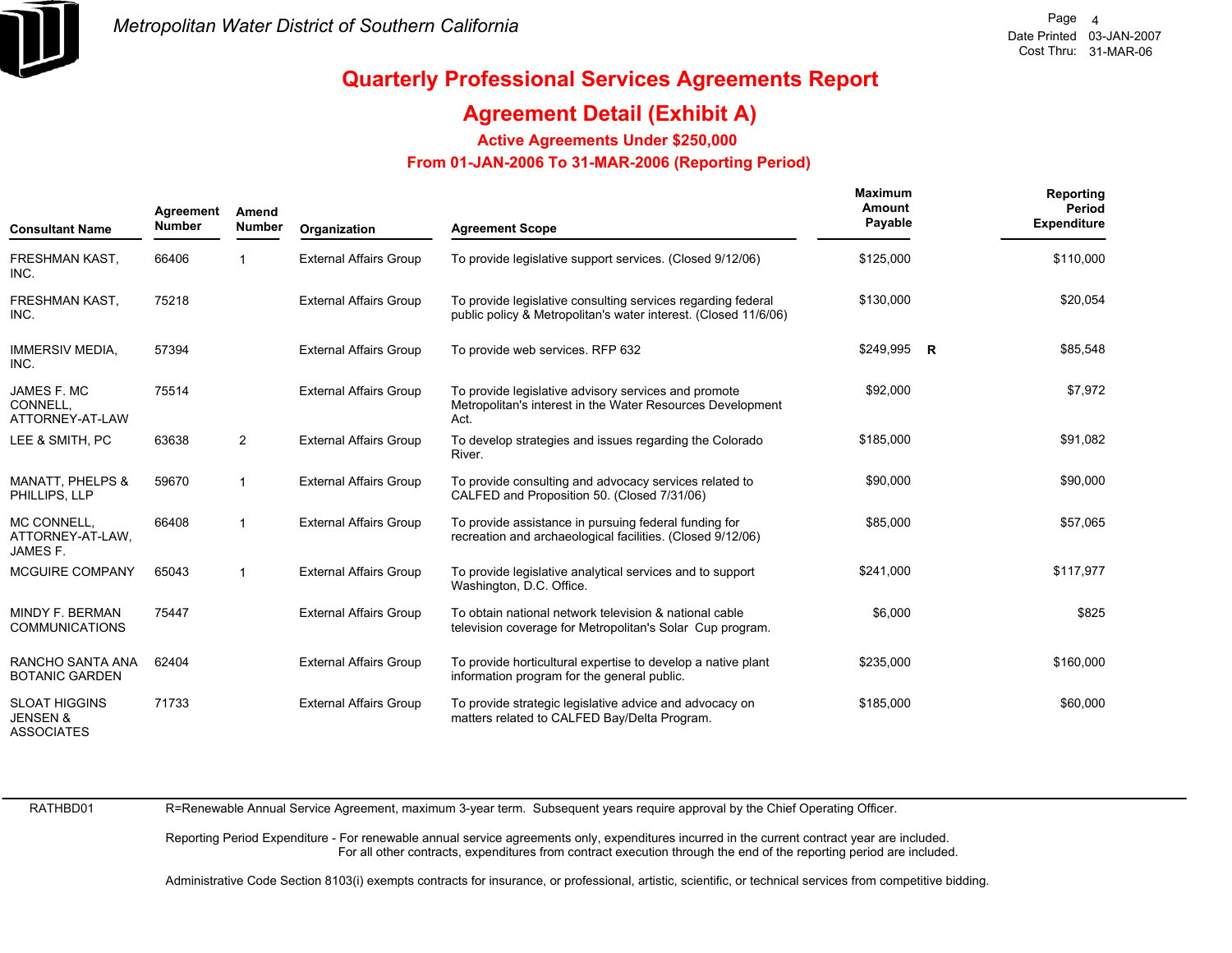

### **Agreement Detail (Exhibit A)**

**Active Agreements Under \$250,000** 

 **From 01-JAN-2006 To 31-MAR-2006 (Reporting Period)** 

| <b>Consultant Name</b>                                           | Agreement<br><b>Number</b> | Amend<br><b>Number</b>  | Organization                   | <b>Agreement Scope</b>                                                                                                                                         | Maximum<br>Amount<br>Payable |             | Reporting<br><b>Period</b><br><b>Expenditure</b> |
|------------------------------------------------------------------|----------------------------|-------------------------|--------------------------------|----------------------------------------------------------------------------------------------------------------------------------------------------------------|------------------------------|-------------|--------------------------------------------------|
| <b>SLOAT HIGGINS</b><br><b>JENSEN &amp;</b><br><b>ASSOCIATES</b> | 62421                      |                         | <b>External Affairs Group</b>  | To provide assistance with strategy <i>i.e.</i> , planning on CALFED<br>Bay/Delta Programs. (Closed 6/14/06)                                                   | \$200,000                    |             | \$195,000                                        |
| <b>SPECIALIZED</b><br><b>MARKETING</b><br>SERVICES, INC.         | 71736                      |                         | <b>External Affairs Group</b>  | To provide direct mail & inventory management services<br>related to Metropolitan's educational & public awareness<br>materials, RFP 751                       | $$100,000$ R                 |             | \$4,250                                          |
| <b>STRATEGIC</b><br><b>CONSULTING &amp;</b><br><b>RESEARCH</b>   | 70956                      | $\overline{\mathbf{1}}$ | <b>External Affairs Group</b>  | To provide outdoor water conservation consumer surveys to<br>measure the effectiveness of Metropolitan's conservation<br>efforts. RFQ 754                      | \$80,541                     |             | \$30,541                                         |
| THE DOLPHIN<br>GROUP, INC.                                       | 60455                      |                         | <b>External Affairs Group</b>  | To develop and coordinate a water policy exchange program<br>with focus on urban agricultural transfer, storage and water<br>exchange efforts. (Closed 9/8/06) | \$121,500                    |             | \$104,759                                        |
| THE WRITING<br><b>COMPANY</b>                                    | 73767                      |                         | <b>External Affairs Group</b>  | To provide an education program strategic plan & related<br>workshops to raise public awareness of water as a valuable<br>natural resource. (Closed 9/8/06)    | \$20,500                     |             | \$20,500                                         |
| TRES ES. LLC                                                     | 60456                      |                         | <b>External Affairs Group</b>  | To assist in promoting Metropolitan's position on legislative<br>issues affecting operations and finances. (Closed 9/8/06)                                     | \$140.000                    |             | \$100,000                                        |
| VITA ASSOCIATES.<br><b>LLC</b>                                   | 68857                      | $\overline{2}$          | <b>External Affairs Group</b>  | To provide design and production services for the annual<br>report. RFP 713                                                                                    | \$49,750 R                   |             | \$47,685                                         |
| <b>WILKIN GUGE</b><br><b>MARKETING</b>                           | 67618                      | $\overline{1}$          | <b>External Affairs Group</b>  | To design & implement a market research study for fresh-<br>water fishing regarding DVL. (Closed 8/4/06)                                                       | \$26,550                     |             | \$24,838                                         |
| <b>BARTEL</b><br>ASSOCIATES, LLC                                 | 60899                      | 3                       | <b>Chief Financial Officer</b> | To provide actuarial services for MWD's retiree healthcare<br>obligations.                                                                                     | \$60,000                     |             | \$21,895                                         |
| CARL WARREN & CO.                                                | 50294                      | $\overline{2}$          | <b>Chief Financial Officer</b> | To provide third party claims administration for MWD's liability<br>and property claims. RFP 510                                                               | $$130,000$ R                 |             | \$46,848                                         |
| <b>CDR FINANCIAL</b><br>PRODUCTS, INC.                           | 70948                      |                         | <b>Chief Financial Officer</b> | To provide advisory services for Metropolitan's interest rate<br>swap program to implement swap hedging and cost savings<br>strategies. RFQ 740                | \$100,000                    | $\mathbf R$ | \$2,000                                          |

RATHBD01

R=Renewable Annual Service Agreement, maximum 3-year term. Subsequent years require approval by the Chief Operating Officer.

Reporting Period Expenditure - For renewable annual service agreements only, expenditures incurred in the current contract year are included. For all other contracts, expenditures from contract execution through the end of the reporting period are included.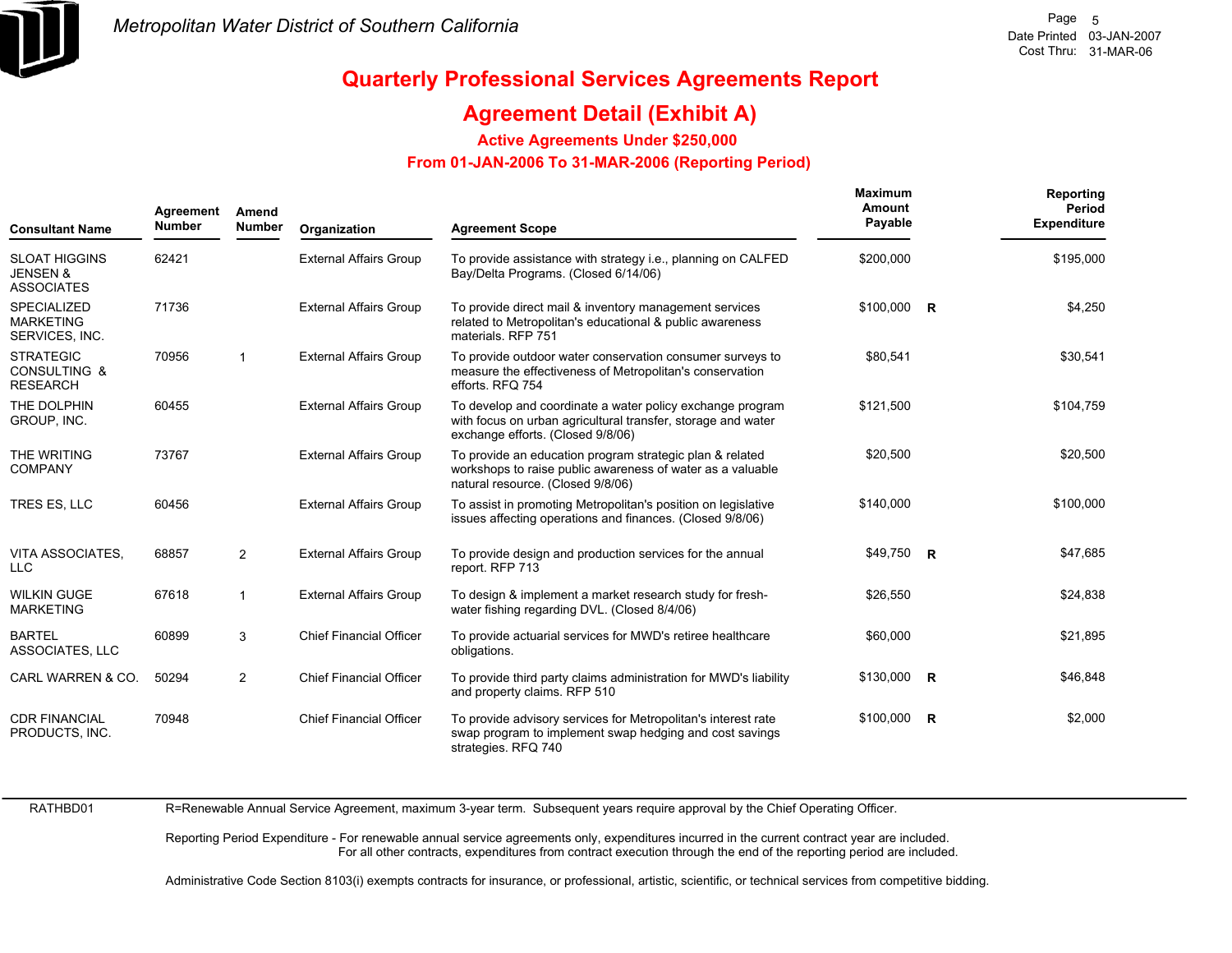

### **Agreement Detail (Exhibit A)**

**Active Agreements Under \$250,000** 

 **From 01-JAN-2006 To 31-MAR-2006 (Reporting Period)** 

| <b>Consultant Name</b>                                     | Agreement<br><b>Number</b> | Amend<br><b>Number</b> | Organization                   | <b>Agreement Scope</b>                                                                                                | <b>Maximum</b><br>Amount<br>Payable |                         | Reporting<br>Period<br><b>Expenditure</b> |
|------------------------------------------------------------|----------------------------|------------------------|--------------------------------|-----------------------------------------------------------------------------------------------------------------------|-------------------------------------|-------------------------|-------------------------------------------|
| <b>CLARK CONSULTING.</b><br>INC.                           | 51544                      | 2                      | <b>Chief Financial Officer</b> | To provide investment consulting services and evaluate<br>investment performance.                                     | \$80,000                            | $\overline{\mathbf{R}}$ | \$14,250                                  |
| <b>FARLEY CONSULTING</b><br><b>SERVICES</b>                | 50301                      | $\mathbf{1}$           | <b>Chief Financial Officer</b> | To provide claims auditing services. RFP 514                                                                          | \$36,000                            |                         | \$16,800                                  |
| GARDNER,<br>UNDERWOOD &<br><b>BACON LLC</b>                | 53629                      |                        | <b>Chief Financial Officer</b> | To provide financial advisory services. RFP 598                                                                       | $$100,000$ R                        |                         | \$8,295                                   |
| <b>HILLSWICK ASSET</b><br><b>MANAGEMENT</b>                | 48306                      | $\mathbf{1}$           | <b>Chief Financial Officer</b> | To provide investment management services. RFP 516                                                                    | \$180,000 R                         |                         | \$175,434                                 |
| <b>MERGANSER</b><br><b>CAPITAL</b><br><b>MANAGEMENT LP</b> | 48307                      |                        | <b>Chief Financial Officer</b> | To provide investment management services. RFP 516                                                                    | $$216,000$ R                        |                         | \$172,045                                 |
| <b>MUNI FINANCIAL</b>                                      | 48311                      | $\mathbf{1}$           | <b>Chief Financial Officer</b> | To administer Metropolitan's Water Standby Charge Program.<br>(Closed 4/4/06) RFP 543                                 | \$249,000 R                         |                         | \$39,558                                  |
| <b>MUNI FINANCIAL</b>                                      | 68197                      |                        | <b>Chief Financial Officer</b> | Tp provide consulting services and administer the Water<br>Standby Charge Program. RFP 731                            | \$198,000 R                         |                         | \$116,384                                 |
| PUBLIC FINANCIAL<br>MANAGEMENT, INC.                       | 53617                      |                        | <b>Chief Financial Officer</b> | To provide financial advisory services. RFP 598                                                                       | \$100,000 R                         |                         | \$57,109                                  |
| <b>PUBLIC RESOURCES</b><br><b>ADVISORY GROUP</b>           | 53616                      | 3                      | <b>Chief Financial Officer</b> | To provide financial advisory services. Board Approved Date<br>:09-NOV-04 Board Letter Num :8-5 RFP 598               | \$240,000 R                         |                         | \$210,639                                 |
| <b>SHOGREN CAREERS</b>                                     | 58429                      | 1                      | <b>Chief Financial Officer</b> | To provide ombudsmen services and assistance resolving<br>worker's compensation claims for the Inland Feeder Project. | $$15,000$ R                         |                         | \$536                                     |
| <b>SYMPRO</b>                                              | 42652                      | 1                      | <b>Chief Financial Officer</b> | To provide an investment software support system. RFP 495                                                             | \$11,667                            | $\overline{R}$          | \$9,580                                   |
| <b>ADVANCED MAPPING</b><br><b>SOLUTIONS</b>                | 57795                      | 1                      | <b>Corporate Resources</b>     | To provide GIS technical management support services. RFP<br>572                                                      | \$238,000 R                         |                         | \$133,515                                 |

RATHBD01

R=Renewable Annual Service Agreement, maximum 3-year term. Subsequent years require approval by the Chief Operating Officer.

Reporting Period Expenditure - For renewable annual service agreements only, expenditures incurred in the current contract year are included. For all other contracts, expenditures from contract execution through the end of the reporting period are included.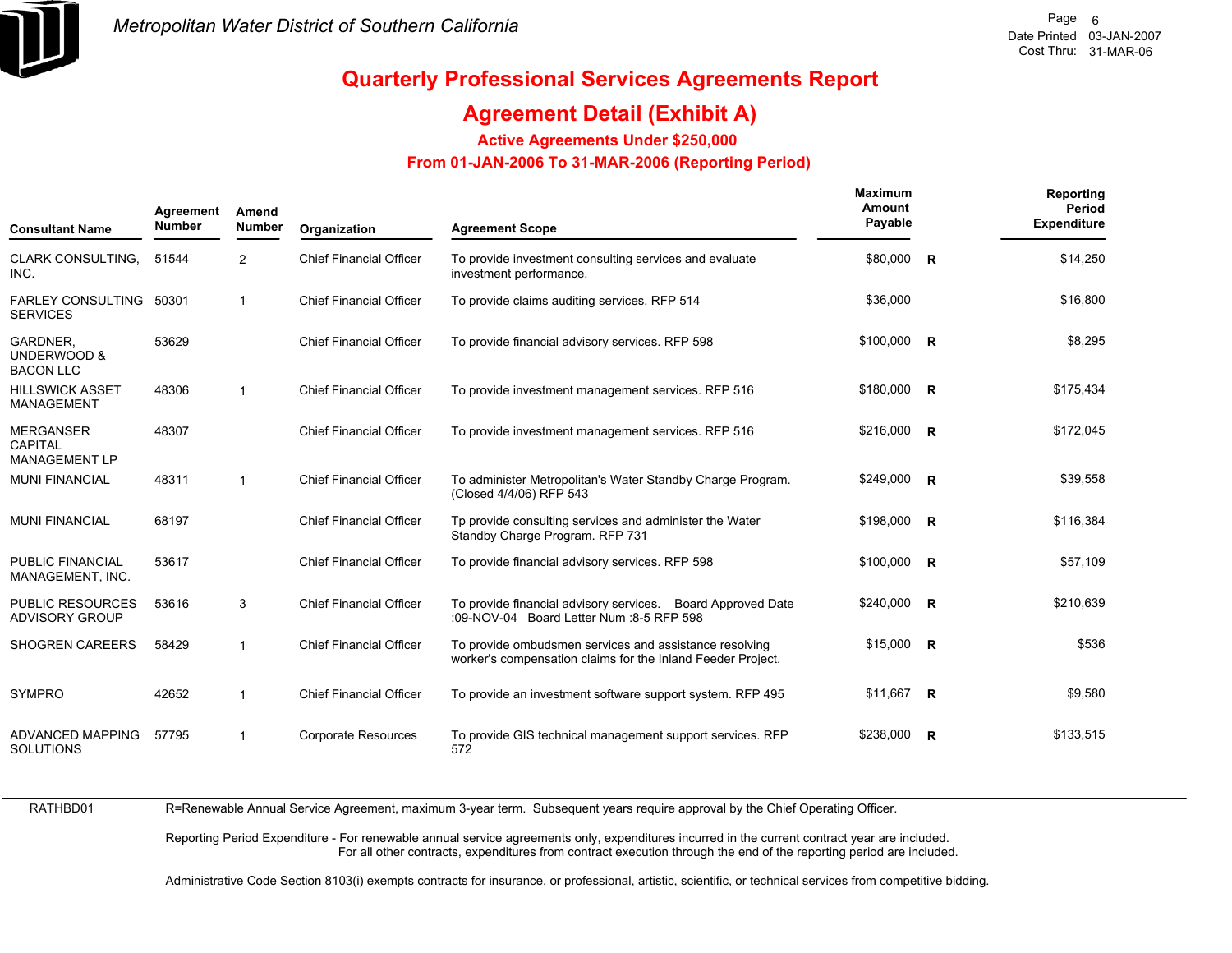

### **Agreement Detail (Exhibit A)**

**Active Agreements Under \$250,000** 

 **From 01-JAN-2006 To 31-MAR-2006 (Reporting Period)** 

| <b>Consultant Name</b>                                     | Agreement<br><b>Number</b> | Amend<br>Number | Organization               | <b>Agreement Scope</b>                                                                                               | Maximum<br>Amount<br>Payable | Reporting<br>Period<br><b>Expenditure</b> |
|------------------------------------------------------------|----------------------------|-----------------|----------------------------|----------------------------------------------------------------------------------------------------------------------|------------------------------|-------------------------------------------|
| <b>AERIAL</b><br><b>INFORMATION</b><br>SYSTEMS, INC.       | 66403                      |                 | <b>Corporate Resources</b> | To provide EGIS repository services including data<br>management and maintenance. RFP 572                            | \$149,999                    | \$116,897                                 |
| <b>APPLICATIONS</b><br><b>SOFTWARE</b><br>TECHNOLOGY CORP. | 68864                      |                 | <b>Corporate Resources</b> | To provide IT services for Oracle Reporting, and Active<br>Directory Interface Services. (Closed 9/12/06) RFP 572    | \$95,000                     | \$56,813                                  |
| <b>APPLIED</b><br>EARTHWORKS, INC.                         | 56610                      | $\overline{2}$  | <b>Corporate Resources</b> | To provide on-call cultural resource management services.<br><b>RFP 602</b>                                          | $$200,000$ R                 | \$79,535                                  |
| ASM AFFILIATES, INC.                                       | 56611                      |                 | <b>Corporate Resources</b> | To provide as-needed cultural resource management<br>services. (Closed 11/6/06) RFP 602                              | $$100,000$ R                 | \$5,451                                   |
| <b>BIDNET</b>                                              | 61480                      | 3               | <b>Corporate Resources</b> | To provide web-based solicitation services for purchasing,<br>construction, and professional services teams. RFP 648 | \$165,000                    | \$153,230                                 |
| <b>BLACK &amp; VEATCH</b>                                  | 51125                      | $\mathbf{1}$    | <b>Corporate Resources</b> | To provide on-call hydraulic engineering services. RFQ 557                                                           | $$245,000$ R                 | \$8,480                                   |
| <b>BLIU CONSULTING</b><br><b>GROUP LLC</b>                 | 68856                      |                 | <b>Corporate Resources</b> | To provide project management services for the Business<br>Systems Data Recovery project. (Closed 7/18/06) RFP 572   | \$247,000                    | \$172,229                                 |
| <b>BRUCKNER &amp;</b><br><b>ASSOCIATES</b>                 | 61483                      | $\overline{2}$  | <b>Corporate Resources</b> | To provide updates to Metropolitan's emergency plan and<br>evaluate the High Rise Safety training video.             | \$8,000                      | \$3,800                                   |
| <b>CAL POLY POMONA</b><br>FOUNDATION, INC.                 | 54064                      |                 | <b>Corporate Resources</b> | To provide an internship program for students majoring in<br>engineering. (Closed 8/15/06)                           | $$245,000$ R                 | \$169,440                                 |
| CH2M HILL, INC.                                            | 60458                      |                 | <b>Corporate Resources</b> | To provide value engineering, benchmark, and QA/QC<br>services. RFP 624                                              | \$240,000 R                  | \$206,077                                 |
| <b>CHAMBERS GROUP,</b><br>INC.                             | 56617                      | $\mathbf{1}$    | <b>Corporate Resources</b> | To provide biological resources management services for the<br>Environmental Planning Team. RFP 602                  | $$150,000$ R                 | \$9,598                                   |
| <b>CIBOLA SYSTEMS</b><br><b>CORPORATION</b>                | 44950                      | 3               | <b>Corporate Resources</b> | To provide maintenance and support for MWD's audiovisual<br>systems. RFP 509                                         | $$60,000$ R                  | \$15,731                                  |

RATHBD01

R=Renewable Annual Service Agreement, maximum 3-year term. Subsequent years require approval by the Chief Operating Officer.

Reporting Period Expenditure - For renewable annual service agreements only, expenditures incurred in the current contract year are included. For all other contracts, expenditures from contract execution through the end of the reporting period are included.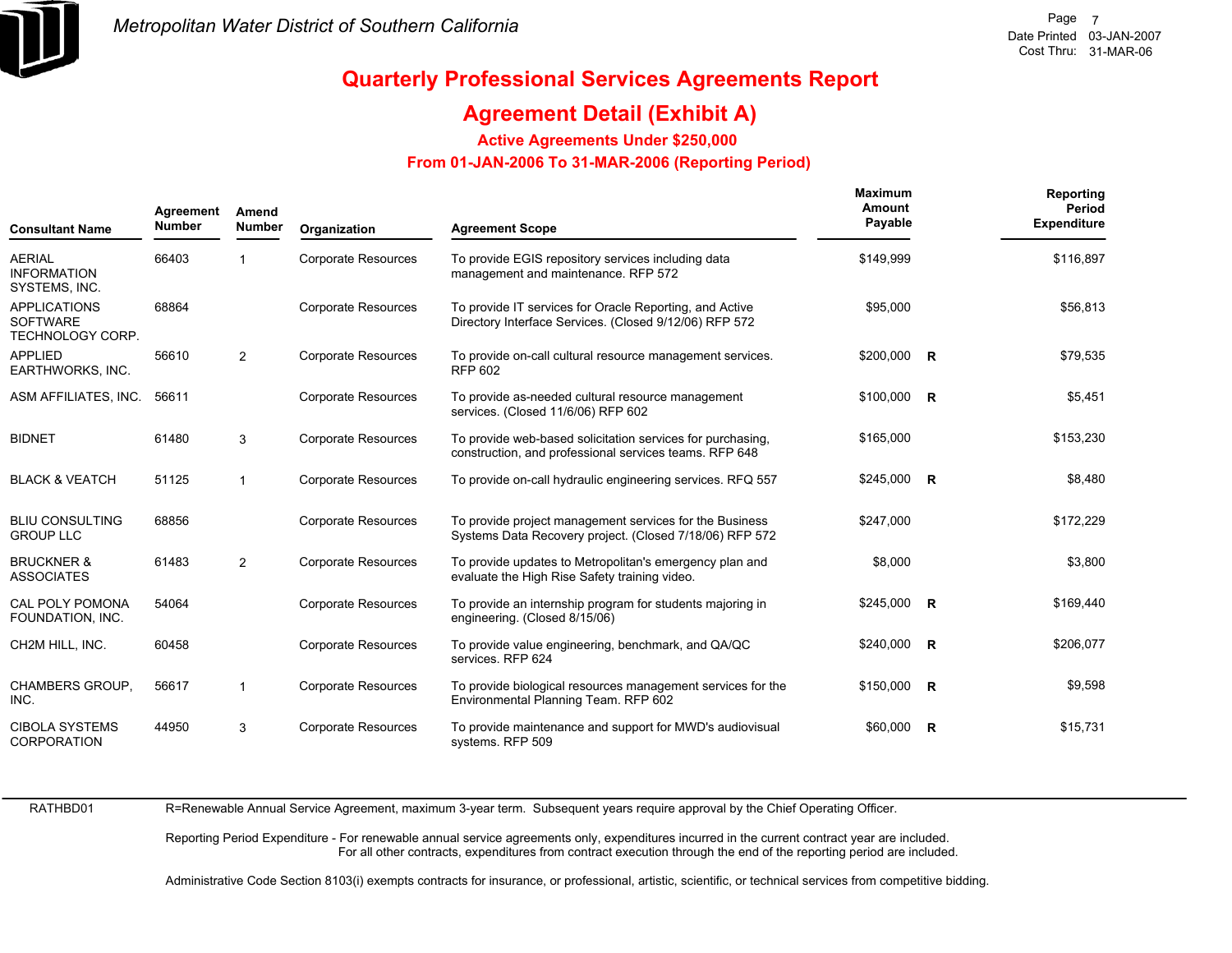

## **Quarterly Professional Services Agreements Report**

### **Agreement Detail (Exhibit A)**

**Active Agreements Under \$250,000** 

 **From 01-JAN-2006 To 31-MAR-2006 (Reporting Period)** 

| <b>Consultant Name</b>                                      | Agreement<br><b>Number</b> | Amend<br><b>Number</b> | Organization               | <b>Agreement Scope</b>                                                                                                                            | Maximum<br>Amount<br>Payable | <b>Reporting</b><br>Period<br><b>Expenditure</b> |
|-------------------------------------------------------------|----------------------------|------------------------|----------------------------|---------------------------------------------------------------------------------------------------------------------------------------------------|------------------------------|--------------------------------------------------|
| CMC AMERICAS, INC.                                          | 70953                      |                        | Corporate Resources        | To provide project management and technical engineering<br>services for the Business System Data Recovery project.<br>(Closed 7/18/06) RFQ572:1-4 | \$178,000                    | \$90,278                                         |
| <b>CONTROL RISKS</b><br>GROUP, L.L.C.                       | 48610                      | $\overline{2}$         | <b>Corporate Resources</b> | To provide security system improvement design and<br>installation support services. (Closed 8/29/06)                                              | \$142,100                    | \$118,106                                        |
| <b>COURION</b><br><b>CORPORATION</b>                        | 67617                      | $\overline{2}$         | Corporate Resources        | To install Password/Account Courier products to provide<br>functionality and security for password resets. (Closed<br>10/16/06)                   | \$120,000                    | \$65,971                                         |
| <b>DAVID EVANS AND</b><br>ASSOCIATES, INC.                  | 68221                      |                        | Corporate Resources        | To provide preliminary design services for DVL recreation<br>swim lagoon. RFP 668                                                                 | \$248,927                    | \$231,468                                        |
| <b>DAVID EVANS AND</b><br>ASSOCIATES, INC.                  | 54071                      |                        | <b>Corporate Resources</b> | To provide surveying, mapping and related services. (Closed<br>7/18/06) RFP 568                                                                   | $$248,900$ R                 | \$194,440                                        |
| DCSE, INC.                                                  | 57810                      |                        | Corporate Resources        | To provide GIS web interface for enterprise-wide access to<br>Metropolitan maps and related data. RFP 572                                         | \$200,000 R                  | \$1,215                                          |
| <b>DENNIS FINN</b><br><b>PHOTOGRAPHY</b>                    | 60282                      | $\overline{2}$         | Corporate Resources        | To provide as-needed photography services. RFQ 573                                                                                                | $$24,500$ R                  | \$1,292                                          |
| <b>ECONOMIC</b><br><b>RESEARCH</b><br><b>ASSOCIATES</b>     | 67606                      |                        | Corporate Resources        | To assist MWD in development of a Diamond Valley Lake<br>Business Plan. (Closed 8/25/06)                                                          | \$24,900                     | \$10,863                                         |
| EMA, INC.                                                   | 67619                      |                        | <b>Corporate Resources</b> | To conduct a study evaluating the Water System Control<br>Master Plan, RFP 667                                                                    | \$232,480                    | \$231,565                                        |
| <b>ENGINEERING</b><br><b>SYSTEMS</b>                        | 57405                      |                        | <b>Corporate Resources</b> | To provide GIS architectural services. (Closed 10/30/06) RFP<br>572                                                                               | \$249,999 R                  | \$133,515                                        |
| <b>ENVIRO DYNAMICS,</b><br>INC.                             | 57036                      | $\mathbf{1}$           | Corporate Resources        | To provide technical support for health, safety, and<br>environmental modules.                                                                    | \$140,000                    | \$37,548                                         |
| <b>ENVIRONMENTAL</b><br><b>SCIENCE</b><br><b>ASSOCIATES</b> | 53628                      |                        | <b>Corporate Resources</b> | To provide planning and environmental impact report<br>services. RFP 546                                                                          | $$240,000$ R                 | \$98,857                                         |

R=Renewable Annual Service Agreement, maximum 3-year term. Subsequent years require approval by the Chief Operating Officer.

Reporting Period Expenditure - For renewable annual service agreements only, expenditures incurred in the current contract year are included. For all other contracts, expenditures from contract execution through the end of the reporting period are included.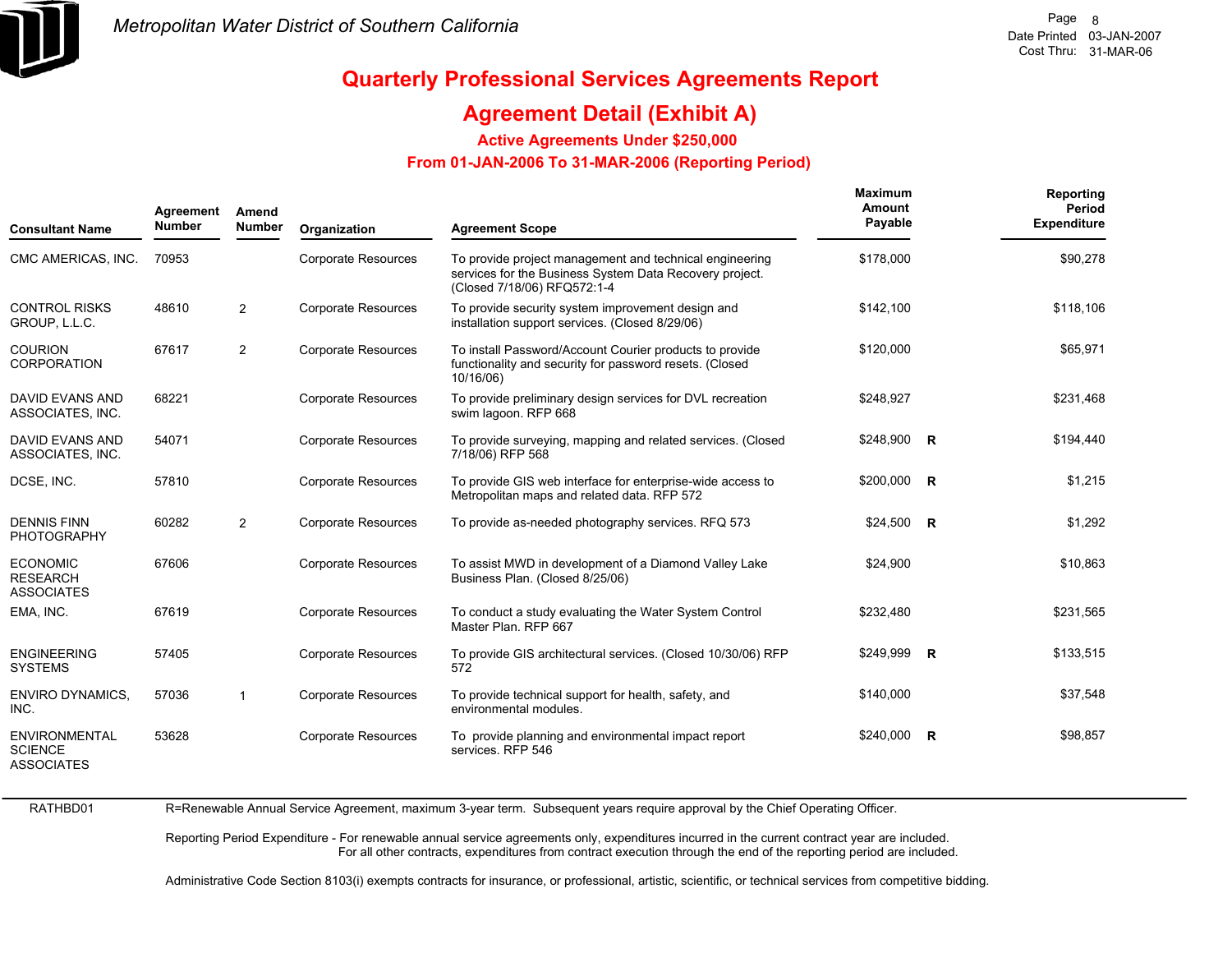

### **Agreement Detail (Exhibit A)**

**Active Agreements Under \$250,000** 

 **From 01-JAN-2006 To 31-MAR-2006 (Reporting Period)** 

| <b>Consultant Name</b>                        | Agreement<br><b>Number</b> | Amend<br><b>Number</b> | Organization               | <b>Agreement Scope</b>                                                                                                                                                 | <b>Maximum</b><br>Amount<br>Payable | Reporting<br>Period<br><b>Expenditure</b> |
|-----------------------------------------------|----------------------------|------------------------|----------------------------|------------------------------------------------------------------------------------------------------------------------------------------------------------------------|-------------------------------------|-------------------------------------------|
| GARTNER, INC.                                 | 54067                      | 2                      | <b>Corporate Resources</b> | To provide subscription services for IT on trends and strategic<br>information.                                                                                        | \$156,839                           | \$89,250                                  |
| GEOPENTECH, INC.                              | 52383                      |                        | <b>Corporate Resources</b> | To provide on-call geotechnical consulting services. RFP 559                                                                                                           | \$249,000 R                         | \$33,098                                  |
| <b>GLENN LUKOS</b><br>ASSOCIATES, INC.        | 56607                      |                        | <b>Corporate Resources</b> | To provide on-call regulatory and permitting services. RFP<br>602                                                                                                      | $$200,000$ R                        | \$16,069                                  |
| <b>GUIDA SURVEYING</b><br>INC.                | 54069                      |                        | <b>Corporate Resources</b> | To provide surveying and mapping services. (Closed 5/30/06)<br><b>RFP 568</b>                                                                                          | $$248,900$ R                        | \$48,470                                  |
| <b>HMC ARCHITECTS</b>                         | 52798                      | $\overline{2}$         | <b>Corporate Resources</b> | To provide on-call architectural services for MWD's<br>engineering projects. RFQ 565                                                                                   | \$249,000 R                         | \$48,052                                  |
| HUITT-ZOLLARS, INC.                           | 59673                      |                        | <b>Corporate Resources</b> | To provide survey and mapping services for parcels 3-317 for<br>the CRA Recordation Project. Board Approved Date: 14-<br>OCT-03 Board Letter Num : 9-4 RFP 622         | \$53,000                            | \$34,980                                  |
| <b>IMPACT SCIENCES,</b><br>INC.               | 56628                      |                        | <b>Corporate Resources</b> | To provide on-call environmental planning services. RFP 546                                                                                                            | \$240,000 R                         | \$74,018                                  |
| <b>JONES &amp; STOKES</b><br>ASSOCIATES, INC. | 56614                      |                        | <b>Corporate Resources</b> | To provide on-call biological resources management services.<br><b>RFP 602</b>                                                                                         | \$150,000 R                         | \$79,067                                  |
| <b>JONES &amp; STOKES</b><br>ASSOCIATES, INC. | 54076                      | $\overline{1}$         | <b>Corporate Resources</b> | To provide on-call environmental planning services. RFP 546                                                                                                            | $$240,000$ R                        | \$275,006                                 |
| <b>KEANE BIOLOGICAL</b><br><b>CONSULTING</b>  | 56616                      |                        | <b>Corporate Resources</b> | To provide as-needed biological resources management<br>services. (Closed 11/6/06) RFP 602                                                                             | $$150,000$ R                        | \$12,936                                  |
| <b>KEC ENGINEERS,</b><br>INC.                 | 63633                      |                        | <b>Corporate Resources</b> | To provide permit acquisition services for the Cross<br>Connection Project. Board Approved Date: 14-SEP-04<br>Board Letter Num : 9-2 RFQ 654                           | \$250,000                           | \$114,398                                 |
| KEMA, INC.                                    | 67614                      | $\mathbf{1}$           | <b>Corporate Resources</b> | To provide a comprehensive vulnerability assessment of<br>MWD's business networks and SCADA system.<br>Board<br>Approved Date: 13-JUL-04 Board Letter Num: 8-9 RFP 730 | \$220,000                           | \$160,000                                 |

RATHBD01 R=Renewable Annual Service Agreement, maximum 3-year term. Subsequent years require approval by the Chief Operating Officer.

> Reporting Period Expenditure - For renewable annual service agreements only, expenditures incurred in the current contract year are included. For all other contracts, expenditures from contract execution through the end of the reporting period are included.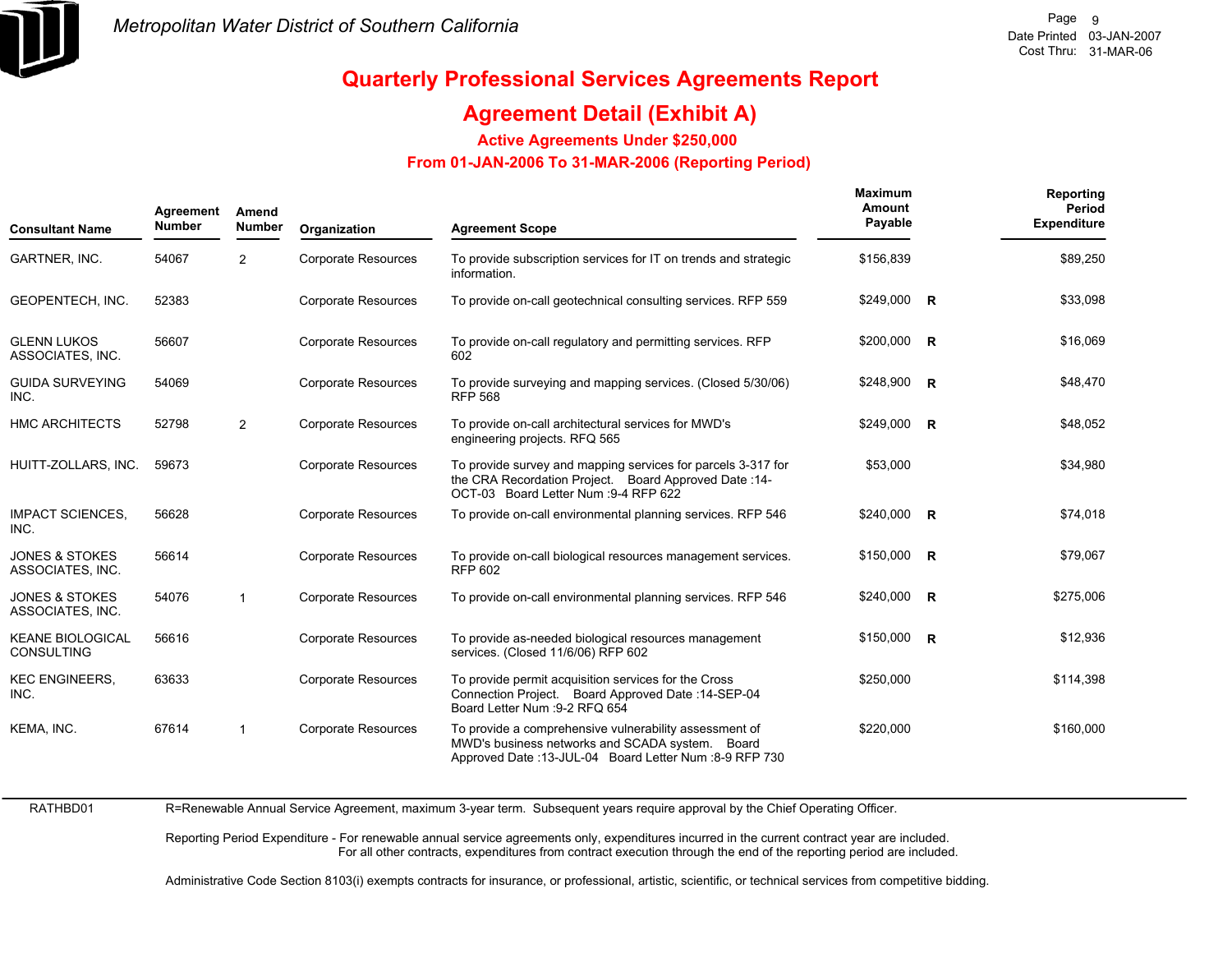

## **Quarterly Professional Services Agreements Report**

### **Agreement Detail (Exhibit A)**

**Active Agreements Under \$250,000** 

 **From 01-JAN-2006 To 31-MAR-2006 (Reporting Period)** 

| <b>Consultant Name</b>                                           | Agreement<br><b>Number</b> | Amend<br>Number | Organization               | <b>Agreement Scope</b>                                                                                                                                 | <b>Maximum</b><br>Amount<br>Payable | Reporting<br>Period<br><b>Expenditure</b> |
|------------------------------------------------------------------|----------------------------|-----------------|----------------------------|--------------------------------------------------------------------------------------------------------------------------------------------------------|-------------------------------------|-------------------------------------------|
| KORBIN, GREGG E.                                                 | A03997                     | 8               | <b>Corporate Resources</b> | To provide geological and geotechnical services for the Inland<br>Feeder Project.                                                                      | \$240,000 R                         | \$109,120                                 |
| LAI CONSULTANTS,<br>INC.                                         | 35302                      | 3               | <b>Corporate Resources</b> | To provide technical edit and review services on Inland<br>Feeder Project. (Closed 11/17/06)                                                           | \$249,999 R                         | \$99,084                                  |
| LOS ANGELES DEPT.<br>OF WATER & POWER                            | 35297                      | 2               | Corporate Resources        | To provide storage and retrieval services of inactive records.                                                                                         | $$90,000$ R                         | \$32,424                                  |
| <b>LOS PADRINOS OF</b><br>SOUTHERN CALIF.<br>INC.                | 47437                      | $\mathbf{1}$    | <b>Corporate Resources</b> | To provide on-call services for weed abatement, site<br>maintenance, graffiti removal, etc.                                                            | \$240,000                           | \$30,051                                  |
| <b>LSA ASSOCIATES.</b><br>INC.                                   | 57034                      | $\mathbf{1}$    | <b>Corporate Resources</b> | To provide as-needed environmental planning services. RFP<br>546                                                                                       | \$240,000 R                         | \$99,085                                  |
| <b>MACTEC</b><br><b>ENGINEERING AND</b><br><b>CONSULTING</b>     | 54077                      | $\mathbf{1}$    | <b>Corporate Resources</b> | To provide on-call geotechnical services. RFP 559                                                                                                      | \$249,000 R                         | \$211,115                                 |
| <b>MTM TECHNOLOGIES</b><br>$(CA)$ , INC.                         | 61485                      | $\mathbf{1}$    | <b>Corporate Resources</b> | To provide a gap analysis on existing telecommunication<br>systems to ensure a secure and reliable voice and data<br>network. (Closed 9/12/06) RFP 572 | \$249,980                           | \$158,598                                 |
| MWH AMERICAS, INC.                                               | 60902                      | $\mathbf{1}$    | <b>Corporate Resources</b> | To provide seismic integrity assessment services on<br>Metropolitan facilities. (Closed 10/16/06) RFP 575                                              | \$100,000 R                         | \$6,509                                   |
| MWH AMERICAS, INC.                                               | 60459                      | 2               | <b>Corporate Resources</b> | To provide value engineering, quality assurance and quality<br>control for various engineering projects. RFP 624                                       | \$240,000 R                         | \$98,589                                  |
| ORANGE COAST<br><b>TITLE COMPANY</b>                             | 48320                      | $\mathbf{1}$    | <b>Corporate Resources</b> | To provide title research services. (Closed 9/22/06) RFP 535                                                                                           | \$249,000                           | \$240,450                                 |
| P. MURPHY &<br><b>ASSOCIATES</b>                                 | 60903                      |                 | <b>Corporate Resources</b> | To provide quality assurance for the SCADA upgrade project.<br>(Closed 4/7/06) RFP 572                                                                 | \$235,000                           | \$210,675                                 |
| PHILLIPS MINING,<br><b>GEOTECHNICAL &amp;</b><br><b>GROUTING</b> | 35300                      | 3               | <b>Corporate Resources</b> | To participate on Metropolitan's Inland Feeder Project<br>Technical Edit and Review Committee for the Arrowhead<br>Tunnels Project.                    | \$249,999 R                         | \$46,882                                  |

R=Renewable Annual Service Agreement, maximum 3-year term. Subsequent years require approval by the Chief Operating Officer.

Reporting Period Expenditure - For renewable annual service agreements only, expenditures incurred in the current contract year are included. For all other contracts, expenditures from contract execution through the end of the reporting period are included.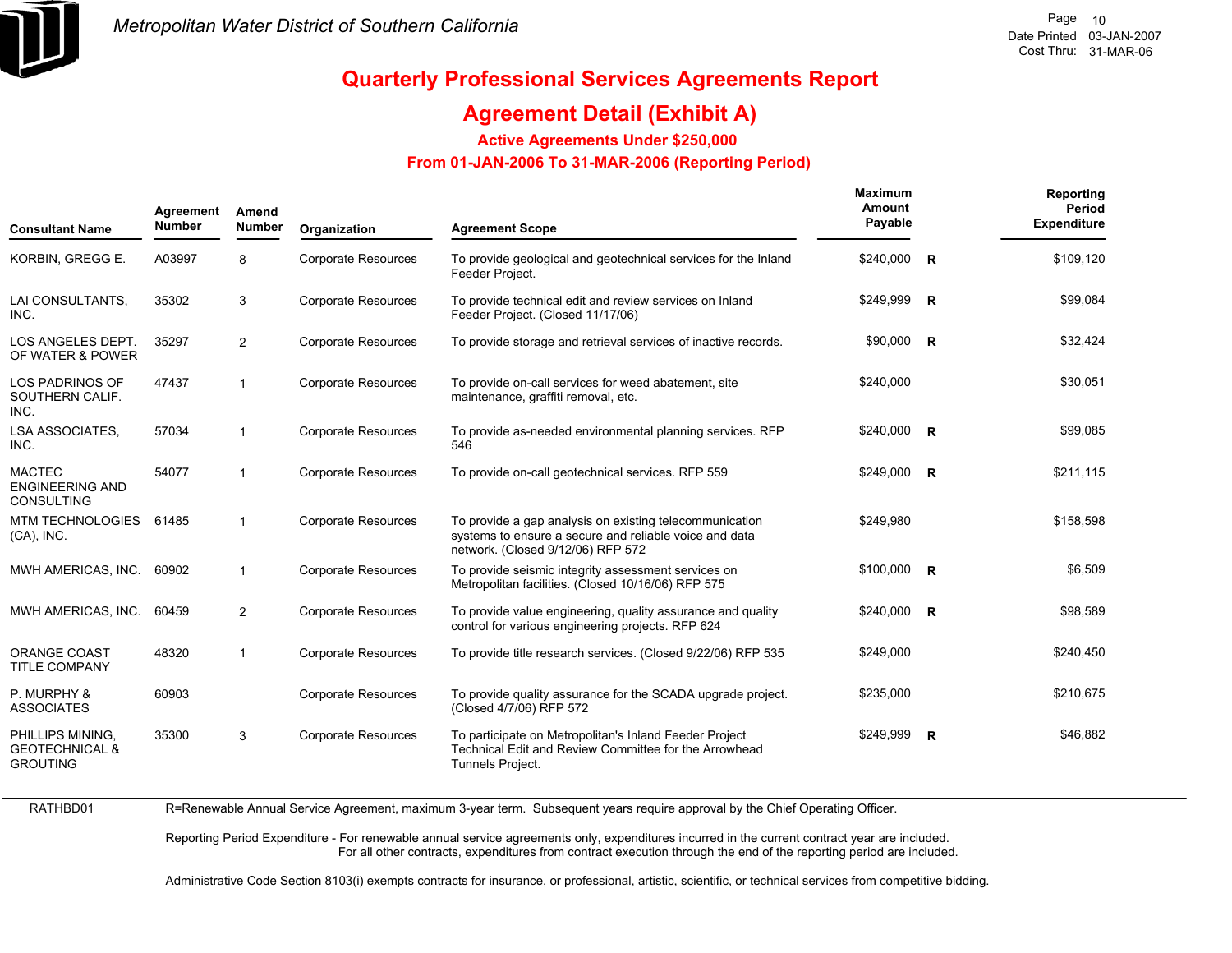

## **Quarterly Professional Services Agreements Report**

### **Agreement Detail (Exhibit A)**

**Active Agreements Under \$250,000** 

 **From 01-JAN-2006 To 31-MAR-2006 (Reporting Period)** 

| <b>Consultant Name</b>                             | Agreement<br><b>Number</b> | Amend<br><b>Number</b> | Organization               | <b>Agreement Scope</b>                                                                                                                | Maximum<br>Amount<br>Payable |              | Reporting<br>Period<br><b>Expenditure</b> |
|----------------------------------------------------|----------------------------|------------------------|----------------------------|---------------------------------------------------------------------------------------------------------------------------------------|------------------------------|--------------|-------------------------------------------|
| PROJECT LINE<br><b>TECHNICAL</b><br>SERVICES, INC. | 71725                      | 1                      | <b>Corporate Resources</b> | To provide an upgrade to Metropolitan's EDMS system. RFP<br>572                                                                       | \$200,000                    |              | \$75,355                                  |
| <b>PSOMAS &amp;</b><br><b>ASSOCIATES</b>           | 54068                      |                        | <b>Corporate Resources</b> | To provide surveying, mapping and related services. (Closed<br>7/18/06) RFP 568                                                       | $$248,900$ R                 |              | \$168,964                                 |
| <b>PSOMAS &amp;</b><br>ASSOCIATES                  | 65045                      | $\overline{2}$         | <b>Corporate Resources</b> | To provide GIS database services for analyzing perchlorate<br>contamination in groundwater. RFP 572                                   | \$50,000                     |              | \$8,966                                   |
| R I GEOTECHNICAL,<br>INC.                          | 14533                      | 3                      | <b>Corporate Resources</b> | To provide review and assist Metropolitan with design and<br>construction matters regarding tunnels for the Inland Feeder<br>Project. | $$240,000$ R                 |              | \$65,917                                  |
| RALPH'S<br>PHOTOGRAPHY<br><b>SERVICES</b>          | 60281                      | $\overline{2}$         | <b>Corporate Resources</b> | To provide as-needed photographic services. RFP 573                                                                                   | $$24,500$ R                  |              | \$12,702                                  |
| RIGGS & RIGGS, INC.                                | 57052                      |                        | <b>Corporate Resources</b> | To provide as-needed real estate appraisal services. RFP 599                                                                          | $$150,000$ R                 |              | \$9,500                                   |
| SALLY ARISTEI<br>PHOTOGRAPHY                       | 60280                      | $\overline{2}$         | <b>Corporate Resources</b> | To provide on-call photography services. RFP 573                                                                                      | $$24,500$ R                  |              | \$5,975                                   |
| <b>SAN BERNARDINO</b><br><b>COUNTY MUSEUM</b>      | 56608                      |                        | <b>Corporate Resources</b> | To provide as-needed paleontologic resource management<br>services. RFP 602                                                           | \$100,000                    | $\mathsf{R}$ | \$4,059                                   |
| <b>SAPPHOS</b><br>ENVIRONMENTAL,<br>INC.           | 56627                      |                        | <b>Corporate Resources</b> | To provide environmental documention and services for<br>pipeline projects and water treatment facilities. RFP 546                    | \$240,000 R                  |              | \$94,541                                  |
| <b>SCIENCE</b><br>APPLICATIONS INT'L<br>CORP.      | 56606                      |                        | <b>Corporate Resources</b> | To provide on-call environmental services. RFQ 546                                                                                    | \$240,000 R                  |              | \$9,525                                   |
| SNYDER, GARY M.                                    | 74232                      |                        | <b>Corporate Resources</b> | To provide construction management inspection services for<br>completion of the Inland Feeder Program and the Arrowhead<br>Tunnels.   | $$245,000$ R                 |              | \$67,192                                  |
| <b>SPACIENT</b><br>TECHNOLOGIES, INC.              | 68200                      | 3                      | <b>Corporate Resources</b> | To provide design services for Quick Map application for<br>utilization in a moblie environment. 572                                  | \$44,500                     |              | \$25,368                                  |
|                                                    |                            |                        |                            |                                                                                                                                       |                              |              |                                           |

R=Renewable Annual Service Agreement, maximum 3-year term. Subsequent years require approval by the Chief Operating Officer.

Reporting Period Expenditure - For renewable annual service agreements only, expenditures incurred in the current contract year are included. For all other contracts, expenditures from contract execution through the end of the reporting period are included.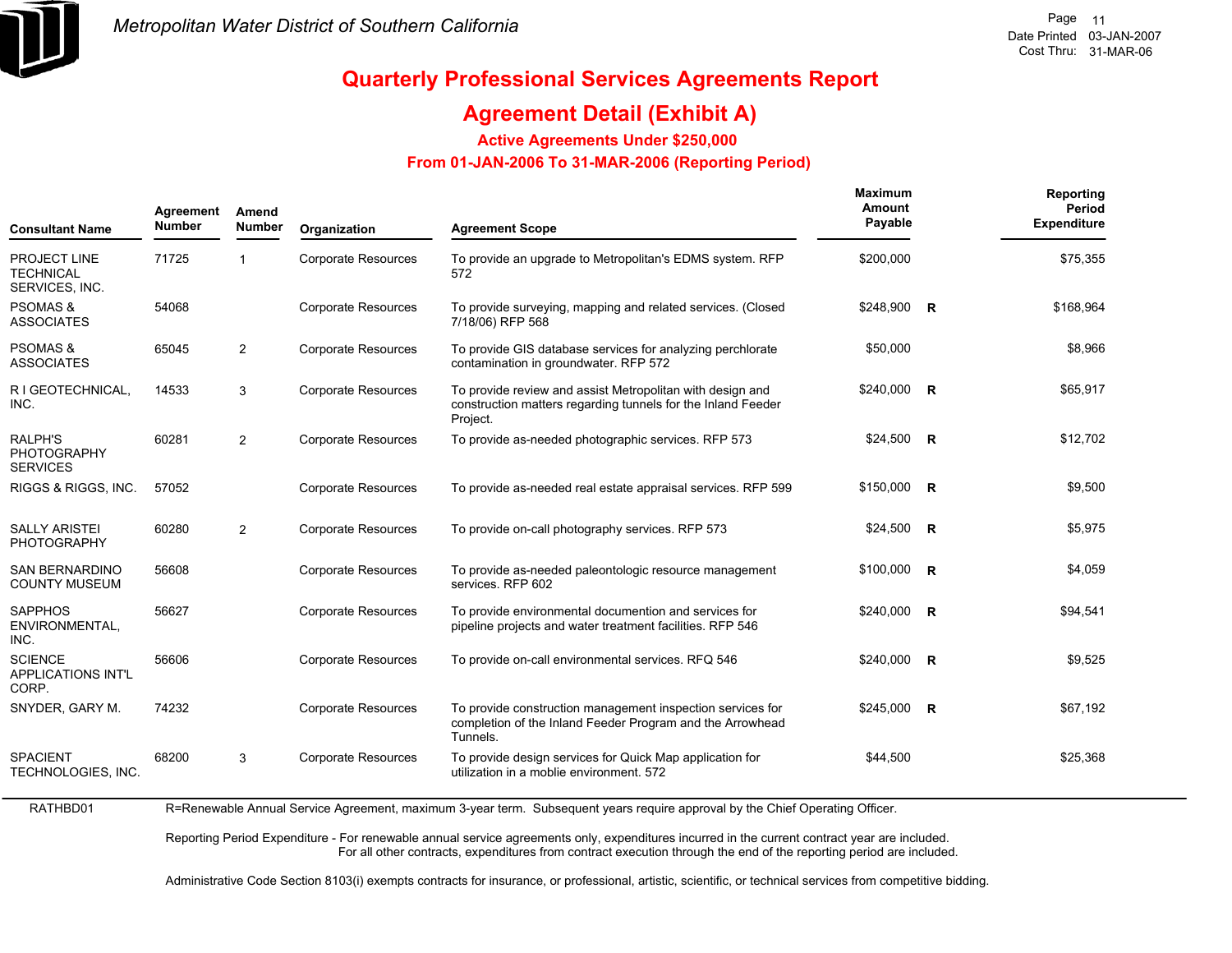

### **Agreement Detail (Exhibit A)**

**Active Agreements Under \$250,000** 

 **From 01-JAN-2006 To 31-MAR-2006 (Reporting Period)** 

| <b>Consultant Name</b>                                                                      | Agreement<br><b>Number</b> | Amend<br><b>Number</b> | Organization               | <b>Agreement Scope</b>                                                                                                                       | Maximum<br>Amount<br>Payable | Reporting<br>Period<br><b>Expenditure</b> |
|---------------------------------------------------------------------------------------------|----------------------------|------------------------|----------------------------|----------------------------------------------------------------------------------------------------------------------------------------------|------------------------------|-------------------------------------------|
| SPERRY, P. E.                                                                               | 35299                      | 3                      | <b>Corporate Resources</b> | To provide technical review services for the Inland Feeder<br>Project. Board Approved Date: 16-JUN-00                                        | \$110,000 R                  | \$86,449                                  |
| <b>STATE OF</b><br><b>CALIFORNIA</b><br><b>DEPARTMENT OF</b><br>PARKS&<br><b>RECREATION</b> | A03842                     | $\overline{4}$         | <b>Corporate Resources</b> | To provide consulting services with regard to historical<br>properties located within Diamond Valley Lake.                                   | \$120,000 R                  | \$1,198                                   |
| <b>SYSTEMS</b><br><b>INTEGRATED, LLC</b>                                                    | 38951                      | 3                      | <b>Corporate Resources</b> | To provide software support services for SCADA.                                                                                              | \$230,000 R                  | \$70,000                                  |
| <b>TECHNOLOGY</b><br><b>INTEGRATION</b><br>GROUP, DBA                                       | 50311                      | 2                      | <b>Corporate Resources</b> | To provide on-call daily operational exchange support<br>services. (Closed 9/8/06) RFP 540                                                   | \$165.000                    | \$148.049                                 |
| <b>TED TOKIO TANAKA</b><br><b>ARCHITECTS</b>                                                | 53610                      |                        | <b>Corporate Resources</b> | To provide on-call architectural services. (Closed 4/7/06) RFQ<br>565                                                                        | $$249,000$ R                 | \$1,858                                   |
| TELECOM 611.COM                                                                             | 60302                      | 3                      | <b>Corporate Resources</b> | To provide a telecommunication inventory bill audit. (Closed<br>9/25/06) RFP 572                                                             | $$245,000$ R                 | \$218,301                                 |
| <b>TUNNEL</b><br><b>ENGINEERING &amp;</b><br><b>APPLICATIONS INC.</b>                       | 38957                      | 3                      | <b>Corporate Resources</b> | To provide on-call consulting services on tunnel boring<br>machine issues for the Arrowhead Tunnels Review Board.<br>(Closed 7/7/06)         | \$75,000 R                   | \$9,452                                   |
| <b>U.S. LABORATORIES</b>                                                                    | 60290                      |                        | <b>Corporate Resources</b> | To provide fabrication inspection, material testing and<br>nondestructive services as needed. RFQ 663                                        | \$245,000 R                  | \$137,078                                 |
| UNITED INSPECTION<br>& TESTING, INC.                                                        | 54073                      |                        | <b>Corporate Resources</b> | To provide supplemental technical services for testing and<br>inspection of soils, concrete and asphalt. (Closed 11/06/06)<br><b>RFP 549</b> | \$244,000 R                  | \$146,891                                 |
| URS CORPORATION<br><b>AMERICAS</b>                                                          | 57033                      | $\mathbf{1}$           | <b>Corporate Resources</b> | To provide on-call environmental services. RFQ 546                                                                                           | $$240,000$ R                 | \$110,570                                 |
| <b>URS CORPORATION</b><br><b>AMERICAS</b>                                                   | 57617                      |                        | <b>Corporate Resources</b> | To provide on-call geotechnical services for various projects<br>within our service area. RFQ 559                                            | \$249,000 R                  | \$45,978                                  |

RATHBD01

R=Renewable Annual Service Agreement, maximum 3-year term. Subsequent years require approval by the Chief Operating Officer.

Reporting Period Expenditure - For renewable annual service agreements only, expenditures incurred in the current contract year are included. For all other contracts, expenditures from contract execution through the end of the reporting period are included.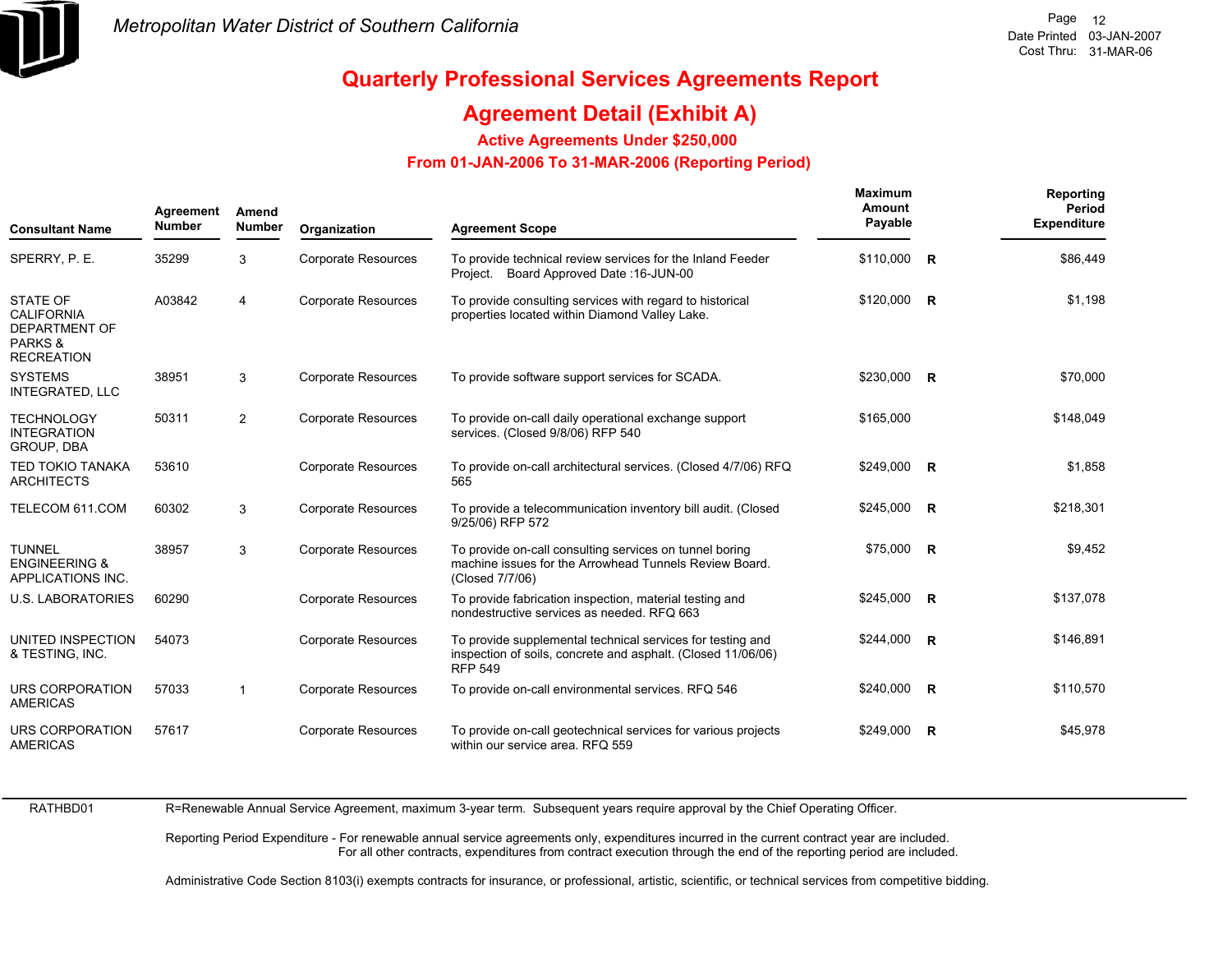

### **Agreement Detail (Exhibit A)**

**Active Agreements Under \$250,000** 

 **From 01-JAN-2006 To 31-MAR-2006 (Reporting Period)** 

| <b>Consultant Name</b>                                   | Agreement<br><b>Number</b> | Amend<br><b>Number</b>  | Organization                                   | <b>Agreement Scope</b>                                                                                          | <b>Maximum</b><br>Amount<br>Payable | Reporting<br>Period<br><b>Expenditure</b> |
|----------------------------------------------------------|----------------------------|-------------------------|------------------------------------------------|-----------------------------------------------------------------------------------------------------------------|-------------------------------------|-------------------------------------------|
| URS CORPORATION<br><b>AMERICAS</b>                       | 60901                      |                         | <b>Corporate Resources</b>                     | To provide as-needed seismic integrity assessment services.<br><b>RFP 575</b>                                   | \$100,000 R                         | \$121,654                                 |
| <b>VALUE MANAGEMENT</b><br>STRATEGIES, INC.              | 60460                      |                         | <b>Corporate Resources</b>                     | To provide value engineering, benchmark, and QA/QC<br>services. RFP 624                                         | \$240,000 R                         | \$150,912                                 |
| WAGNER, WILLIAM D.                                       | 56612                      | $\mathbf 1$             | <b>Corporate Resources</b>                     | To provide as-needed biological resource management<br>services. RFP 602                                        | $$150,000$ R                        | \$66,978                                  |
| <b>BLACK &amp; VEATCH</b><br><b>CORPORATION</b>          | 59683                      |                         | <b>Water System</b><br><b>Operations Group</b> | To provide expert advice on the treatment of manganese.                                                         | \$25,000                            | \$4,759                                   |
| <b>CAL POLY POMONA</b><br>FOUNDATION, INC.               | 13998                      | $\overline{4}$          | <b>Water System</b><br>Operations Group        | To provide a student intern program for students majoring in<br>science.                                        | \$245,000 R                         | \$172,059                                 |
| <b>CAMP DRESSER &amp;</b><br>MCKEE, INC.                 | 61472                      |                         | <b>Water System</b><br><b>Operations Group</b> | To conduct a study titled "Bromate Control Study" related to<br>the use of ozone at the filtration plants.      | \$25,000                            | \$4,300                                   |
| CH DIAGNOSTIC &<br><b>CONSULTING</b><br>SERVICE, INC.    | 57402                      | $\overline{\mathbf{1}}$ | <b>Water System</b><br><b>Operations Group</b> | To provide a complex water analysis mandated by the EPA.                                                        | \$45,000                            | \$8,415                                   |
| CH2M HILL, INC.                                          | 68214                      |                         | <b>Water System</b><br><b>Operations Group</b> | To provide desalination cost benchmarking studies for<br>Metropolitan. RFP 706                                  | \$194,912                           | \$19,451                                  |
| CLINE, NEIL M.                                           | 48314                      | 2                       | <b>Water System</b><br><b>Operations Group</b> | To provide technical review of the DRIP program.                                                                | \$11,000                            | \$5,373                                   |
| CRAWFORD-BROWN<br><b>SCIENTIFIC</b><br><b>CONSULTING</b> | 70960                      |                         | <b>Water System</b><br><b>Operations Group</b> | To provide input for evaluating Pump-In proposals for the<br>California Aqueduct. (Closed 9/12/06)              | \$5,000                             | \$4,912                                   |
| <b>EMS LABORATORIES</b>                                  | 57813                      |                         | Water System<br>Operations Group               | To provide industrial hygiene laboratory services. RFP 613                                                      | $$25,000$ R                         | \$6,825                                   |
| <b>ESCI</b><br>ENVIROSERVICES,<br>INC.                   | 59669                      | $\overline{1}$          | <b>Water System</b><br><b>Operations Group</b> | To update the Oil Spill Prevention Countermeasures and<br>Control Plan for Skinner and Lake Mathews facilities. | \$24,999                            | \$11,442                                  |

RATHBD01

R=Renewable Annual Service Agreement, maximum 3-year term. Subsequent years require approval by the Chief Operating Officer.

Reporting Period Expenditure - For renewable annual service agreements only, expenditures incurred in the current contract year are included. For all other contracts, expenditures from contract execution through the end of the reporting period are included.

Administrative Code Section 8103(i) exempts contracts for insurance, or professional, artistic, scientific, or technical services from competitive bidding.

\*URS Coproration Americas #60901 - Invoices totalling \$59,062 were for work done in the previous contract period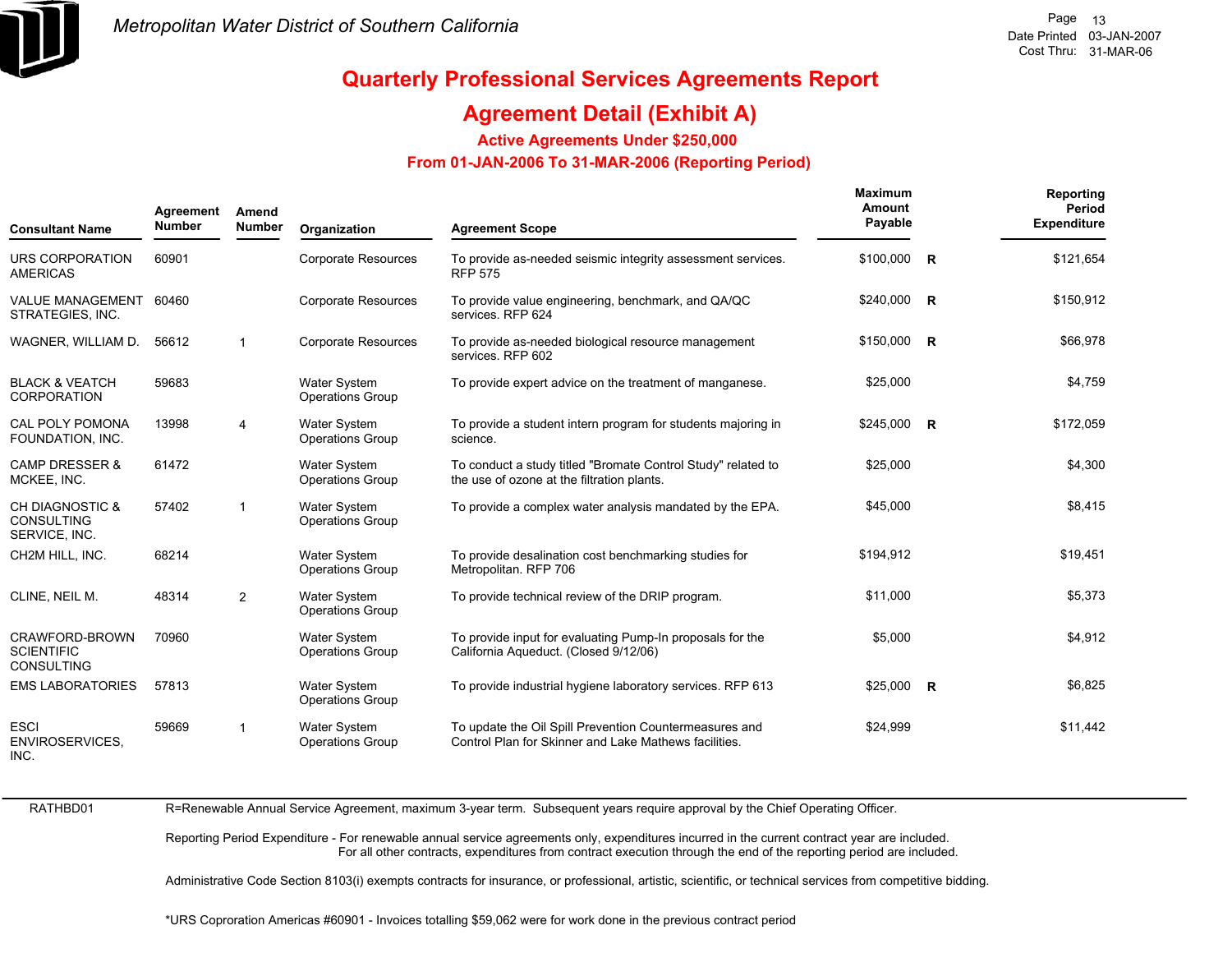

### **Agreement Detail (Exhibit A)**

**Active Agreements Under \$250,000** 

 **From 01-JAN-2006 To 31-MAR-2006 (Reporting Period)** 

| <b>Consultant Name</b>                                     | Agreement<br><b>Number</b> | Amend<br><b>Number</b> | Organization                                   | <b>Agreement Scope</b>                                                                                                                                                | Maximum<br>Amount<br>Payable | Reporting<br>Period<br><b>Expenditure</b> |
|------------------------------------------------------------|----------------------------|------------------------|------------------------------------------------|-----------------------------------------------------------------------------------------------------------------------------------------------------------------------|------------------------------|-------------------------------------------|
| F.W. KOHL<br>INDUSTRIAL GROUP,<br>INC.                     | 63643                      | 1                      | <b>Water System</b><br><b>Operations Group</b> | To provide oversight of the refurbishment of the Vertical Turret<br>Lathe machine. (Closed 5/29/06)                                                                   | \$24,999                     | \$24,957                                  |
| F.W. KOHL<br>INDUSTRIAL GROUP,<br>INC.                     | 62423                      | $\mathbf 1$            | <b>Water System</b><br><b>Operations Group</b> | To provide a second tier non-conformance control procedure<br>which includes describing requirements for scrap log and the<br>Material Review Board. (Closed 6/30/06) | \$24,999                     | \$24,973                                  |
| F.W. KOHL<br>INDUSTRIAL GROUP,<br>INC.                     | 67621                      | $\mathbf{1}$           | Water System<br><b>Operations Group</b>        | To provide technical advice regarding replacement of Niles<br>Modular Lathe for the maintenance support unit. (Closed<br>7/31/06)                                     | \$24,999                     | \$23,984                                  |
| <b>FARQUHAR FARM</b>                                       | 54066                      | $\overline{2}$         | <b>Water System</b><br><b>Operations Group</b> | To maintain the Opal Avenue Citrus Grove.                                                                                                                             | $$12,000$ R                  | \$13,000                                  |
| FIERRO, SERGIO D.                                          | 60915                      | 3                      | <b>Water System</b><br><b>Operations Group</b> | To provide maintenance services on nine MWD owned<br>California Irrigation Management Information System weather<br>stations.                                         | \$74,970                     | \$40,964                                  |
| GEOPENTECH, INC.                                           | 58436                      | $\overline{2}$         | Water System<br><b>Operations Group</b>        | To provide remedial measures at Pacific Gas & Electric's<br>Topock Facility.                                                                                          | \$215,000 R                  | \$3,740                                   |
| GEOPENTECH, INC.                                           | 65054                      |                        | Water System<br><b>Operations Group</b>        | To provide geological and hydrogeological evaluation services<br>relating to water quality issues.                                                                    | \$24,999                     | \$7,478                                   |
| GILBERT, INC., J.                                          | 48312                      | 2                      | Water System<br><b>Operations Group</b>        | To provide technical review and assessment services for the<br>desalination program.                                                                                  | \$11,000                     | \$6,531                                   |
| <b>GLENDALE</b><br><b>ADVENTIST OCC</b><br><b>MEDICAL</b>  | 66401                      |                        | Water System<br><b>Operations Group</b>        | To provide occupational medical services. RFP 698                                                                                                                     | $$150,000$ R                 | \$92,648                                  |
| GORDON, DR.<br><b>GILBERT</b>                              | 60445                      |                        | <b>Water System</b><br><b>Operations Group</b> | To serve in an advisory capacity for the ozone application in<br>drinking water.                                                                                      | \$25,000                     | \$6,250                                   |
| INDUSTRIAL HYGIENE 55217<br>MANAGEMENT, INC.               |                            |                        | <b>Water System</b><br><b>Operations Group</b> | To provide industrial hygiene services. RFP 615                                                                                                                       | $$249,000$ R                 | \$49,332                                  |
| <b>JOSHUA CASEY</b><br><b>CORPORATE</b><br><b>TRAINING</b> | 75308                      |                        | <b>Water System</b><br><b>Operations Group</b> | To provided First Responder/Emergency Training to members<br>of Metropolitan's chemcial responder teams. RFP 759                                                      | $$40,000$ R                  | \$2,700                                   |

RATHBD01R=Renewable Annual Service Agreement, maximum 3-year term. Subsequent years require approval by the Chief Operating Officer.

> Reporting Period Expenditure - For renewable annual service agreements only, expenditures incurred in the current contract year are included. For all other contracts, expenditures from contract execution through the end of the reporting period are included.

Administrative Code Section 8103(i) exempts contracts for insurance, or professional, artistic, scientific, or technical services from competitive bidding.

\*Farquhar Farm #54066 - Invoices totalling \$2,000 were for work done in the previous contract period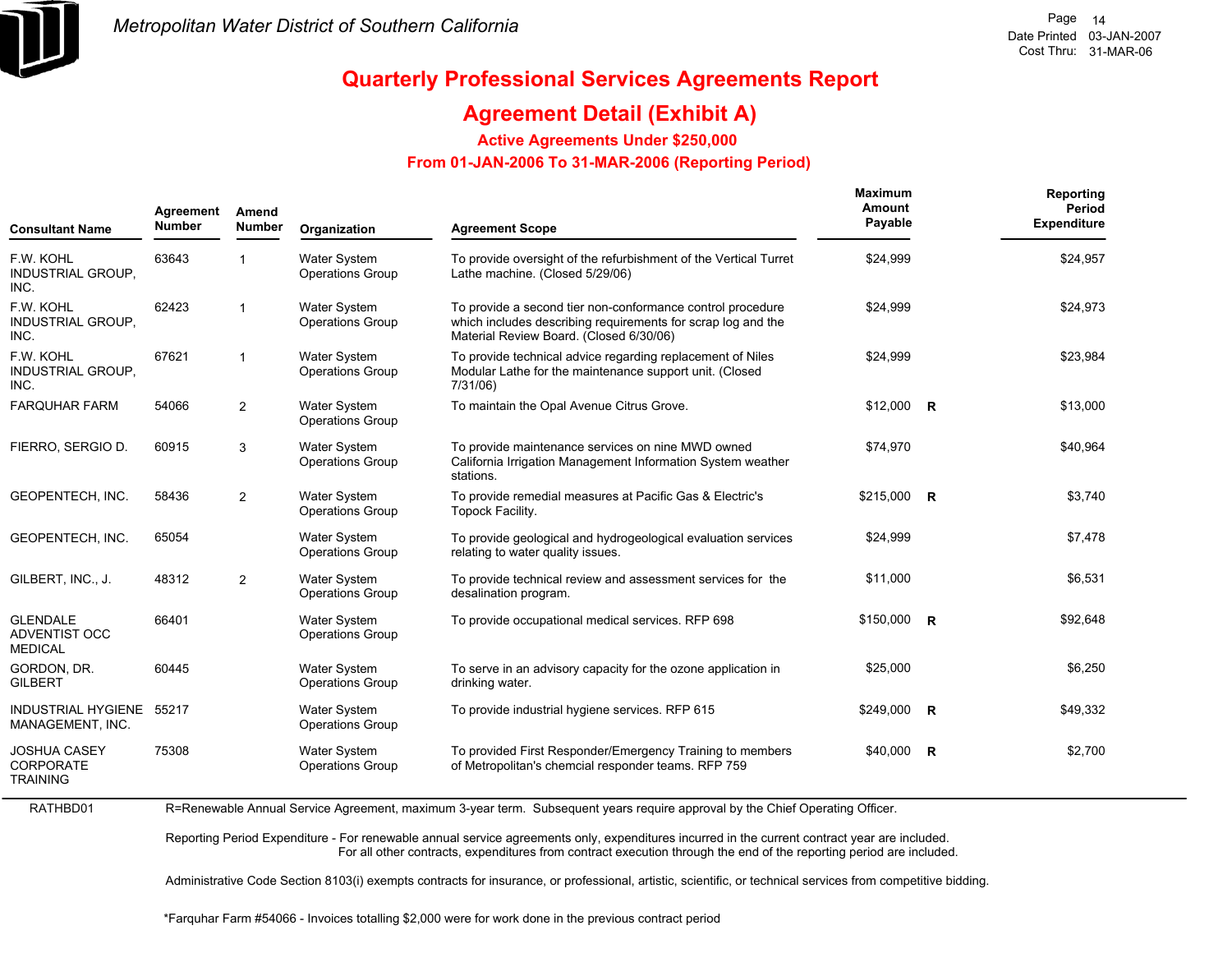

### **Agreement Detail (Exhibit A)**

**Active Agreements Under \$250,000** 

 **From 01-JAN-2006 To 31-MAR-2006 (Reporting Period)** 

| <b>Consultant Name</b>                                   | Agreement<br><b>Number</b> | Amend<br><b>Number</b><br>Organization<br><b>Agreement Scope</b> |                                                |                                                                                                                | Maximum<br>Amount<br>Payable | Reporting<br>Period<br><b>Expenditure</b> |
|----------------------------------------------------------|----------------------------|------------------------------------------------------------------|------------------------------------------------|----------------------------------------------------------------------------------------------------------------|------------------------------|-------------------------------------------|
| <b>JT2 INTEGRATED</b><br><b>RESOURCES</b>                | 52780                      | 2                                                                | <b>Water System</b><br><b>Operations Group</b> | To provide services for the worker's compensation claim<br>program. RFP 525                                    | \$175,000 R                  | \$116,667                                 |
| <b>KAZARIANS &amp;</b><br><b>ASSOCIATES</b>              | 57797                      | $\overline{1}$                                                   | <b>Water System</b><br><b>Operations Group</b> | To provide a chemical risk management program. RFP 560                                                         | \$200,000                    | \$151,863                                 |
| LA TESTING, INC.,<br>DBA                                 | 57814                      | 2                                                                | <b>Water System</b><br><b>Operations Group</b> | To provide analysis of industrial hygiene samples. RFP 613                                                     | \$25,000 R                   | \$1,942                                   |
| <b>LEARN CPR 4 LIFE</b>                                  | 70943                      |                                                                  | <b>Water System</b><br><b>Operations Group</b> | To provide medical emergency skills training to MWD<br>employees. RFP 742                                      | \$40,000 R                   | \$5,948                                   |
| <b>MOUNT SAN</b><br>ANTONIO COLLEGE                      | 68866                      | -1                                                               | <b>Water System</b><br><b>Operations Group</b> | To provide training for the MWD Joint Apprenticeship &<br>Training program. (Closed 7/18/06)                   | \$35,200                     | \$16,000                                  |
| <b>NATIONAL SAFETY</b><br>COMPLIANCE, INC.               | 57035                      |                                                                  | <b>Water System</b><br><b>Operations Group</b> | To provide drug and alcohol testing program.                                                                   | $$15,000$ R                  | \$1,868                                   |
| <b>NETWORK</b><br><b>ENVIRONMENTAL</b><br><b>SYSTEMS</b> | 56019                      |                                                                  | <b>Water System</b><br><b>Operations Group</b> | To provide regulatory mandated documentation and<br>documentation for the International Standard Organization. | \$20,000 R                   | \$5,590                                   |
| NINYO & MOORE                                            | 17602                      | 2                                                                | <b>Water System</b><br><b>Operations Group</b> | To provide on-call environmental site assessments services.<br>(Closed 8/25/06) RFP 308                        | \$249,000                    | \$248,992                                 |
| <b>NINYO &amp; MOORE</b>                                 | 70957                      |                                                                  | <b>Water System</b><br><b>Operations Group</b> | To provide environmental site assessments for Metropolitan's<br>distribution system. RFQ 687                   | \$240,000 R                  | \$62,867                                  |
| PICORE &<br>ASSOCIATES, INC.                             | 53614                      | -1                                                               | <b>Water System</b><br><b>Operations Group</b> | To provide threat assessment services. RFP 564                                                                 | \$240,000                    | \$103,581                                 |
| <b>PROCESS</b><br>APPLICATIONS, INC.                     | 56017                      | $\overline{2}$                                                   | Water System<br><b>Operations Group</b>        | To develop a training workshop on process optimization<br>services at Jensen Filtration plant.                 | \$245,000                    | \$207,986                                 |
| <b>PROCESS</b><br>APPLICATIONS, INC.                     | 59688                      |                                                                  | <b>Water System</b><br><b>Operations Group</b> | To advise Metropolitan on application of ozone in drinking<br>water.                                           | \$25,000                     | \$2,028                                   |

RATHBD01

R=Renewable Annual Service Agreement, maximum 3-year term. Subsequent years require approval by the Chief Operating Officer.

Reporting Period Expenditure - For renewable annual service agreements only, expenditures incurred in the current contract year are included. For all other contracts, expenditures from contract execution through the end of the reporting period are included.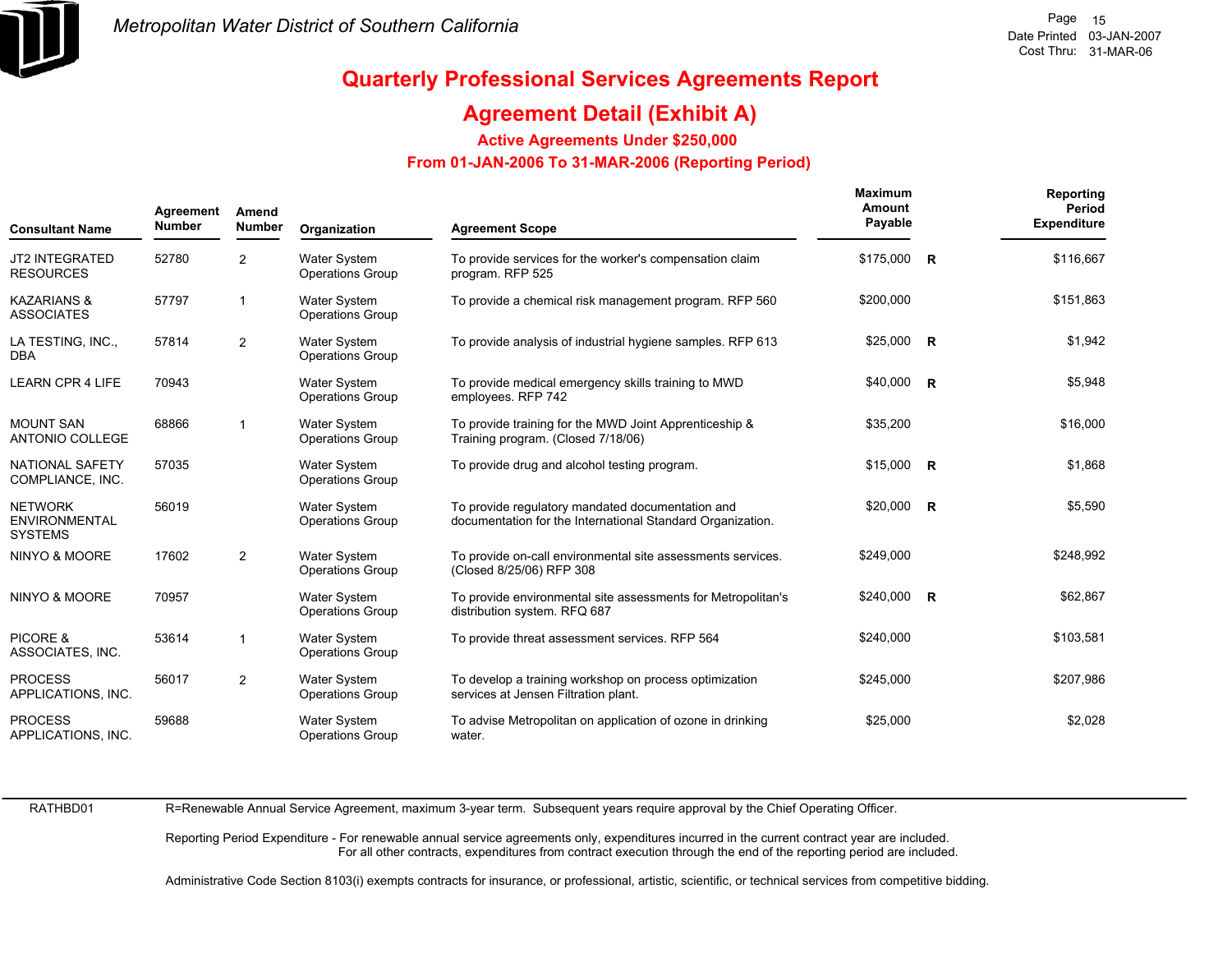

## **Quarterly Professional Services Agreements Report**

### **Agreement Detail (Exhibit A)**

**Active Agreements Under \$250,000** 

 **From 01-JAN-2006 To 31-MAR-2006 (Reporting Period)** 

| <b>Consultant Name</b>                                  | Agreement<br><b>Number</b> | Amend<br><b>Number</b> | Organization                                      | <b>Agreement Scope</b>                                                                                                                                                  | <b>Maximum</b><br>Amount<br>Payable |                | Reporting<br>Period<br><b>Expenditure</b> |
|---------------------------------------------------------|----------------------------|------------------------|---------------------------------------------------|-------------------------------------------------------------------------------------------------------------------------------------------------------------------------|-------------------------------------|----------------|-------------------------------------------|
| RANDALL, MD, MPH,<br>MICHAEL C.                         | 65055                      |                        | <b>Water System</b><br><b>Operations Group</b>    | To provide occupational medical consulting services. RFP 697                                                                                                            | \$50,000 R                          |                | \$46,200                                  |
| SEPARATION<br>CONSULTANTS, INC.                         | 48313                      | 2                      | <b>Water System</b><br><b>Operations Group</b>    | To review DRIP program.                                                                                                                                                 | \$11,000                            |                | \$7,013                                   |
| STARR CONSULTING                                        | 68212                      |                        | <b>Water System</b><br><b>Operations Group</b>    | To provide a Watershed Sanitary Survey for the Colorado<br>River.                                                                                                       | \$24,999                            |                | \$14,520                                  |
| TESTAMERICA                                             | 61468                      | 3                      | <b>Water System</b><br><b>Operations Group</b>    | To provide environmental testing services for chemical and<br>microbiological analysis. RFP 646                                                                         | $$40,000$ R                         |                | \$37,040                                  |
| WATER QUALITY &<br><b>TREATMENT</b><br>SOLUTIONS, INC.  | 59686                      |                        | <b>Water System</b><br><b>Operations Group</b>    | To provide research services for Bromate control under the<br>new Stage I rules issued by the US Environmental Protection<br>Agency.                                    | \$25,000                            |                | \$5,036                                   |
| WATER<br><b>TECHNOLOGY</b><br>TRAINING PROGRAM,<br>INC. | 75737                      |                        | <b>Water System</b><br>Operations Group           | To provide water operator certification training. (Closed<br>12/4/06)                                                                                                   | \$24,999                            |                | \$8,333                                   |
| WECK<br>LABORATORIES, INC.                              | 61469                      | $\mathbf{1}$           | <b>Water System</b><br><b>Operations Group</b>    | To provide environmental testing services for chemical and<br>microbiological analysis. RFP 646                                                                         | $$120,000$ R                        |                | \$76,241                                  |
| 20 WEST GRAPHIC<br>Studio                               | 68213                      |                        | <b>Water Resources</b><br><b>Management Group</b> | To provide print media services for the Industrial Process<br>Improvement Program. (Closed 8/28/06)                                                                     | \$7,500                             |                | \$4,313                                   |
| 34 NORTH                                                | 48615                      | $\overline{2}$         | <b>Water Resources</b><br><b>Management Group</b> | To provide on-call resource analysis, biological engineering,<br>and water quality services. (Closed 10/30/06) RFQ 536                                                  | $$120,000$ R                        |                | \$16,815                                  |
| <b>A&amp;N TECHNICAL</b><br>SERVICES, INC.              | 54404                      | $\overline{2}$         | <b>Water Resources</b><br><b>Management Group</b> | To provide on-call economics services for resource planning<br>and water resource issues. RFQ 605                                                                       | \$150,000                           |                | \$46,255                                  |
| <b>BYRON BUCK AND</b><br>ASSOCIATES                     | 73084                      |                        | <b>Water Resources</b><br>Management Group        | To provide technical writing support for various reports,<br>briefing materials & presentations relating to water resource &<br>water quality analyses for SWP. RFQ 750 | \$100,000                           | $\overline{R}$ | \$27,987                                  |
| <b>BYRON BUCK AND</b><br><b>ASSOCIATES</b>              | 48616                      | $\mathbf{1}$           | <b>Water Resources</b><br><b>Management Group</b> | To provide on-call resource analysis, biological, engineering<br>and water quality services. (Closed 10/30/06) RFQ 536                                                  | \$205,000                           | $\overline{R}$ | \$14,376                                  |
|                                                         |                            |                        |                                                   |                                                                                                                                                                         |                                     |                |                                           |

R=Renewable Annual Service Agreement, maximum 3-year term. Subsequent years require approval by the Chief Operating Officer.

Reporting Period Expenditure - For renewable annual service agreements only, expenditures incurred in the current contract year are included. For all other contracts, expenditures from contract execution through the end of the reporting period are included.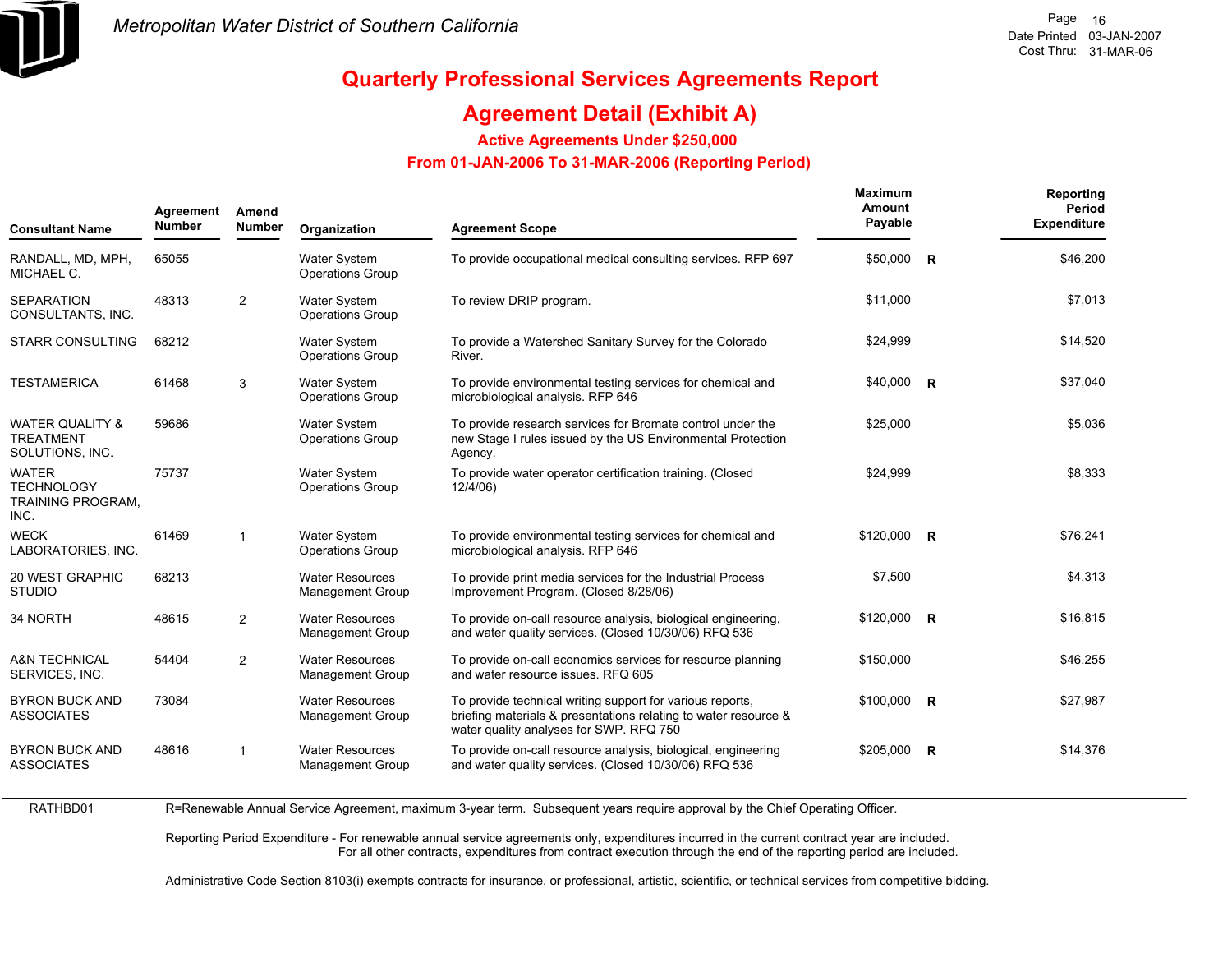

### **Agreement Detail (Exhibit A)**

**Active Agreements Under \$250,000** 

#### **From 01-JAN-2006 To 31-MAR-2006 (Reporting Period)**

| <b>Consultant Name</b>                                             | Agreement<br>Amend<br><b>Number</b><br>Number |                | Organization<br><b>Agreement Scope</b>            |                                                                                                                                                      | Maximum<br>Amount<br>Payable | Reporting<br>Period<br><b>Expenditure</b> |
|--------------------------------------------------------------------|-----------------------------------------------|----------------|---------------------------------------------------|------------------------------------------------------------------------------------------------------------------------------------------------------|------------------------------|-------------------------------------------|
| <b>CALIFORNIA STATE</b><br>UNIVERSITY, FRESNO<br><b>FOUNDATION</b> | 62408                                         |                | <b>Water Resources</b><br>Management Group        | To provide assistance on the San Joaquin River salt load<br>management measures. (Closed 4/12/06)                                                    | \$53,915                     | \$53,915                                  |
| <b>CAMP DRESSER &amp;</b><br>MCKEE, INC.                           | 54407                                         | $\overline{2}$ | <b>Water Resources</b><br><b>Management Group</b> | To provide on-call economic, statistical, and resource analysis<br>services. RFP 605                                                                 | \$85,000                     | \$64,688                                  |
| CH2M HILL, INC.                                                    | 48617                                         | 3              | <b>Water Resources</b><br><b>Management Group</b> | To provide on-call resource analysis, biological engineering,<br>and water quality services. (Closed 10/30/06) RFQ 536                               | $$240,000$ R                 | \$51,471                                  |
| COMPUSA, INC.                                                      | 62406                                         |                | <b>Water Resources</b><br>Management Group        | To provide courseware development services for the Protector<br>del Aqua program. (Closed 9/8/06)                                                    | \$85,000                     | \$59,990                                  |
| <b>CONSERVISION</b><br>CONSULTING, LLC                             | 55208                                         | 1              | <b>Water Resources</b><br><b>Management Group</b> | To provide verification and data collection on the residential<br>and commercial water conservation incentive programs.<br>(Closed 11/24/06) RFP 570 | \$90,000                     | \$40,915                                  |
| DCSE, INC.                                                         | 53612                                         |                | <b>Water Resources</b><br><b>Management Group</b> | To compile Ultra-Low-Flush toilet program historical data.<br>(Closed 7/7/06) RFP 589                                                                | \$240,000                    | \$172,822                                 |
| DCSE. INC.                                                         | 54403                                         | $\overline{2}$ | <b>Water Resources</b><br>Management Group        | To provide on-call economic services for resource planning<br>and water resource issues. RFQ 605                                                     | \$185,000                    | \$126,030                                 |
| DUDEK &<br>ASSOCIATES, INC.                                        | 61470                                         |                | <b>Water Resources</b><br><b>Management Group</b> | To provide landscape expertise regarding irrigation, plant<br>usage, and to support the Protector del Agua Program. RFP<br>672                       | $$125,000$ R                 | \$8,121                                   |
| E2 ENVIRONMENTAL.<br>INC.                                          | 68867                                         | 1              | <b>Water Resources</b><br><b>Management Group</b> | To provide technical review and evaluation of project<br>applications for the Industrial Process Improvement Program.<br><b>RFQ 734</b>              | $$20,000$ R                  | \$1,900                                   |
| <b>ECONOMIC INSIGHTS</b>                                           | 54408                                         |                | <b>Water Resources</b><br><b>Management Group</b> | To provide on-call economic and statistical evaluation<br>services for water planning and water resource issues.<br>(Closed 7/7/06) RFQ 605          | \$35,000                     | \$27,139                                  |
| <b>ECONOMIC INSIGHTS</b>                                           | 61484                                         |                | <b>Water Resources</b><br><b>Management Group</b> | To develop the 2005 Regional Urban Water Management<br>Plan. (Closed 6/30/06) RFP 652                                                                | \$159,000                    | \$158,957                                 |

RATHBD01

R=Renewable Annual Service Agreement, maximum 3-year term. Subsequent years require approval by the Chief Operating Officer.

Reporting Period Expenditure - For renewable annual service agreements only, expenditures incurred in the current contract year are included. For all other contracts, expenditures from contract execution through the end of the reporting period are included.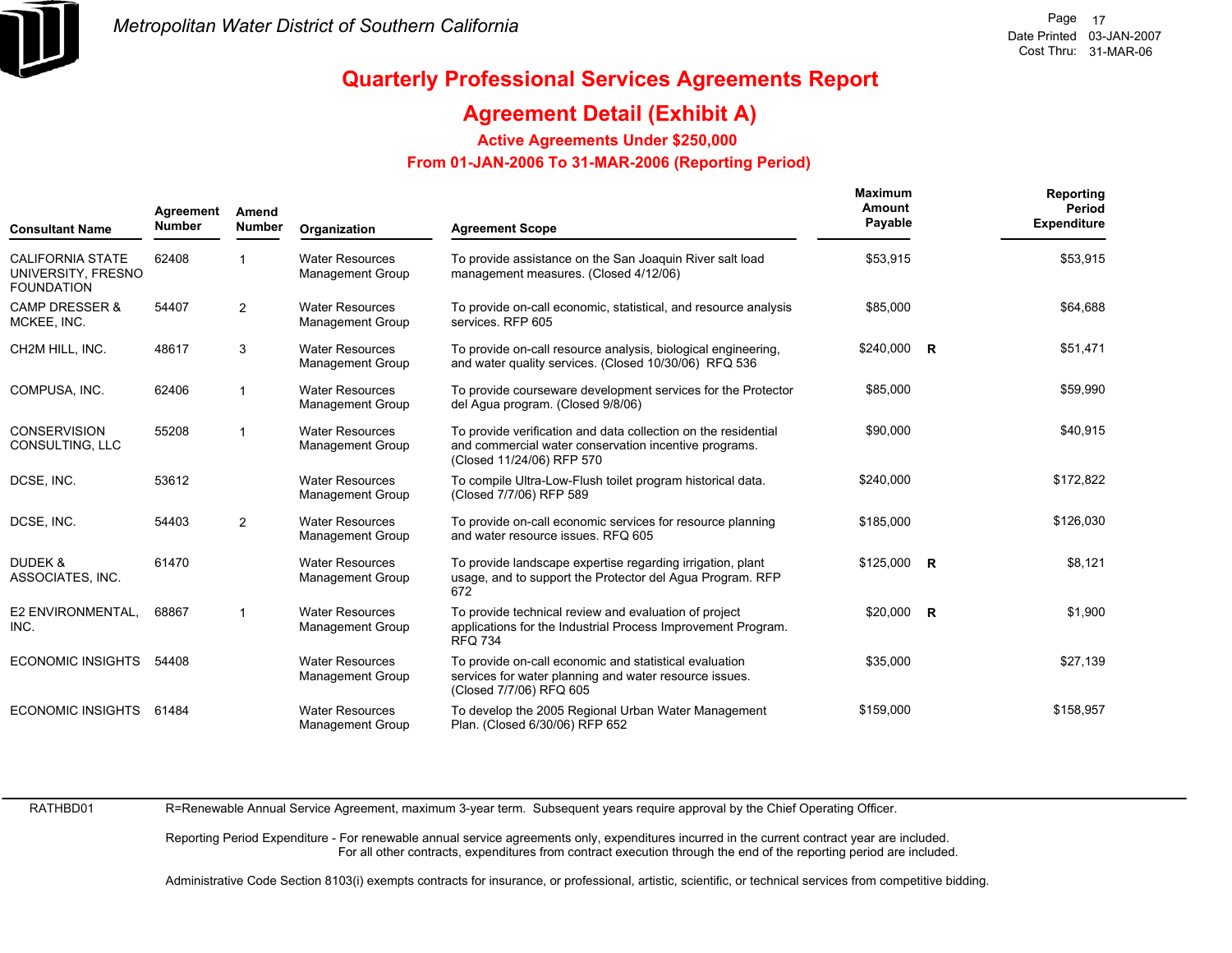

### **Agreement Detail (Exhibit A)**

**Active Agreements Under \$250,000** 

 **From 01-JAN-2006 To 31-MAR-2006 (Reporting Period)** 

| <b>Consultant Name</b>                                                     | Agreement<br>Amend<br><b>Number</b><br><b>Number</b> |                | Organization                                      | <b>Agreement Scope</b>                                                                                                                                                                                    | <b>Maximum</b><br>Amount<br>Payable | Reporting<br>Period<br><b>Expenditure</b> |
|----------------------------------------------------------------------------|------------------------------------------------------|----------------|---------------------------------------------------|-----------------------------------------------------------------------------------------------------------------------------------------------------------------------------------------------------------|-------------------------------------|-------------------------------------------|
| <b>GEI CONSULTANTS</b>                                                     | 54413                                                | 2              | <b>Water Resources</b><br><b>Management Group</b> | To provide on-call economic and statistical assessment of<br>resource planning and water resource issues. (Closed 7/7/06)<br><b>RFP 605</b>                                                               | \$95,000                            | \$34,928                                  |
| <b>GEOPENTECH. INC.</b>                                                    | 36093                                                | $\overline{2}$ | <b>Water Resources</b><br><b>Management Group</b> | To provide technical review for groundwater conjunctive use<br>programs.                                                                                                                                  | \$210,000                           | \$101,185                                 |
| GEORGESON, DUANE 55212                                                     |                                                      |                | <b>Water Resources</b><br><b>Management Group</b> | To provide consulting services on water and power resources.<br>(Closed 10/12/06)                                                                                                                         | $$174,000$ R                        | \$119,794                                 |
| <b>JONES &amp; STOKES</b><br>ASSOCIATES, INC.                              | 67609                                                | 2              | <b>Water Resources</b><br><b>Management Group</b> | To provide biologocial & ecosystem restoration services for<br>the Sacramento-San Joaquin Delta. RFQ 722                                                                                                  | $$245,000$ R                        | \$36,881                                  |
| KENNEDY/JENKS/TOD<br>D, LLC                                                | 52783                                                | $\mathbf{1}$   | <b>Water Resources</b><br><b>Management Group</b> | To provide on-call feasibility engineering services. (Closed<br>10/19/06) RFQ 528                                                                                                                         | \$225,000                           | \$192,549                                 |
| M-CUBED                                                                    | 48322                                                | $\mathbf{1}$   | <b>Water Resources</b><br><b>Management Group</b> | To provide land management technical services. (Closed<br>10/30/06) RFP 534                                                                                                                               | \$240,000                           | \$48,376                                  |
| <b>NATIONAL</b><br><b>ECONOMIC</b><br><b>RESEARCH</b><br><b>ASSOCIATES</b> | 54405                                                | 2              | <b>Water Resources</b><br><b>Management Group</b> | To provide on-call economic and statistical assessment<br>evaluation for resource planning and water resource issues.<br><b>RFQ 605</b>                                                                   | \$95,000                            | \$33,359                                  |
| <b>PARSONS WATER</b><br><b>AND</b><br>INFRASTRUCTURE,<br>INC.              | 55226                                                |                | <b>Water Resources</b><br><b>Management Group</b> | To provide on-call resource analysis, biological, engineering<br>and water quality services for CALFED Bay/Delta Program<br>and Sacramento Valley Water Management Programs.<br>(Closed 10/30/06) RFQ 536 | $$100,000$ R                        | \$24,098                                  |
| RAFTELIS FINANCIAL<br>CONSULTING, PA                                       | 54406                                                |                | <b>Water Resources</b><br><b>Management Group</b> | To provide on-call economic and statistical assessment<br>services for resource planning and water resource issues.<br>(Closed 6/30/06) RFQ 605                                                           | \$35,000                            | \$17,000                                  |
| RAGAN ASSOCIATES,<br><b>JAMES</b>                                          | 50297                                                |                | <b>Water Resources</b><br><b>Management Group</b> | To provide on-call resource analysis, biological, engineering<br>and water quality service for CALFED Bay/Delta program.<br>(Closed 10/30/06) RFQ 536                                                     | $$60,000$ R                         | \$2,688                                   |
| <b>RESOURCE</b><br><b>OPPORTUNITY</b><br><b>GROUP, LLC</b>                 | 65053                                                | $\mathbf{1}$   | <b>Water Resources</b><br><b>Management Group</b> | To provide clarification on the State Water Control Board<br>policy on recycled water. (Closed 11/27/06)                                                                                                  | \$40,000                            | \$4,188                                   |

RATHBD01 R=Renewable Annual Service Agreement, maximum 3-year term. Subsequent years require approval by the Chief Operating Officer.

> Reporting Period Expenditure - For renewable annual service agreements only, expenditures incurred in the current contract year are included. For all other contracts, expenditures from contract execution through the end of the reporting period are included.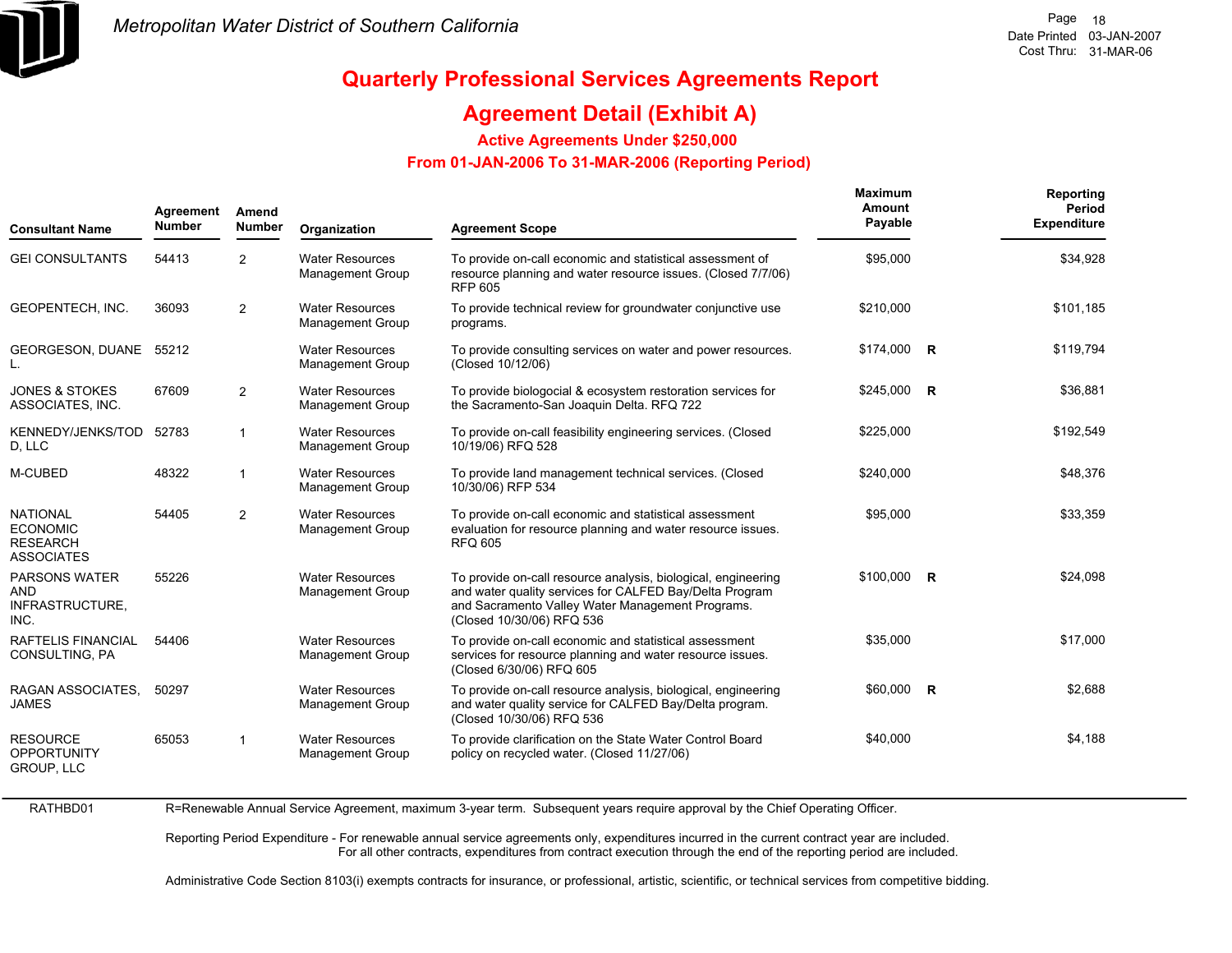

### **Agreement Detail (Exhibit A)**

**Active Agreements Under \$250,000** 

 **From 01-JAN-2006 To 31-MAR-2006 (Reporting Period)** 

| <b>Consultant Name</b>                                           | Agreement<br><b>Number</b> | Amend<br><b>Number</b> | Organization                                        | <b>Agreement Scope</b>                                                                                                       | <b>Maximum</b><br>Amount<br>Payable | Reporting<br>Period<br><b>Expenditure</b> |
|------------------------------------------------------------------|----------------------------|------------------------|-----------------------------------------------------|------------------------------------------------------------------------------------------------------------------------------|-------------------------------------|-------------------------------------------|
| S.P. CRAMER &<br><b>ASSOCIATES</b>                               | 67610                      | 3                      | <b>Water Resources</b><br><b>Management Group</b>   | To provide environmental services for the Sacramento-San<br>Joaquin Delta. RFQ 722                                           | \$245,000 R                         | \$142,440                                 |
| SCHULTZ, DONALD                                                  | 65042                      |                        | <b>Water Resources</b><br><b>Management Group</b>   | To provide training services for the Protector Del Agua<br>Program. RFQ 693                                                  | \$240,000                           | \$16,590                                  |
| STUCKI, DEREK G.                                                 | 65041                      |                        | <b>Water Resources</b><br><b>Management Group</b>   | To provide training service for the Protector Del Agua<br>Program. RFQ 693                                                   | \$240,000                           | \$27,905                                  |
| <b>SURFACE WATER</b><br>RESOURCES, INC.                          | 67611                      | $\mathbf{1}$           | <b>Water Resources</b><br><b>Management Group</b>   | To provide biological & ecosystem restoration services for the<br>Sacramento San Joaquin Delta. RFP 722                      | $$245,000$ R                        | \$54,006                                  |
| <b>WHEELER COMPANY</b>                                           | 65039                      |                        | <b>Water Resources</b><br><b>Management Group</b>   | To provide training and class instruction for the Protector Del<br>Agua program. RFQ 693                                     | \$240,000                           | \$8,975                                   |
| <b>ANCHOR</b><br>ENVIRONMENTAL,<br><b>LLC</b>                    | 56868                      | $\mathbf{1}$           | <b>General Counsel</b>                              | To provide assistance with the FERC re-licensing process for<br>Oroville Dam.                                                | \$75,000                            | \$26,951                                  |
| <b>MASON &amp; MASON</b>                                         | 69373                      |                        | <b>General Counsel</b>                              | To provide real estate appraisal and associated services<br>related to Metropolitan real property.                           | \$249.800                           | \$88,294                                  |
| <b>RYAN &amp; FELSTED</b>                                        | 43714                      | $\mathbf{1}$           | <b>General Counsel</b>                              | To provide legal commercial real estate services.                                                                            | \$50,000                            | \$28,690                                  |
| <b>VON KLUG &amp;</b><br>ASSOCIATES, INC.                        | 60827                      |                        | <b>General Counsel</b>                              | To provide legal services for relocation assistance quidelines<br>conforming to current legal requirements. (Closed 4/27/06) | \$25,000                            | \$17,160                                  |
| THE COHEN GROUP                                                  | 68855                      | $\mathbf{1}$           | Office of the Auditor                               | To provide an assessment for the Hazardous Material audit<br>assignment. (Closed 7/17/06)                                    | \$35,000                            | \$27,112                                  |
| <b>HENRY NUNEZ</b><br><b>COORDINATED LAND</b><br><b>SERVICES</b> | 67385                      | $\mathbf{1}$           | <b>Real Property</b><br>Development &<br>Management | To provide appraisal services for residential property<br>acquisitions. (Closed 8/15/06)                                     | \$250,000                           | \$13,724                                  |
| <b>URBAN</b><br>CROSSROADS, INC.                                 | 46207                      | 3                      | <b>Real Property</b><br>Development &<br>Management | To provide traffic study services for DVL. RFP 518                                                                           | \$50,000                            | \$27,472                                  |

RATHBD01

R=Renewable Annual Service Agreement, maximum 3-year term. Subsequent years require approval by the Chief Operating Officer.

Reporting Period Expenditure - For renewable annual service agreements only, expenditures incurred in the current contract year are included. For all other contracts, expenditures from contract execution through the end of the reporting period are included.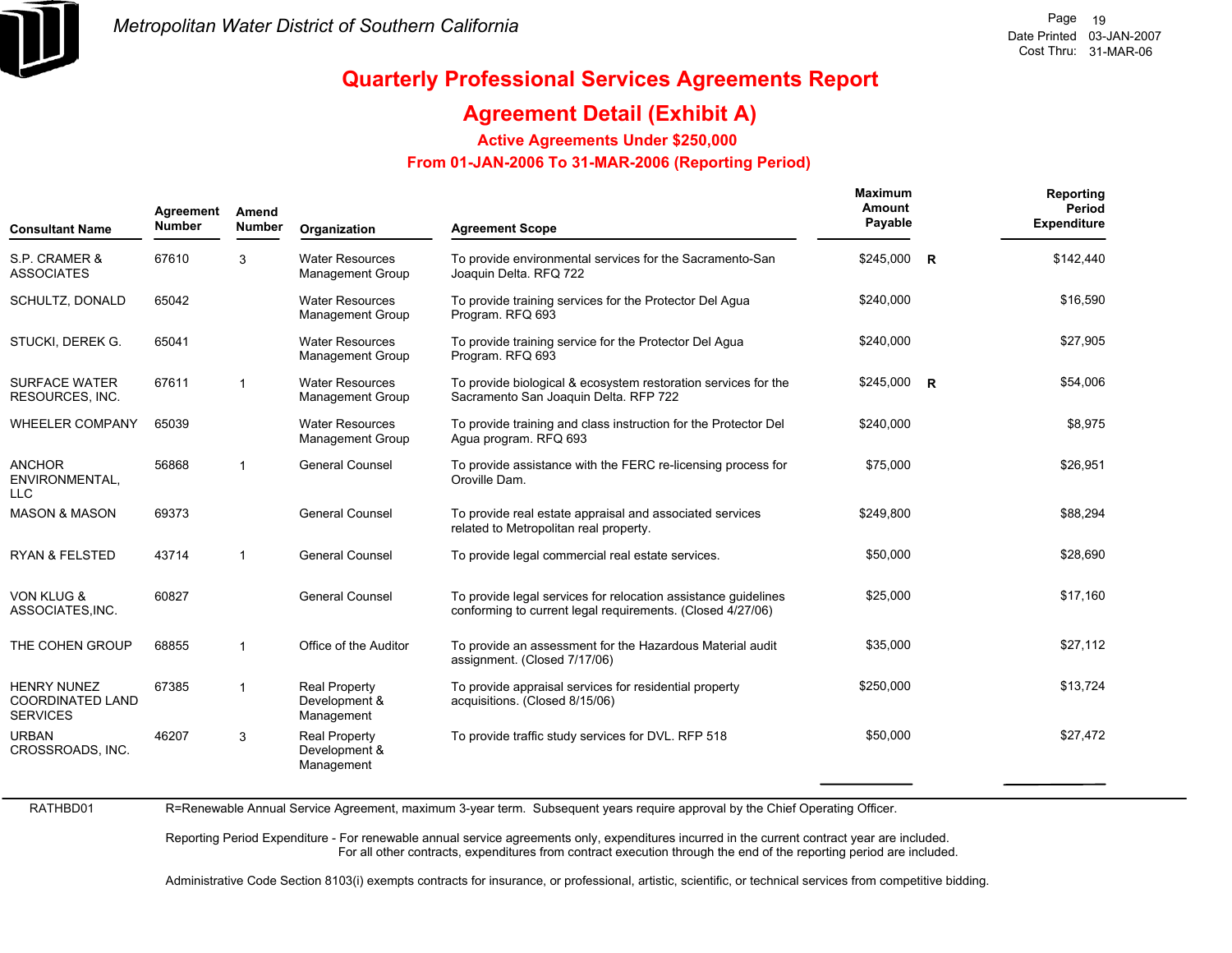

### **Agreement Detail (Exhibit A)**

**Active Agreements Under \$250,000** 

 **From 01-JAN-2006 To 31-MAR-2006 (Reporting Period)** 

| Consultant Name | Agreement<br><b>Number</b>        | Amend<br>Number | Organization | <b>Agreement Scope</b> | <b>Maximum</b><br>Amount |              | Reporting<br>Period<br><b>Expenditure</b> |
|-----------------|-----------------------------------|-----------------|--------------|------------------------|--------------------------|--------------|-------------------------------------------|
|                 | <b>Total Number of Agreements</b> |                 | 220          | *** End of Report ***  | <b>Totals</b>            | \$29,287,414 | \$14,036,900                              |

RATHBD01

R=Renewable Annual Service Agreement, maximum 3-year term. Subsequent years require approval by the Chief Operating Officer.

Reporting Period Expenditure - For renewable annual service agreements only, expenditures incurred in the current contract year are included. For all other contracts, expenditures from contract execution through the end of the reporting period are included.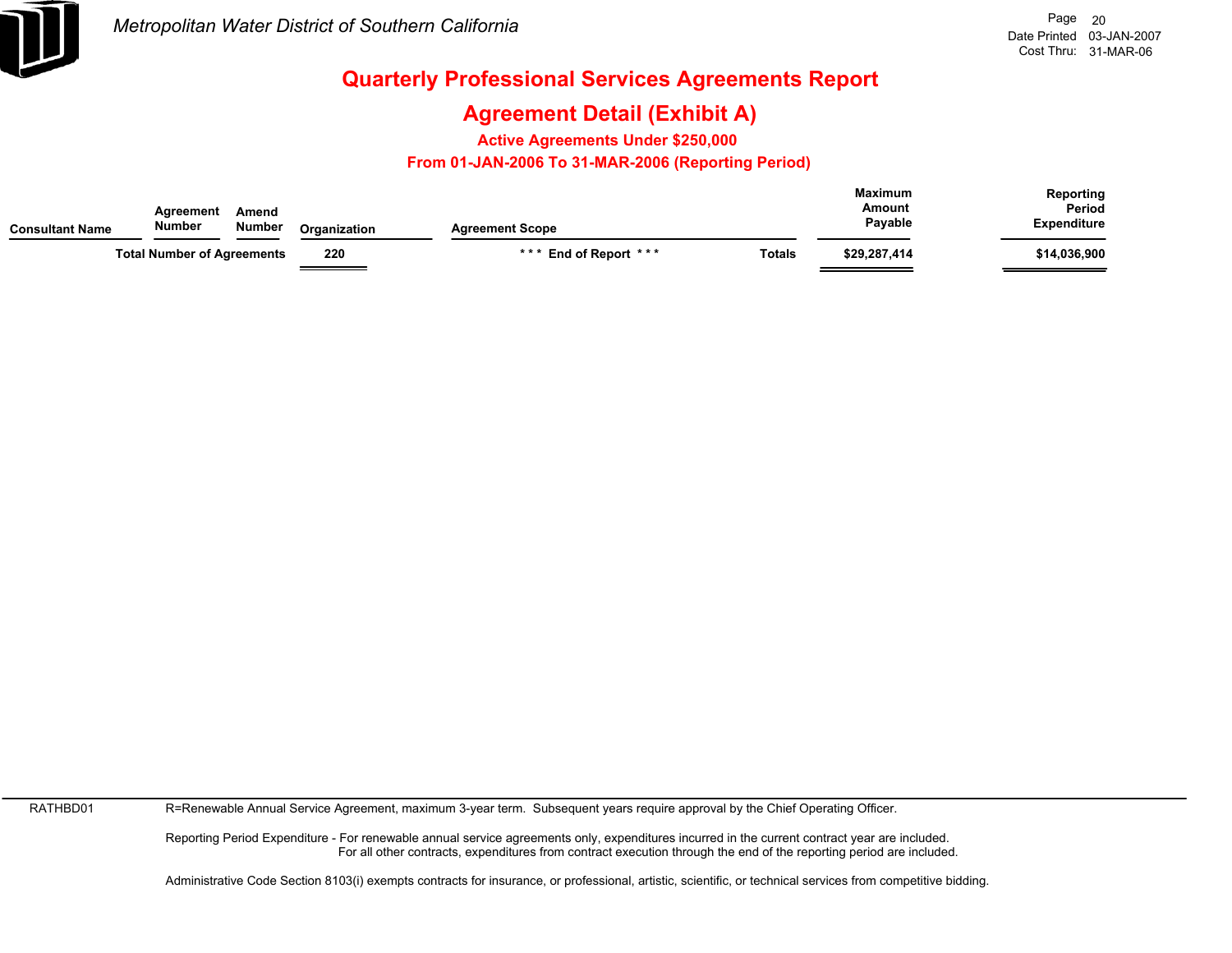

#### **Agreement Detail (Exhibit B)**

**Active Agreements Over \$250,000**

#### **From 01-JAN-2006 To 31-MAR-2006 (Reporting Period)**

| <b>Consultant Name</b>                                       | Agreement<br><b>Number</b> | Amend<br><b>Number</b> | <b>Board</b><br>Approved<br>Date | <b>Board</b><br>Letter | Organization                      | <b>Agreement Scope</b>                                                                                                     | Maximum<br>Amount<br>Payable | Reporting<br>Period<br><b>Expenditure</b> |
|--------------------------------------------------------------|----------------------------|------------------------|----------------------------------|------------------------|-----------------------------------|----------------------------------------------------------------------------------------------------------------------------|------------------------------|-------------------------------------------|
| BATE, PETERSON,<br>DEACON, ZINN &<br>YOUNG LLP               | 71333                      |                        | 11-OCT-05                        | 5F                     | Chief<br>Executive's<br>Office    | To provide advice and assistance on labor and<br>human resource related issues. Closed<br>7/24/06                          | \$508,000                    | \$351,813                                 |
| LIEBERT, CASSIDY &<br><b>WHITMORE</b>                        | 60452                      | $\overline{2}$         | 16-MAY-06                        | $7 - 8$                | Chief<br>Executive's<br>Office    | To provide Metropolitan with negotiation<br>services to reach an agreement with the<br>employee bargaining units.          | \$349,000                    | \$256,828                                 |
| J.U. ENTERPRISE,<br>INC.                                     | 73308                      | $\mathbf{1}$           | 13-SEP-05                        | $7-3$                  | <b>External Affairs</b><br>Group  | To provide advertising campaign services for<br>Metropolitan's conservation program. RFP 755                               | \$2,900,000                  | \$169,677                                 |
| <b>DRIVER ALLIANT</b><br><b>INSURANCE</b><br><b>SERVICES</b> | 66402                      |                        | 08-JUN-04                        | $8 - 2$                | <b>Chief Financial</b><br>Officer | To provide insurance brokerage services. RFP<br>711                                                                        | \$1,400,000 R                | \$3,478                                   |
| <b>REAMS ASSET</b><br>MANAGEMENT CO.<br><b>LLC</b>           | 48305                      |                        | 12-MAR-02                        | $9 - 2$                | <b>Chief Financial</b><br>Officer | To provide investment management services<br>for MWD, RFP 516                                                              | \$324,000 R                  | \$171,513                                 |
| <b>BECHTEL</b><br><b>CORPORATION</b>                         | A04532                     | $\overline{7}$         | 19-NOV-96                        | $8 - 3$                | Corporate<br><b>Resources</b>     | To provide geological and geotechnical<br>services for the Inland Feeder Project. (Closed<br>11/17/06) RFP 080             | \$29,200,000                 | \$26,466,433                              |
| <b>BLACK &amp; VEATCH</b>                                    | 51538                      | $\overline{2}$         | 09-NOV-04                        | $9 - 2$                | Corporate<br><b>Resources</b>     | To provide engineering services for the<br>Oxidation Retrofit Programs. RFP 556                                            | \$1.200.000                  | \$542,964                                 |
| <b>BLACK &amp; VEATCH</b>                                    | 52795                      | $\mathbf{1}$           | 10-DEC-02                        | $9 - 4$                | Corporate<br>Resources            | To provide hydrogeological groundwater<br>modeling services. (Closed 11/17/06) RFP 585                                     | \$650,000                    | \$567,129                                 |
| <b>BLACK &amp; VEATCH</b><br><b>CORPORATION</b>              | 55207                      | $\overline{2}$         | 13-MAY-03                        | $8 - 10$               | Corporate<br>Resources            | To provide on-call process engineering<br>services, RFQ 578                                                                | \$4,750,000                  | \$3,635,989                               |
| <b>BLACK &amp; VEATCH</b><br><b>CORPORATION</b>              | 70954                      |                        | 08-MAR-05                        | $8 - 2$                | Corporate<br>Resources            | To provide studies, preliminary design and<br>environmental documentation for the Mills<br>plant capacity upgrade. RFQ 719 | \$530,000                    | \$17,336                                  |
| <b>BUTIER</b><br><b>CONSTRUCTION</b><br><b>MANAGER</b>       | 62422                      | -1                     | 12-OCT-04                        | $9 - 3$                | Corporate<br>Resources            | To provide construction management and<br>inspection services for San Diego Pipeline No.<br>6. RFP 550                     | \$5,000,000                  | \$1,645,469                               |

RATHBD01

R=Renewable Annual Service Agreement, maximum 3-year term. Subsequent years require approval by the Chief Operating Officer.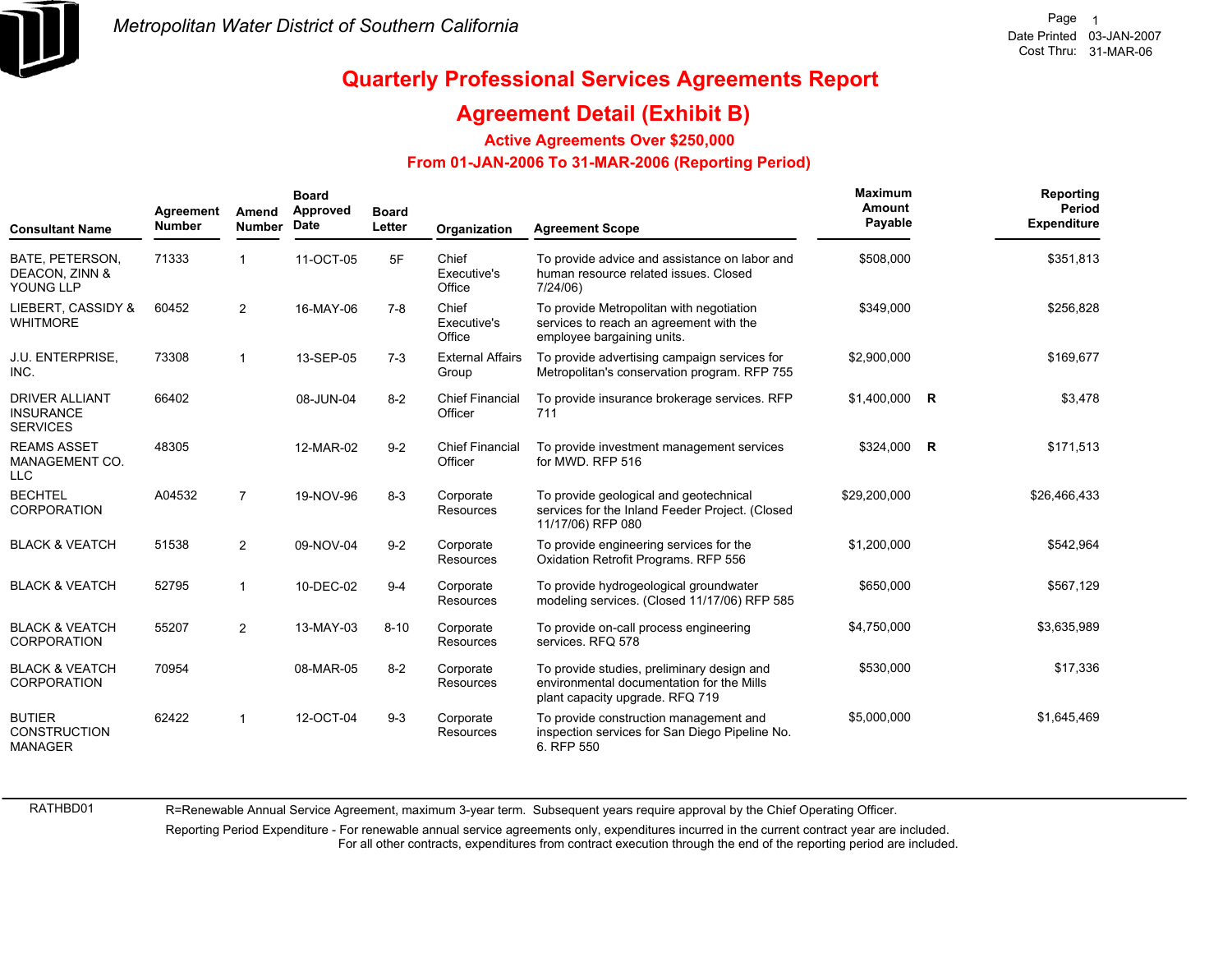

## **Quarterly Professional Services Agreements Report**

#### **Agreement Detail (Exhibit B)**

**Active Agreements Over \$250,000**

#### **From 01-JAN-2006 To 31-MAR-2006 (Reporting Period)**

| <b>Consultant Name</b>                            | Agreement<br><b>Number</b> | Amend<br><b>Number</b> | <b>Board</b><br>Approved<br><b>Date</b> | <b>Board</b><br>Letter | Organization                  | <b>Agreement Scope</b>                                                                                          | Maximum<br>Amount<br>Payable | Reporting<br>Period<br><b>Expenditure</b> |
|---------------------------------------------------|----------------------------|------------------------|-----------------------------------------|------------------------|-------------------------------|-----------------------------------------------------------------------------------------------------------------|------------------------------|-------------------------------------------|
| <b>CAMP DRESSER &amp;</b><br>MCKEE, INC.          | 51549                      | 5                      | 14-JUN-05                               | $8-6$                  | Corporate<br>Resources        | To provide process engineering services for<br>the Oxidation Retrofit Program. RFP 556                          | \$20,851,000                 | \$15,217,839                              |
| <b>CAMP DRESSER &amp;</b><br>MCKEE, INC.          | 55220                      | $\mathbf 1$            | 10-JUN-03                               | $8 - 2$                | Corporate<br>Resources        | To provide general engineering services for<br>filtration plants. RFQ 578                                       | \$2,000,000 R                | \$634,790                                 |
| <b>CAMP DRESSER &amp;</b><br>MCKEE, INC.          | 70961                      | $\overline{2}$         | 16-MAY-06                               | $8-5$                  | Corporate<br>Resources        | To provide engineering design services for<br>various water treatment facilities. RFQ 719                       | \$12,680,000                 | \$639,276                                 |
| CAROLLO<br>ENGINEERS, P.C.                        | 51144                      | $\overline{2}$         | 12-MAR-02                               | $9 - 5$                | Corporate<br>Resources        | To provide process engineering services for<br>the Oxidation Retrofit Program. RFP 556                          | \$3,000,000                  | \$2,166,122                               |
| CAROLLO<br>ENGINEERS, P.C.                        | 68899                      |                        | 12-JUL-05                               | $8 - 4$                | Corporate<br>Resources        | To provide engineering design services for the<br>Weymouth Oxidation Retrofit Program. RFQ<br>719               | \$8,000,000                  | \$2,364,431                               |
| CAROLLO<br>ENGINEERS, P.C.                        | 55219                      | $\mathbf 1$            | 10-JUN-03                               | $8 - 2$                | Corporate<br>Resources        | To provide on-call plant engineering services.<br><b>RFQ 578</b>                                                | \$2,000,000 R                | \$439,573                                 |
| CH2M HILL, INC.                                   | 51550                      |                        | 12-MAR-02                               | $9-5$                  | Corporate<br>Resources        | To provide process engineering services for<br>the Oxidation Retrofit Program. RFP 556                          | \$500,000                    | \$135,916                                 |
| <b>COAST SURVEYING.</b><br>INC.                   | 60294                      |                        | 14-OCT-03                               | $9 - 4$                | Corporate<br><b>Resources</b> | To provide survey and mapping services for 3-<br>320 parcels for the CRA Recordation project.<br><b>RFP 622</b> | \$1,121,941                  | \$440,156                                 |
| <b>DAVID EVANS AND</b><br>ASSOCIATES, INC.        | 60451                      |                        | 14-OCT-03                               | $9 - 4$                | Corporate<br>Resources        | To provide survey and mapping services for<br>parcels 4-168 for the CRA Recordation<br>Project. RFP 622         | \$421,209                    | \$380,709                                 |
| DHI, INC.                                         | 65052                      | $\mathbf{1}$           | 12-OCT-04                               | $9 - 7$                | Corporate<br>Resources        | To provide a Real-Time operating system for<br>Metropolitan's water distribution system. RFP<br>675             | \$2,100,000                  | \$192,752                                 |
| DUDEK &<br>ASSOCIATES, INC.                       | A04767                     | 2                      | 27-OCT-94                               | $8 - 4$                | Corporate<br>Resources        | To provide survey, and mapping services for<br>San Diego Pipeline No. 6 Project. RFP 122                        | \$880,000                    | \$648,758                                 |
| <b>ECOSYSTEMS</b><br><b>RESTORATION</b><br>ASSOC. | 68203                      |                        | 10-MAY-05                               | $8 - 3$                | Corporate<br><b>Resources</b> | To provide environmental services for the<br>Diemer Filtration Plant Improvement Program.<br><b>RFP 732</b>     | \$1,500,000                  | \$67,859                                  |

R=Renewable Annual Service Agreement, maximum 3-year term. Subsequent years require approval by the Chief Operating Officer.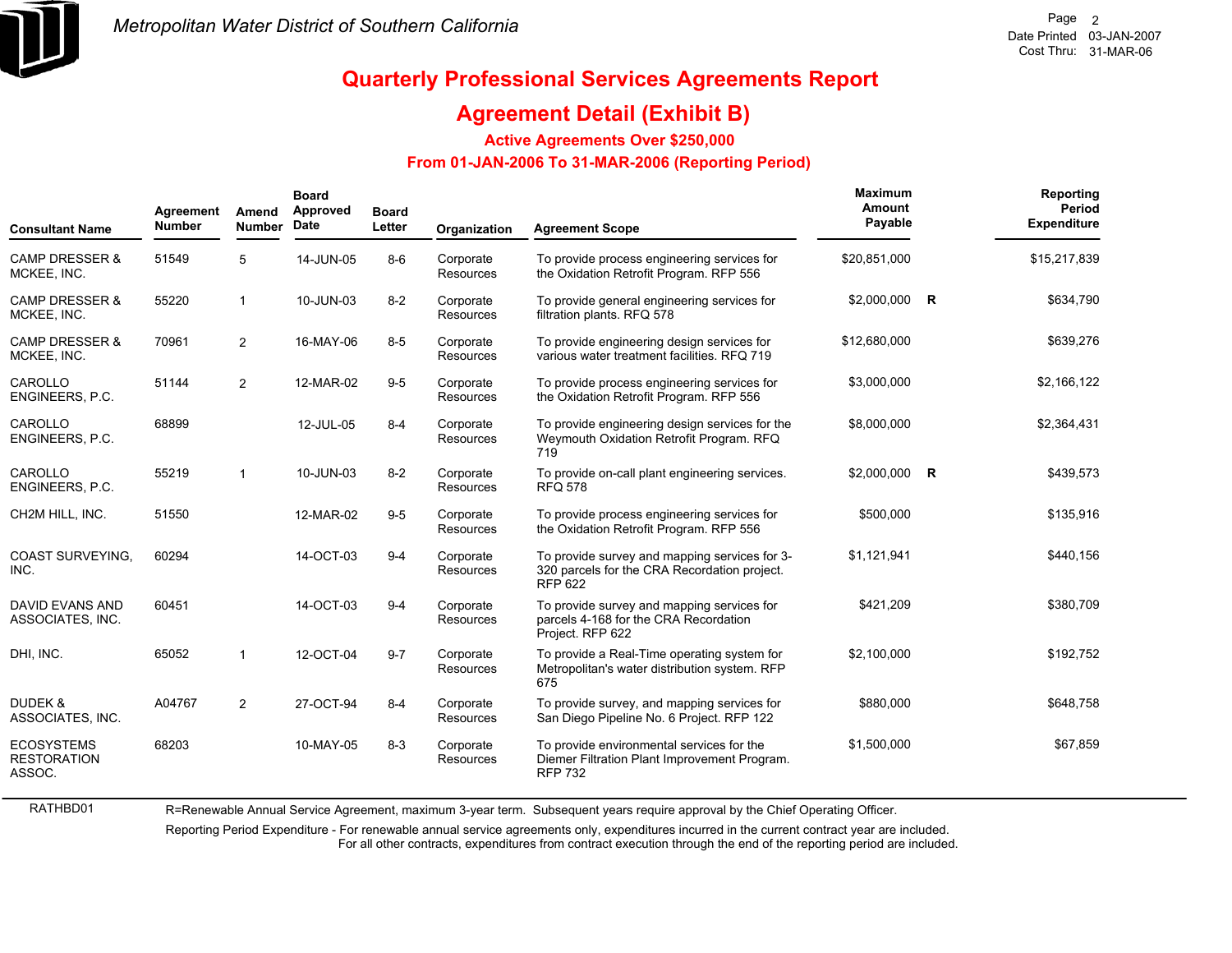

#### **Agreement Detail (Exhibit B)**

**Active Agreements Over \$250,000**

#### **From 01-JAN-2006 To 31-MAR-2006 (Reporting Period)**

| <b>Consultant Name</b>                                        | Agreement<br><b>Number</b> | Amend<br><b>Number</b> | <b>Board</b><br>Approved<br><b>Date</b> | <b>Board</b><br>Letter | Organization                  | <b>Agreement Scope</b>                                                                                                  | Maximum<br>Amount<br>Payable |          | <b>Reporting</b><br>Period<br><b>Expenditure</b> |
|---------------------------------------------------------------|----------------------------|------------------------|-----------------------------------------|------------------------|-------------------------------|-------------------------------------------------------------------------------------------------------------------------|------------------------------|----------|--------------------------------------------------|
| <b>FORTECH</b><br><b>SOFTWARE</b><br>CONSULTING, INC.         | 62415                      |                        | 14-FEB-06                               | $7 - 1$                | Corporate<br><b>Resources</b> | To provide software development services for<br>a power management system. RFP 662                                      | \$697,000                    |          | \$320,000                                        |
| <b>GEOMATRIX</b><br>CONSULTANTS, INC.                         | 51132                      | 1                      | 08-OCT-02                               | $8 - 7$                | Corporate<br><b>Resources</b> | To provide geotechnical studies for DVR<br>project. RFQ 528                                                             | \$575,000                    |          | \$457,466                                        |
| <b>HATCH MOTT</b><br>MACDONALD, INC.                          | 46862                      | 1                      | 13-JUL-06                               | $8-6$                  | Corporate<br><b>Resources</b> | To provide construction management services<br>for Arrowhead tunnel and other reaches of the<br>Inland Feeder, RFP 468  | \$20,900,000                 |          | \$9,866,896                                      |
| HDR ENGINEERING,<br>INC.                                      | 56024                      | 5                      | 16-MAY-06                               | $8 - 3$                | Corporate<br><b>Resources</b> | To provide on-call process and plant<br>engineering services. RFQ 578                                                   | \$962,000                    |          | \$499,009                                        |
| <b>HELIX</b><br><b>ENVIRONMENTAL</b><br>PLANNING, INC.        | 57395                      | 1                      | 09-SEP-03                               | $8 - 2$                | Corporate<br>Resources        | To provide as-needed environmental planning<br>services. RFQ 546                                                        | \$500,000                    | <b>R</b> | \$136,941                                        |
| <b>HUNSAKER AND</b><br><b>ASSOCIATES</b>                      | 60447                      |                        | 14-OCT-03                               | $9 - 4$                | Corporate<br><b>Resources</b> | To provide survey and mapping services for 4-<br>211 parcels for the CRA Recordation Project.<br><b>RFP 622</b>         | \$474,390                    |          | \$161,886                                        |
| <b>JACOBS ASSOCIATES</b>                                      | 44968                      |                        | 11-DEC-01                               | $9 - 1$                | Corporate<br><b>Resources</b> | To provide construction services for the<br>Arrowhead Tunnels of the Inland Feeder, RFP<br>505                          | \$10,000,000                 |          | \$6,100,176                                      |
| <b>JOHNSON</b><br>CONTROLS, INC.                              | 54400                      |                        | 10-JUN-03                               | $9 - 4$                | Corporate<br><b>Resources</b> | To design and install an improved security<br>system for Metropolitan. RFP 600                                          | \$8,365,000                  |          | \$6,361,712                                      |
| <b>JOHNSON-FRANK &amp;</b><br>ASSOC. INC.                     | 60295                      |                        | 14-OCT-03                               | $9 - 4$                | Corporate<br><b>Resources</b> | To provide survey and mapping services for<br>the CRA 3-321 parcels for the Recordation<br>Project. RFP 622             | \$346,311                    |          | \$298,295                                        |
| <b>KDG DEVELOPMENT</b><br>& CONSTRUCTION<br><b>CONSULTING</b> | 68220                      |                        | 14-JUN-05                               | $8 - 6$                | Corporate<br><b>Resources</b> | To provide project management support for<br>Metropolitan's ORP work at Skinner,<br>Weymouth and Diemer plants. RFQ 661 | \$1,750,000                  |          | \$142,272                                        |
| <b>KENNEDY/JENKS</b><br>CONSULTANTS, INC.                     | 55221                      | 3                      | 10-JUN-03                               | $8 - 2$                | Corporate<br><b>Resources</b> | To provide on-call plant engineering services.<br><b>RFQ 578</b>                                                        | \$2,000,000                  | R        | \$278,181                                        |

RATHBD01

R=Renewable Annual Service Agreement, maximum 3-year term. Subsequent years require approval by the Chief Operating Officer.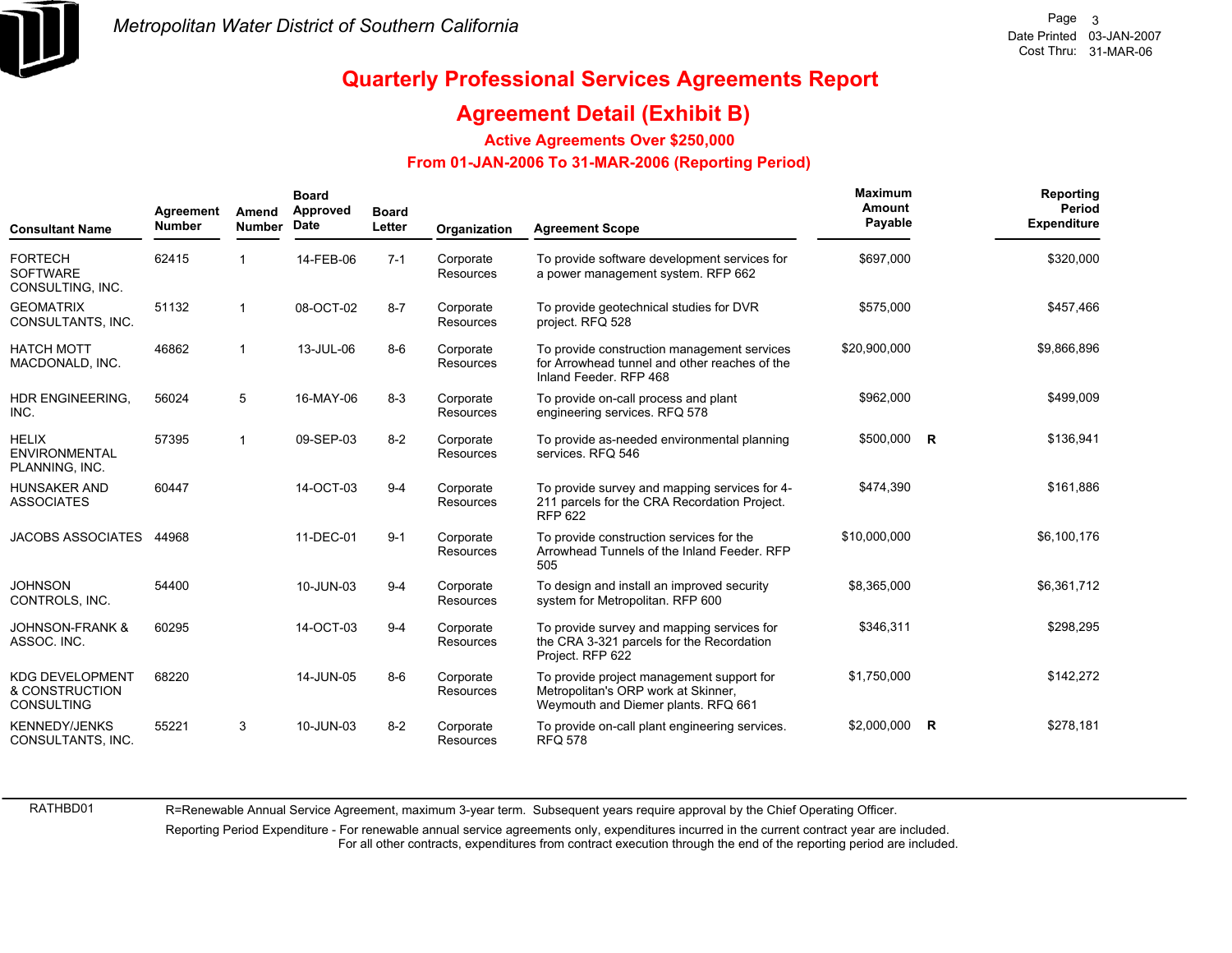

## **Quarterly Professional Services Agreements Report**

#### **Agreement Detail (Exhibit B)**

**Active Agreements Over \$250,000**

#### **From 01-JAN-2006 To 31-MAR-2006 (Reporting Period)**

| <b>Consultant Name</b>                                         | Agreement<br><b>Number</b> | Amend<br><b>Number</b> | <b>Board</b><br>Approved<br>Date | <b>Board</b><br>Letter | Organization           | <b>Agreement Scope</b>                                                                                                                 | Maximum<br>Amount<br>Payable |   | Reporting<br>Period<br><b>Expenditure</b> |
|----------------------------------------------------------------|----------------------------|------------------------|----------------------------------|------------------------|------------------------|----------------------------------------------------------------------------------------------------------------------------------------|------------------------------|---|-------------------------------------------|
| <b>LAWYERS TITLE</b><br><b>COMPANY</b>                         | 56006                      |                        | 11-MAY-04                        | $9-6$                  | Corporate<br>Resources | To provide land title research services for the<br>Palo Verde Program. (Closed 10/16/06)                                               | \$300,000                    |   | \$156,770                                 |
| LEE & RO, INC.                                                 | 55222                      | 6                      | 14-MAR-06                        | $8 - 3$                | Corporate<br>Resources | To provide design services for Jensen and<br>Skinner facilities, RFQ 578                                                               | \$5,730,000                  |   | \$3,834,663                               |
| LEE & RO, INC.                                                 | 56027                      | 1                      | 10-JUN-03                        | $8 - 2$                | Corporate<br>Resources | To provide on-call engineering services for<br>Metropolitan's water treatment facilities. RFQ<br>578                                   | \$2,000,000 R                |   | \$721,074                                 |
| LEE & RO, INC.                                                 | 63632                      |                        | 14-SEP-04                        | $9 - 2$                | Corporate<br>Resources | To provide engineering services for final<br>design of the distribution system treated cross<br>connection prevention program. RFQ 654 | \$1,100,000                  |   | \$175,200                                 |
| <b>MARRS SERVICES,</b><br>INC.                                 | 65051                      | $\mathbf 1$            | 14-DEC-04                        | $9 - 1$                | Corporate<br>Resources | To provide construction management of<br>inspection services. (Closed 4/11/06) RFQ 550                                                 | \$3,600,000                  |   | \$1,019,389                               |
| <b>MARSH RISK &amp;</b><br><b>INSURANCE</b><br><b>SERVICES</b> | 11995-A                    | $\overline{2}$         | 28-JUL-98                        | $8 - 3$                | Corporate<br>Resources | To provide insurance premium payment for the<br>Inland Feeder Project. (Closed 7/7/06) RFP<br>102                                      | \$41,891,832                 |   | \$26,132,096                              |
| <b>MOFFATT &amp; NICHOL</b><br><b>ENGINEERS</b>                | 51139                      | 3                      | 09-DEC-03                        | $8 - 2$                | Corporate<br>Resources | To provide design services for the DVL<br>Recreation Project. RFP 581                                                                  | \$1,213,600                  |   | \$1,165,305                               |
| MWH AMERICAS, INC.                                             | 51145                      | 1                      | 12-MAR-02                        | $9-5$                  | Corporate<br>Resources | To provide process engineering services for<br>Skinner, Weymouth, and Diemer Oxidation<br>Retrofit Programs. RFP 556                   | \$1,455,000                  |   | \$663,156                                 |
| MWH AMERICAS, INC.                                             | 55224                      | $\overline{2}$         | 10-JUN-03                        | $8 - 2$                | Corporate<br>Resources | To provide on-call engineering services for<br>water treatment plant support systems. RFQ<br>578                                       | \$2,000,000 R                |   | \$1,260,123                               |
| MWH AMERICAS, INC.                                             | 57620                      | $\overline{2}$         | 09-SEP-03                        | $8 - 2$                | Corporate<br>Resources | To provide engineering design support<br>services for various engineering projects. RFP<br>575                                         | \$2,000,000 R                |   | \$80,708                                  |
| MWH AMERICAS, INC.                                             | 57397                      |                        | 10-JUN-03                        | $8 - 2$                | Corporate<br>Resources | To provide as-needed environmental services.<br><b>RFP 546</b>                                                                         | \$500,000                    | R | \$143,163                                 |

R=Renewable Annual Service Agreement, maximum 3-year term. Subsequent years require approval by the Chief Operating Officer.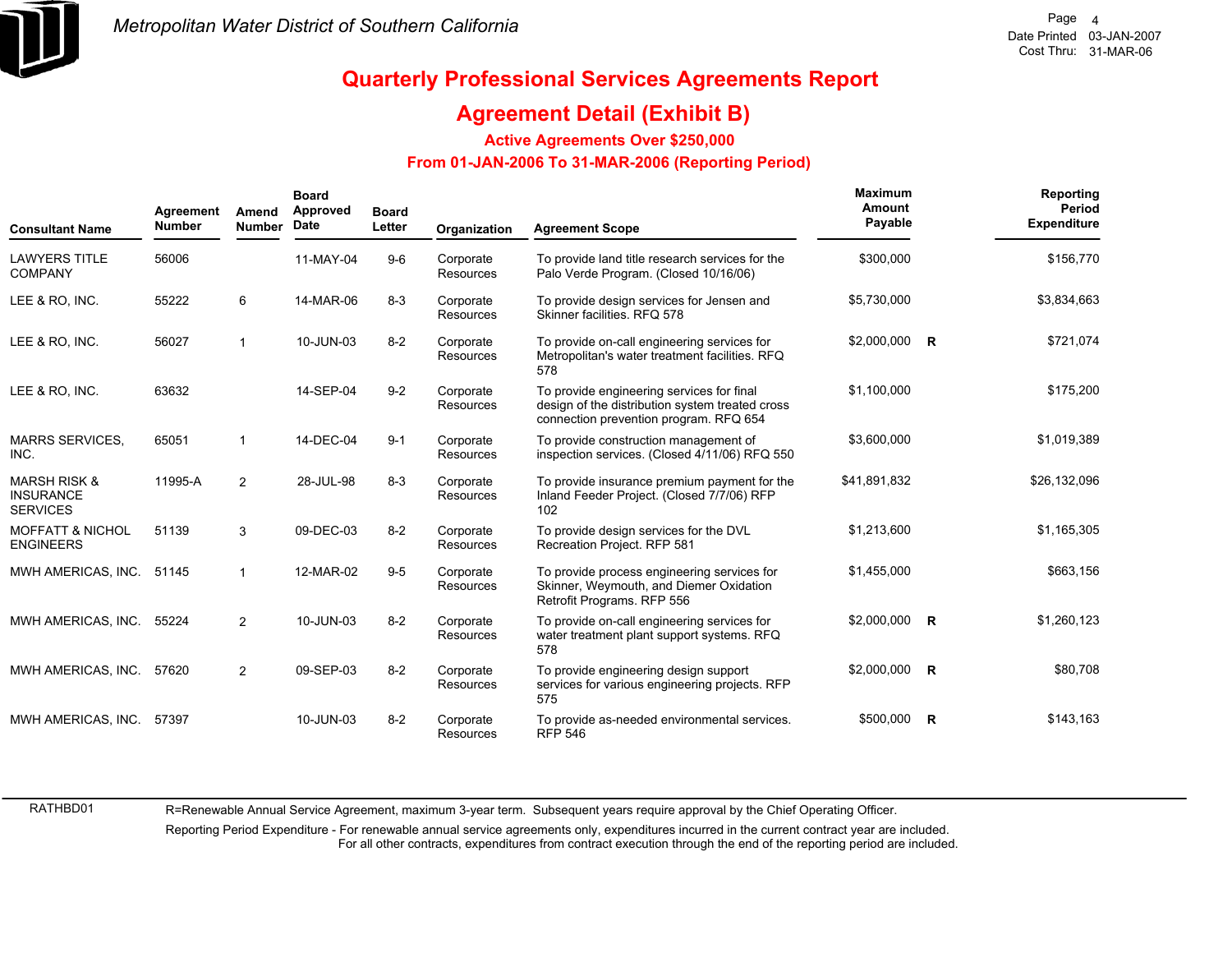

## **Quarterly Professional Services Agreements Report**

#### **Agreement Detail (Exhibit B)**

**Active Agreements Over \$250,000**

#### **From 01-JAN-2006 To 31-MAR-2006 (Reporting Period)**

| <b>Consultant Name</b>                                        | Agreement<br><b>Number</b> | Amend<br><b>Number</b> | <b>Board</b><br>Approved<br>Date | <b>Board</b><br>Letter | Organization                  | <b>Agreement Scope</b>                                                                                                                                                                | <b>Maximum</b><br>Amount<br>Payable |              | Reporting<br>Period<br><b>Expenditure</b> |
|---------------------------------------------------------------|----------------------------|------------------------|----------------------------------|------------------------|-------------------------------|---------------------------------------------------------------------------------------------------------------------------------------------------------------------------------------|-------------------------------------|--------------|-------------------------------------------|
| MWH AMERICAS, INC.                                            | 73082                      |                        | 16-AUG-05                        | $7 - 8$                | Corporate<br>Resources        | To provide engineering services including<br>evaluations, studies, investigatins, preliminary<br>& final designs related to MWD existing &<br>planned water treatment plants. RFQ 719 | \$2,000,000                         | $\mathsf{R}$ | \$490,371                                 |
| ORSA CONSULTING<br>ENGINEERS, INC.                            | 63630                      |                        | 14-SEP-04                        | $9 - 2$                | Corporate<br>Resources        | To provide engineering services for final<br>design of the distribution system treated water<br>cross connection prevention program. RFQ<br>654                                       | \$1,100,000                         |              | \$540,995                                 |
| P & D CONSULTANTS, A04588<br>INC.                             |                            | 4                      | 22-FEB-94                        | $8 - 4$                | Corporate<br>Resources        | To provide survey engineering services for the<br>Inland Feeder Project. (Closed 10/19/06) RFP                                                                                        | \$11,000,000                        |              | \$9,081,524                               |
| P & D CONSULTANTS,<br>INC.                                    | 62412                      |                        | 12-OCT-04                        | $9 - 3$                | Corporate<br>Resources        | To provide mitigation monitoring and reporting<br>services for San Diego Pipeline #6 Project.<br><b>RFQ 665</b>                                                                       | \$4,000,000                         |              | \$698,154                                 |
| <b>PARSONS</b><br>CONSTRUCTORS.<br>INC.                       | 12788                      | 4                      | 14-MAY-99                        | $9 - 4$                | Corporate<br>Resources        | To provide construction labor consultant<br>services for the Inland Feeder Project.                                                                                                   | \$2,840,000                         |              | \$2,167,342                               |
| <b>PARSONS WATER &amp;</b><br>INFRASTRUCTURE,<br>INC.         | A04705                     | 4                      | 20-MAY-97                        | $8 - 3$                | Corporate<br><b>Resources</b> | To provide construction support services for<br>the Inland Feeder Project. RFP 127                                                                                                    | \$12,150,000                        |              | \$10,086,126                              |
| <b>PARSONS WATER</b><br><b>AND</b><br>INFRASTRUCTURE,<br>INC. | 56007                      | $\overline{2}$         | 14-JUN-05                        | $8-6$                  | Corporate<br><b>Resources</b> | To provide construction management and<br>inspection services for Skinner ORP Project.<br><b>RFQ 550</b>                                                                              | \$14,921,558                        |              | \$676,151                                 |
| PRESSURE PIPE<br>INSPECTION CO.                               | 60464                      |                        | 14-SEP-04                        | $8-6$                  | Corporate<br><b>Resources</b> | To provide electromagnetic inspection and<br>testing of pre-stressed concrete cylinder<br>pipelines. RFP 670                                                                          | \$1,300,000                         |              | \$197,055                                 |
| <b>PSOMAS &amp;</b><br><b>ASSOCIATES</b>                      | 57409                      |                        | 09-SEP-03                        | $9 - 1$                | Corporate<br>Resources        | To provide mitigation monitoring and reporting<br>services for the Inland Feeder Project. RFP<br>607                                                                                  | \$3,000,000                         |              | \$456,658                                 |
| <b>PSOMAS &amp;</b><br><b>ASSOCIATES</b>                      | 60908                      |                        | 14-OCT-03                        | $9 - 4$                | Corporate<br>Resources        | To provide survey and mapping services for<br>the 4-235 parcels for the CRA Recordation<br>project. RFP 622                                                                           | \$398,995                           |              | \$314,470                                 |

R=Renewable Annual Service Agreement, maximum 3-year term. Subsequent years require approval by the Chief Operating Officer.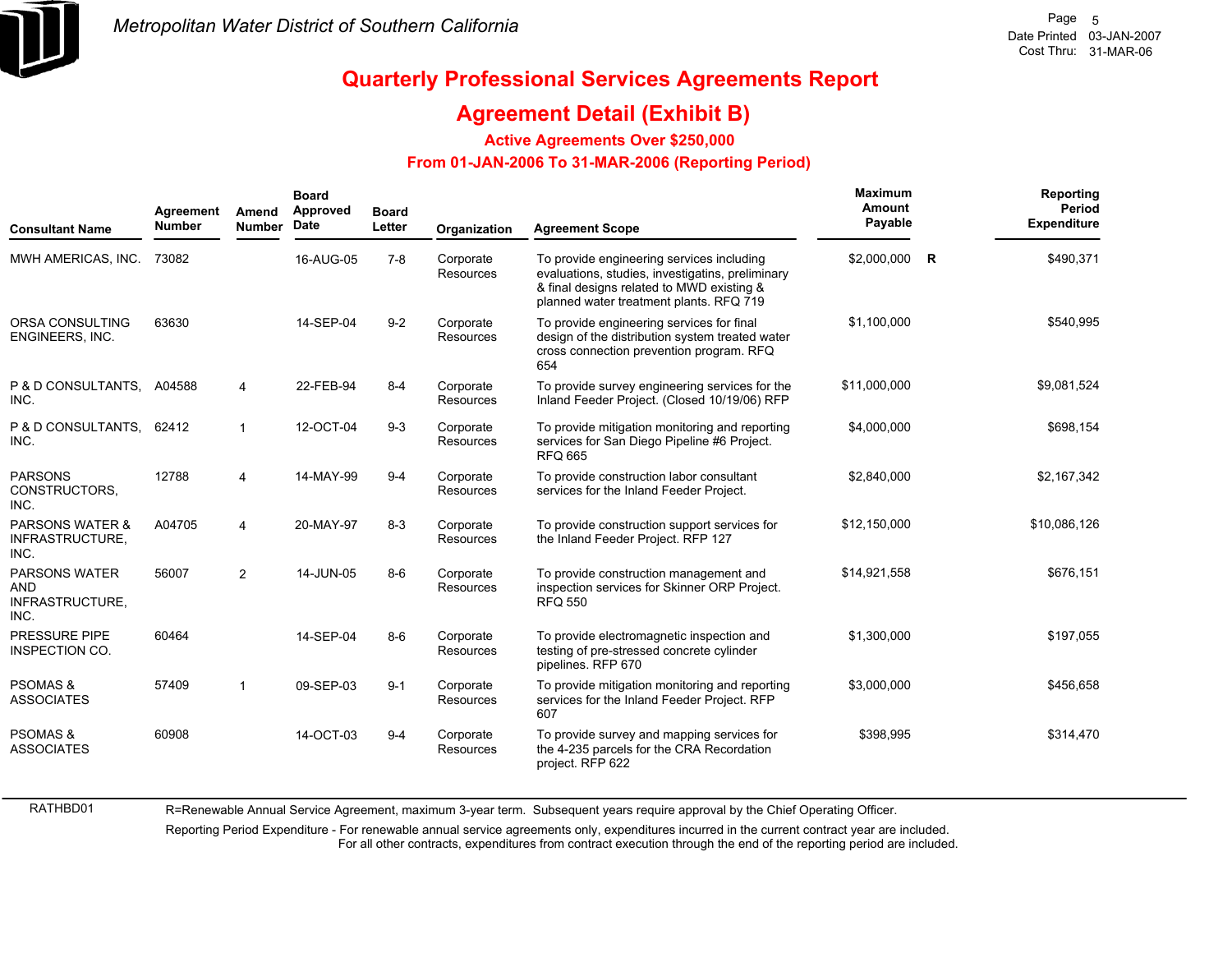

## **Quarterly Professional Services Agreements Report**

#### **Agreement Detail (Exhibit B)**

**Active Agreements Over \$250,000**

#### **From 01-JAN-2006 To 31-MAR-2006 (Reporting Period)**

| <b>Consultant Name</b>                                                    | Agreement<br><b>Number</b> | Amend<br><b>Number</b> | <b>Board</b><br>Approved<br>Date | <b>Board</b><br>Letter | Organization                  | <b>Agreement Scope</b>                                                                                                                                                       | Maximum<br>Amount<br>Payable | <b>Reporting</b><br>Period<br><b>Expenditure</b> |
|---------------------------------------------------------------------------|----------------------------|------------------------|----------------------------------|------------------------|-------------------------------|------------------------------------------------------------------------------------------------------------------------------------------------------------------------------|------------------------------|--------------------------------------------------|
| <b>RBF CONSULTING</b>                                                     | 57618                      |                        | 09-SEP-03                        | $8 - 2$                | Corporate<br><b>Resources</b> | To provide engineering design support<br>services. RFP 575                                                                                                                   | \$1,000,000 R                | \$566,061                                        |
| <b>RBF CONSULTING</b>                                                     | 61471                      |                        | 14-OCT-03                        | $9 - 4$                | Corporate<br>Resources        | To provide survey and mapping services for<br>the 4-123 parcels for the CRA Recordation<br>projects. RFP 622                                                                 | \$1,177,097                  | \$539,181                                        |
| <b>RBF CONSULTING</b>                                                     | 68897                      |                        |                                  |                        | Corporate<br><b>Resources</b> | To provide final landscape construction plans<br>for Diamond Valley Lake Project. RFP 738                                                                                    | \$300,000                    | \$41,627                                         |
| <b>REGENTS OF THE</b><br>UNIVERSITY OF<br>CALIFORNIA,<br><b>RIVERSIDE</b> | A04602                     |                        | 19-FEB-91                        | $8-6$                  | Corporate<br><b>Resources</b> | To provide various research services related<br>to the Southwestern Riverside County Multi-<br>Species Reserve per the Board's approval of<br>the project's mitigation plan. | \$3,750,000                  | \$2,743,264                                      |
| <b>RICHARD BRADY &amp;</b><br><b>ASSOCIATES</b>                           | 57619                      |                        | 09-SEP-03                        | $8 - 2$                | Corporate<br><b>Resources</b> | To provide engineering design support<br>services. RFP 575                                                                                                                   | \$1,000,000 R                | \$16,444                                         |
| <b>RICHARD BRADY &amp;</b><br><b>ASSOCIATES</b>                           | 71728                      |                        | 16-AUG-05                        | $7-8$                  | Corporate<br>Resources        | To provide engineering design support for<br>design of conveyance and distribution project.<br><b>RFQ 719</b>                                                                | \$2,000,000 R                | \$286,825                                        |
| <b>RICK ENGINEERING</b><br><b>COMPANY</b>                                 | 60297                      |                        | 14-OCT-03                        | $9 - 4$                | Corporate<br><b>Resources</b> | To provide survey and mapping services for<br>the 4-092 parcels for the CRA Recordation<br>Project. RFP 622                                                                  | \$560,255                    | \$417,347                                        |
| <b>RIVERSIDE COUNTY</b><br><b>REGIONAL</b>                                | A04632                     | 6                      | 24-OCT-94                        | $8 - 4$                | Corporate<br>Resources        | To provide management services for the<br>Southwestern Riverside County Multi-Species<br>Reserve.                                                                            | \$1,727,793                  | \$1,559,472                                      |
| <b>RNL DESIGN</b>                                                         | 54415                      | 4                      | 11-OCT-05                        | $8 - 4$                | Corporate<br>Resources        | To provide architectural services at the Diemer<br>Filtration plant. RFP 555                                                                                                 | \$2,745,000                  | \$1,783,748                                      |
| ROCTEST, INC.                                                             | 60914                      |                        | 11-MAY-04                        | $8 - 1$                | Corporate<br><b>Resources</b> | To provide a system to record and collect data<br>on water seepage rates. RFP 628                                                                                            | \$380,311                    | \$206,039                                        |
| <b>STANTEC</b><br>CONSULTING, INC                                         | 51537                      | $\overline{2}$         | 19-NOV-02                        | $8 - 6$                | Corporate<br>Resources        | To provide infrastructure design on DVL<br>Recreation, RFP 580                                                                                                               | \$1,195,000                  | \$744,627                                        |

R=Renewable Annual Service Agreement, maximum 3-year term. Subsequent years require approval by the Chief Operating Officer.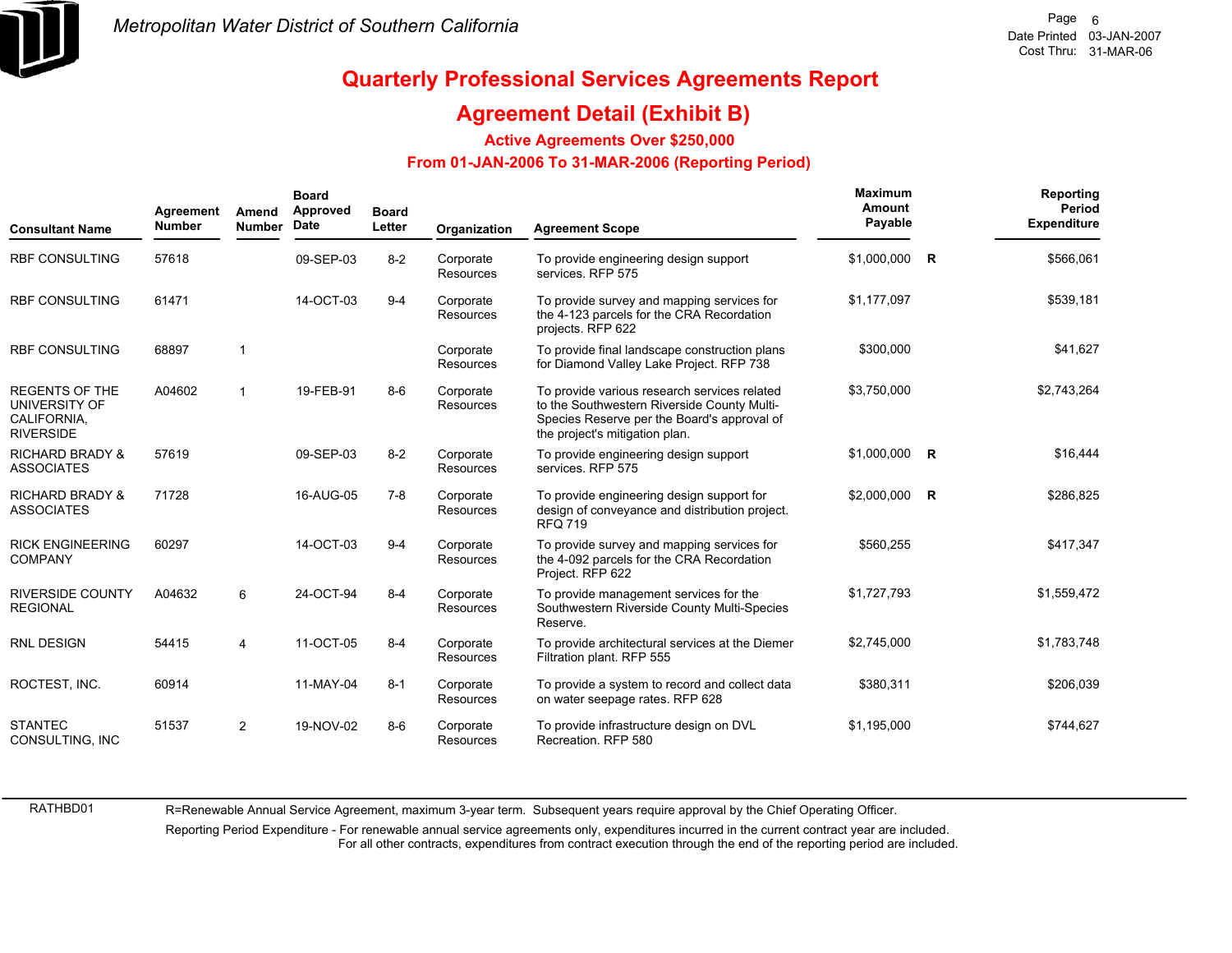

#### **Agreement Detail (Exhibit B)**

**Active Agreements Over \$250,000**

#### **From 01-JAN-2006 To 31-MAR-2006 (Reporting Period)**

| <b>Consultant Name</b>                                       | Agreement<br><b>Number</b> | Amend<br><b>Number</b> | <b>Board</b><br>Approved<br>Date | <b>Board</b><br>Letter | Organization                               | <b>Agreement Scope</b>                                                                                                                                                   | Maximum<br>Amount<br>Payable |   | Reporting<br>Period<br><b>Expenditure</b> |
|--------------------------------------------------------------|----------------------------|------------------------|----------------------------------|------------------------|--------------------------------------------|--------------------------------------------------------------------------------------------------------------------------------------------------------------------------|------------------------------|---|-------------------------------------------|
| <b>STANTEC</b><br>CONSULTING, INC.                           | 60450                      |                        | 14-OCT-03                        | $9 - 4$                | Corporate<br>Resources                     | To provide survey and mapping services for 3-<br>327 parcels for the CRA Recordation Project.<br><b>RFP 622</b>                                                          | \$610,374                    |   | \$181,538                                 |
| <b>TECTONICS</b>                                             | 51136                      | $\overline{2}$         | 08-JUL-03                        | $8 - 4$                | Corporate<br><b>Resources</b>              | To provide architectural services for Skinner<br>Oxidation Retrofit Program. RFP 555                                                                                     | \$1,500,000                  |   | \$1,196,709                               |
| TETRA DESIGN, INC.                                           | 46209                      | 1                      | 11-SEP-01                        | $8 - 1$                | Corporate<br><b>Resources</b>              | To provide architectural & engineering<br>consulting services for Weymouth softener<br>building number 3 renovation. Approved<br>informal solicitation. (Closed 8/21/06) | \$275,000                    |   | \$225,048                                 |
| TETRA DESIGN, INC.                                           | 52785                      | 3                      | 08-NOV-05                        | $7 - 4$                | Corporate<br><b>Resources</b>              | To provide architectural services for the<br>Oxidation Retrofit Program. RFP 555                                                                                         | \$2,228,000                  |   | \$733,522                                 |
| TOWILL, INC.                                                 | 59677                      |                        | 14-OCT-03                        | $9 - 4$                | Corporate<br><b>Resources</b>              | To provide survey and mapping services<br>parcels 3-314 for the CRA Recordation<br>Project. RFP 622                                                                      | \$901,109                    |   | \$234,542                                 |
| VAN DELL AND<br>ASSOCIATES, INC.                             | 63631                      |                        | 14-SEP-04                        | $9 - 2$                | Corporate<br><b>Resources</b>              | To provide engineering services for final<br>design of the distribution system treated water<br>cross connection prevention program. RFQ<br>654                          | \$1,100,000                  |   | \$641.658                                 |
| <b>VANIR</b><br><b>CONSTRUCTION</b><br>MANAGEMENT, INC.      | 51138                      | 4                      | 08-OCT-02                        | $9 - 2$                | Corporate<br><b>Resources</b>              | To provide management support services for<br>the San Diego Pipeline No. 6. RFP 508                                                                                      | \$2,500,000                  |   | \$1,768,962                               |
| <b>WESTIN</b><br>ENGINEERING, INC.                           | 63639                      |                        | 17-AUG-04                        | $8 - 8$                | Corporate<br>Resources                     | To provide project management services. RFP<br>666                                                                                                                       | \$480,000                    |   | \$212,816                                 |
| <b>WILLIS &amp;</b><br>ASSOCIATES, INC.,<br><b>MICHAEL</b>   | 285                        | 3                      | 13-JUN-00                        | $8 - 1$                | Corporate<br>Resources                     | To provide architectural design services for<br>Oxidation Retrofit Program at Jensen filtration<br>plant. RFP 282                                                        | \$950,000                    |   | \$923,946                                 |
| <b>CALIFORNIA</b><br><b>DEPARTMENT OF</b><br><b>FORESTRY</b> | 50306                      |                        | 10-JUL-01                        | $8 - 3$                | <b>Water System</b><br>Operations<br>Group | To provide fire protection management<br>services.                                                                                                                       | \$600,000                    | R | \$183,838                                 |

RATHBD01

R=Renewable Annual Service Agreement, maximum 3-year term. Subsequent years require approval by the Chief Operating Officer.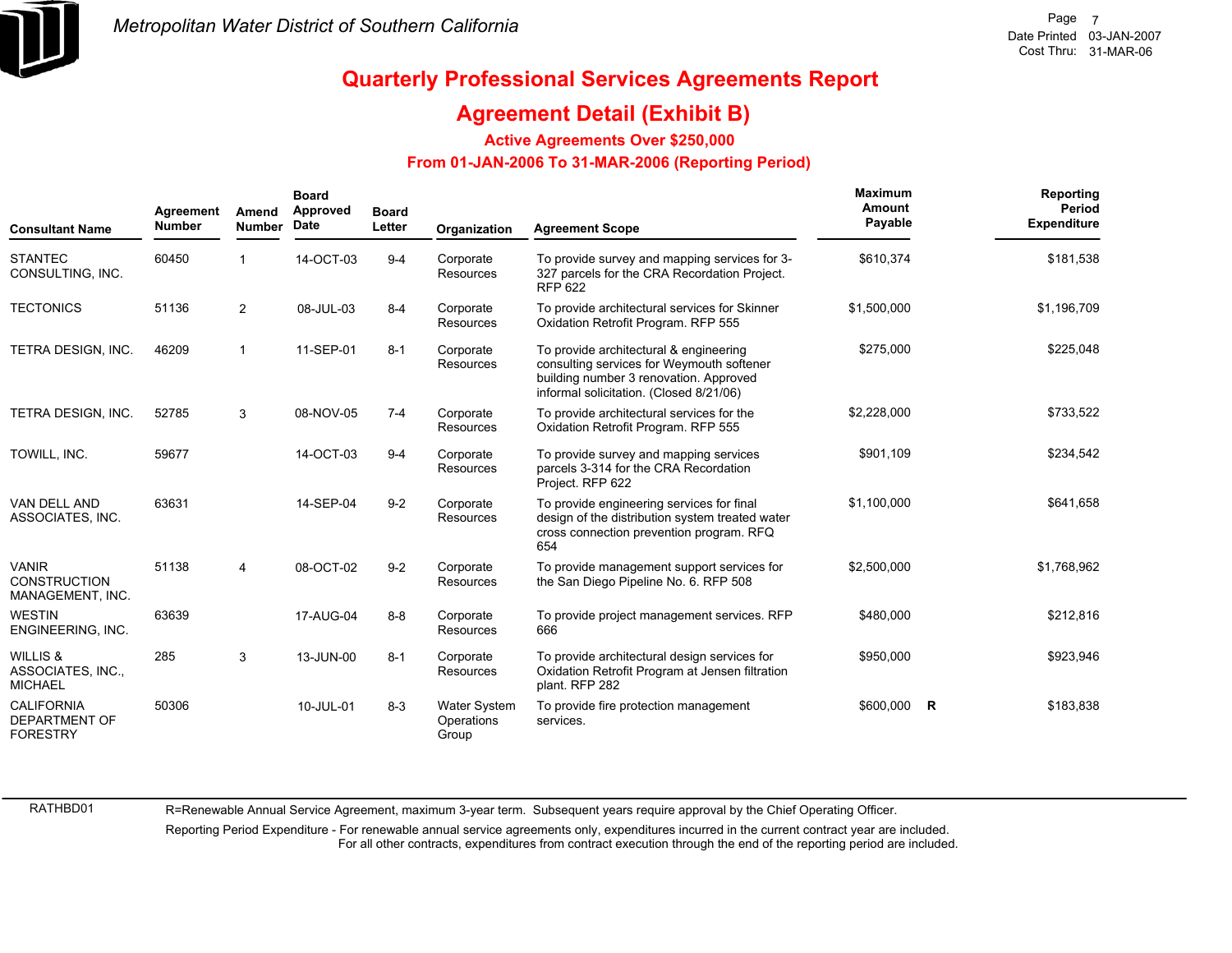

## **Quarterly Professional Services Agreements Report**

#### **Agreement Detail (Exhibit B)**

**Active Agreements Over \$250,000**

#### **From 01-JAN-2006 To 31-MAR-2006 (Reporting Period)**

| <b>Consultant Name</b>                             | Agreement<br><b>Number</b> | Amend<br><b>Number</b> | <b>Board</b><br>Approved<br><b>Date</b> | <b>Board</b><br>Letter | Organization                                        | <b>Agreement Scope</b>                                                                                                                                                 | Maximum<br>Amount<br>Payable |   | Reporting<br>Period<br><b>Expenditure</b> |
|----------------------------------------------------|----------------------------|------------------------|-----------------------------------------|------------------------|-----------------------------------------------------|------------------------------------------------------------------------------------------------------------------------------------------------------------------------|------------------------------|---|-------------------------------------------|
| <b>NAVIGANT</b><br>CONSULTING, INC.                | 20118                      | 3                      | 27-OCT-98                               | $7-5$                  | Water System<br>Operations<br>Group                 | To provide consulting services for electrical<br>power resources. RFP 353                                                                                              | \$400,000                    |   | \$327,318                                 |
| <b>ECOPLAN</b><br>ASSOCIATES, INC.                 | 48323                      | $\overline{2}$         | 13-SEP-05                               | $7 - 8$                | Water<br>Resources<br>Management<br>Group           | To provide technical services for the<br>evaluation of crop, land, and irrigation<br>management services. RFP 534                                                      | \$450,000                    |   | \$232,376                                 |
| GEOPENTECH, INC.                                   | 38963                      |                        | 13-MAR-01                               | $8 - 7$                | Water<br><b>Resources</b><br>Management<br>Group    | To conduct geotechnical, geophysical,<br>seismic, hydrologic and aquifer investigations<br>for the Chuckwalla Groundwater Storage<br>Program. (Closed 8/29/06) RFP 455 | \$1,850,000                  |   | \$1,292,359                               |
| HONEYWELL DMC<br><b>SERVICES, LLC</b>              | 63646                      |                        | 13-JAN-04                               | $9 - 1$                | Water<br>Resources<br>Management<br>Group           | To manage and market a long-term region<br>wide water conservation related program. RFP<br>657                                                                         | \$20,000,000                 |   | \$3,161,831                               |
| <b>RICHARDSON &amp;</b><br><b>COMPANY</b>          | 61481                      |                        | 08-JUN-04                               | $9 - 8$                | Water<br><b>Resources</b><br>Management<br>Group    | To provide audit services on the annual State<br>Water Project statement of charges. RFQ 658                                                                           | \$2,600,000                  |   | \$815,574                                 |
| <b>WATERWISE</b><br><b>CONSULTING</b>              | 65040                      | $\mathbf{1}$           |                                         |                        | Water<br>Resources<br>Management<br>Group           | To provide training services for the Protector<br>Del Aqua program. RFQ 693                                                                                            | \$390,000                    | R | \$44,115                                  |
| <b>TOXICS</b><br><b>ASSESSMENT</b><br><b>GROUP</b> | 63261                      |                        |                                         |                        | General<br>Counsel                                  | To provide hazardous waste remediation<br>services related to PG & E Topock site.                                                                                      | \$488,678                    |   | \$238,678                                 |
| <b>KPMG, LLP</b>                                   | 68198                      | 1                      | 12-OCT-04                               | $9 - 12$               | Office of the<br>Auditor                            | To provide audit services. (Closed 7/7/06)                                                                                                                             | \$289,325                    |   | \$289,325                                 |
| PINNACLE ONE                                       | 54062                      | $\overline{2}$         | 08-APR-03                               | $8 - 4$                | <b>Real Property</b><br>Development &<br>Management | To provide project management services for<br>Diamond Valley Lake recreation programs.<br><b>RFP 508</b>                                                               | \$3,200,000                  |   | \$1,297,891                               |

R=Renewable Annual Service Agreement, maximum 3-year term. Subsequent years require approval by the Chief Operating Officer.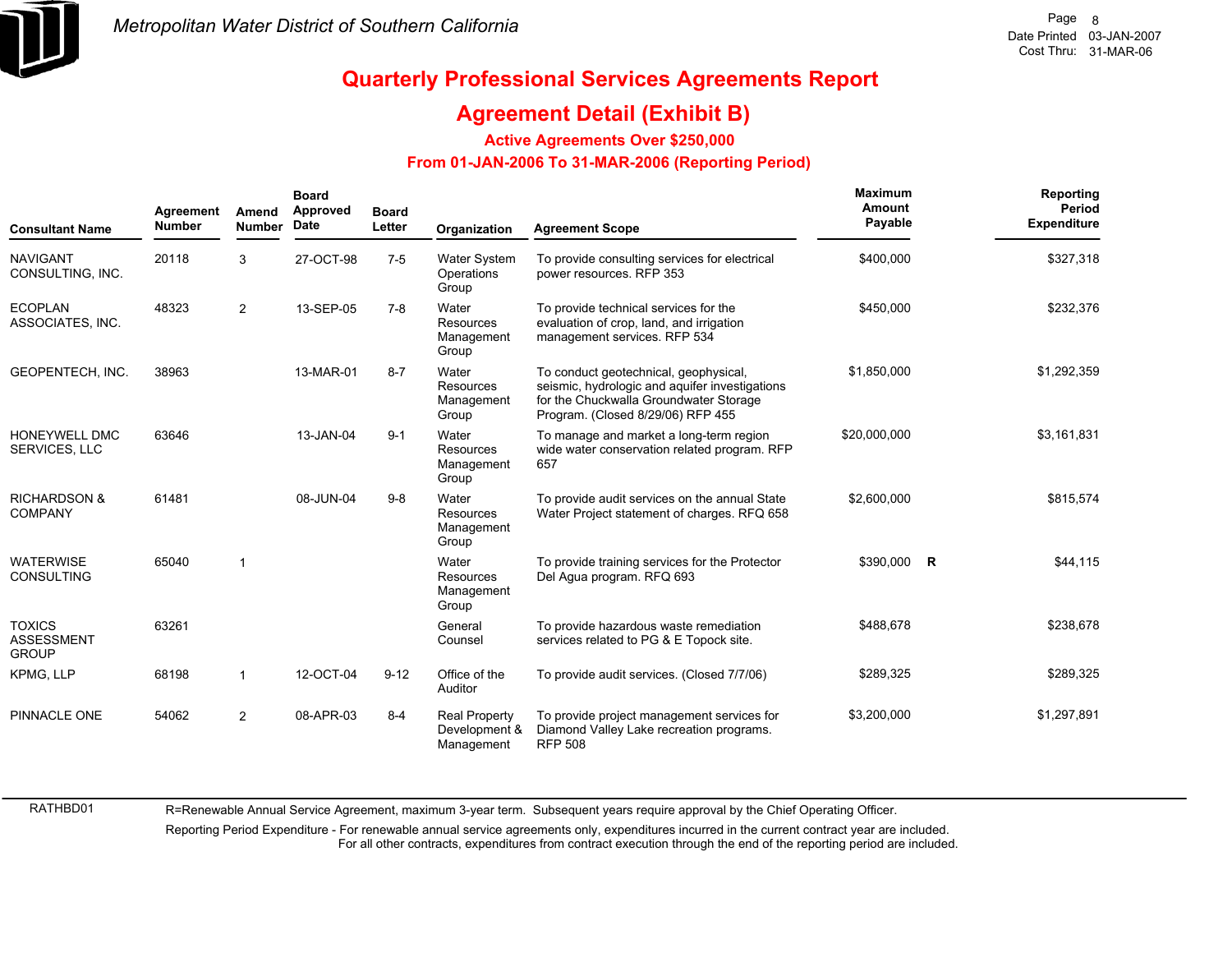

### **Agreement Detail (Exhibit B)**

**Active Agreements Over \$250,000**

#### **From 01-JAN-2006 To 31-MAR-2006 (Reporting Period)**

| <b>Consultant Name</b>              | Agreement<br><b>Number</b>        | Amend<br>Number | <b>Board</b><br>Approved<br>Date | <b>Board</b><br>Letter | Organization                                        | <b>Agreement Scope</b>                                              | <b>Maximum</b><br>Amount<br>Payable | Reporting<br>Period<br><b>Expenditure</b> |
|-------------------------------------|-----------------------------------|-----------------|----------------------------------|------------------------|-----------------------------------------------------|---------------------------------------------------------------------|-------------------------------------|-------------------------------------------|
| T & B PLANNING<br>CONSULTANTS, INC. | 48605                             | 4               | 14-JAN-03                        | $8-6$                  | <b>Real Property</b><br>Development &<br>Management | To provide project planning services for DVL<br>Recreation. RFQ 552 | \$745,000                           | \$429,745                                 |
|                                     | <b>Total Number of Agreements</b> |                 | 86                               |                        |                                                     | <b>Totals</b>                                                       | \$320,328,778                       | \$165,176,562                             |

**\* \* \* End of Report \* \* \***

RATHBD01

R=Renewable Annual Service Agreement, maximum 3-year term. Subsequent years require approval by the Chief Operating Officer.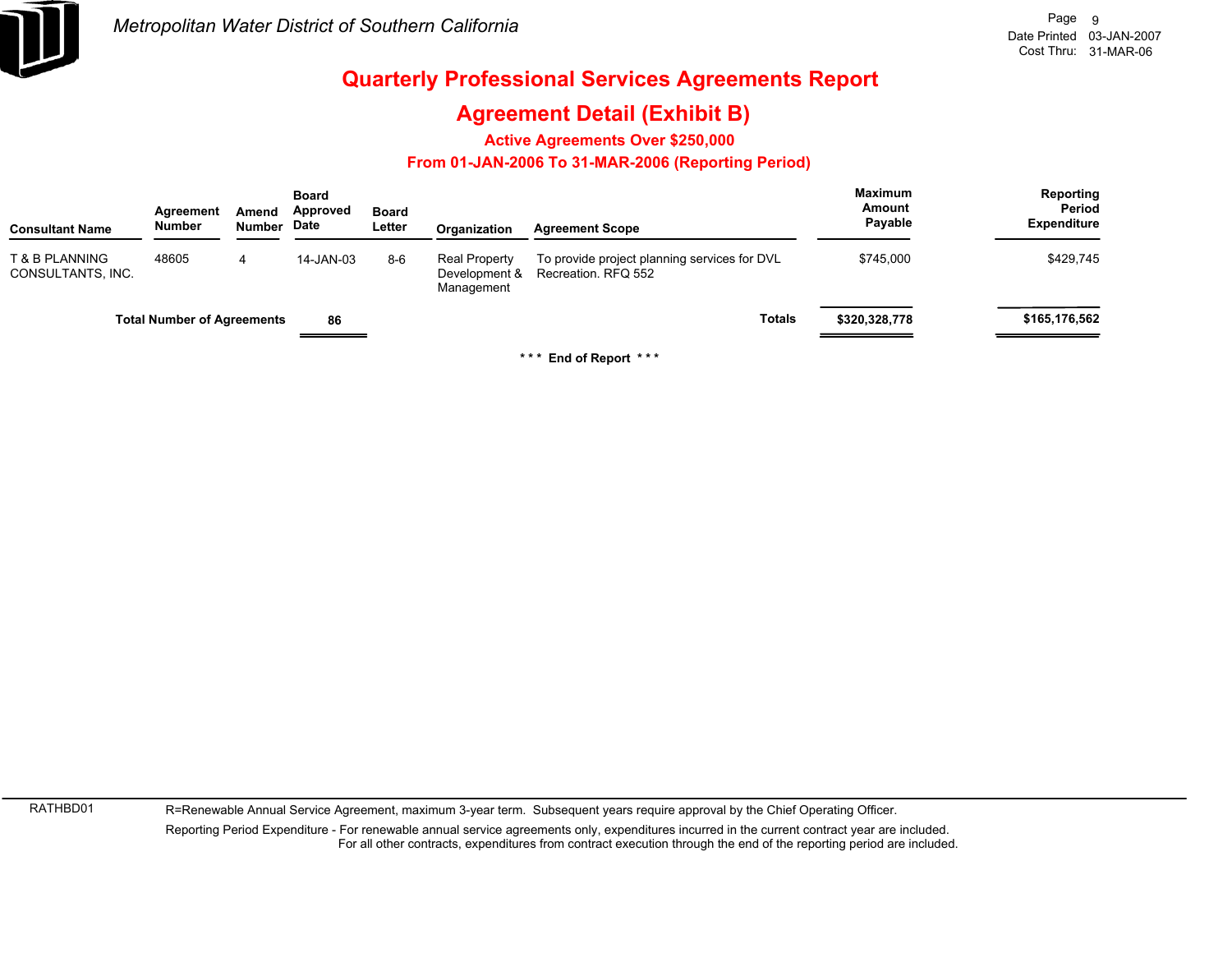

### **Agreement Detail (Exhibit C)**

**Agreements without Contract Period Expenditures**

 **From 01-JAN-2006 To 31-MAR-2006 (Reporting Period)** 

| <b>Consultant Name</b>                                | Agreement<br><b>Number</b> | Amend<br><b>Number</b> | <b>Board</b><br>Approved<br>Date | <b>Board</b><br>Letter | Organization                                                          | <b>Agreement Scope</b>                                                                                                                      | <b>Maximum</b><br>Amount<br>Payable |                |
|-------------------------------------------------------|----------------------------|------------------------|----------------------------------|------------------------|-----------------------------------------------------------------------|---------------------------------------------------------------------------------------------------------------------------------------------|-------------------------------------|----------------|
| <b>EDNET CAREER</b><br><b>INSTITUTE</b>               | 60454                      |                        |                                  |                        | Chief<br>Executive's<br>Office (Human<br><b>Resources</b><br>Section) | To provide computer software and technical training. RFP 634                                                                                | \$30,000                            | <b>R</b>       |
| <b>GREAT-WEST LIFE &amp;</b><br>ANNUITY INS. CO.      | 57616                      |                        |                                  |                        | Chief<br>Executive's<br>Office (Human<br><b>Resources</b><br>Section) | To provide 401(K) and 457 plan services. RFP 582                                                                                            | \$1                                 |                |
| <b>INTEGRATED WATER</b><br>RESOURCES, INC.            | 50302                      |                        |                                  |                        | Chief<br>Executive's<br>Office                                        | To provide design services for a database for water transactions<br>within California and the western United States. (Closed 8/28/06)       | \$240,000 R                         |                |
| <b>LEWELLYN</b><br>TECHNOLOGY, INC.                   | 56623                      |                        |                                  |                        | Chief<br>Executive's<br>Office (Human<br><b>Resources</b><br>Section) | To provide training to apprentice and journey level staff on<br>industrial electrical equipment safety. RFP 611                             | \$30,000                            | $\overline{R}$ |
| <b>NATIONAL</b><br><b>TECHNOLOGY</b><br>TRANSFER INC. | 56624                      |                        |                                  |                        | Chief<br>Executive's<br>Office (Human<br><b>Resources</b><br>Section) | To provide industrial electrical training including inspection testing<br>and servicing electrical equipment. Fiscal-YTD: \$10,970* RFP 611 | \$30,000                            | $\mathsf{R}$   |
| <b>NEW VENTURE</b>                                    | 76150                      |                        |                                  |                        | Chief<br>Executive's<br>Office                                        | To develop a software application to warehouse various data<br>related to Metropolitan's Business Outreach Program.                         | \$24,999                            |                |
| NORTH AMERICAN<br><b>CRANE BUREAU</b><br>WEST, INC.   | 51545                      |                        |                                  |                        | Chief<br>Executive's<br>Office (Human<br>Resources<br>Section)        | To provide training services for crane operator safety. (Closed<br>8/25/06) Fiscal-YTD: \$5,950* RFP 562                                    | \$40,000                            | <b>R</b>       |

RATHBD01

R=Renewable Annual Service Agreement, maximum 3-year term. Subsequent years require approval by the Chief Operating Officer.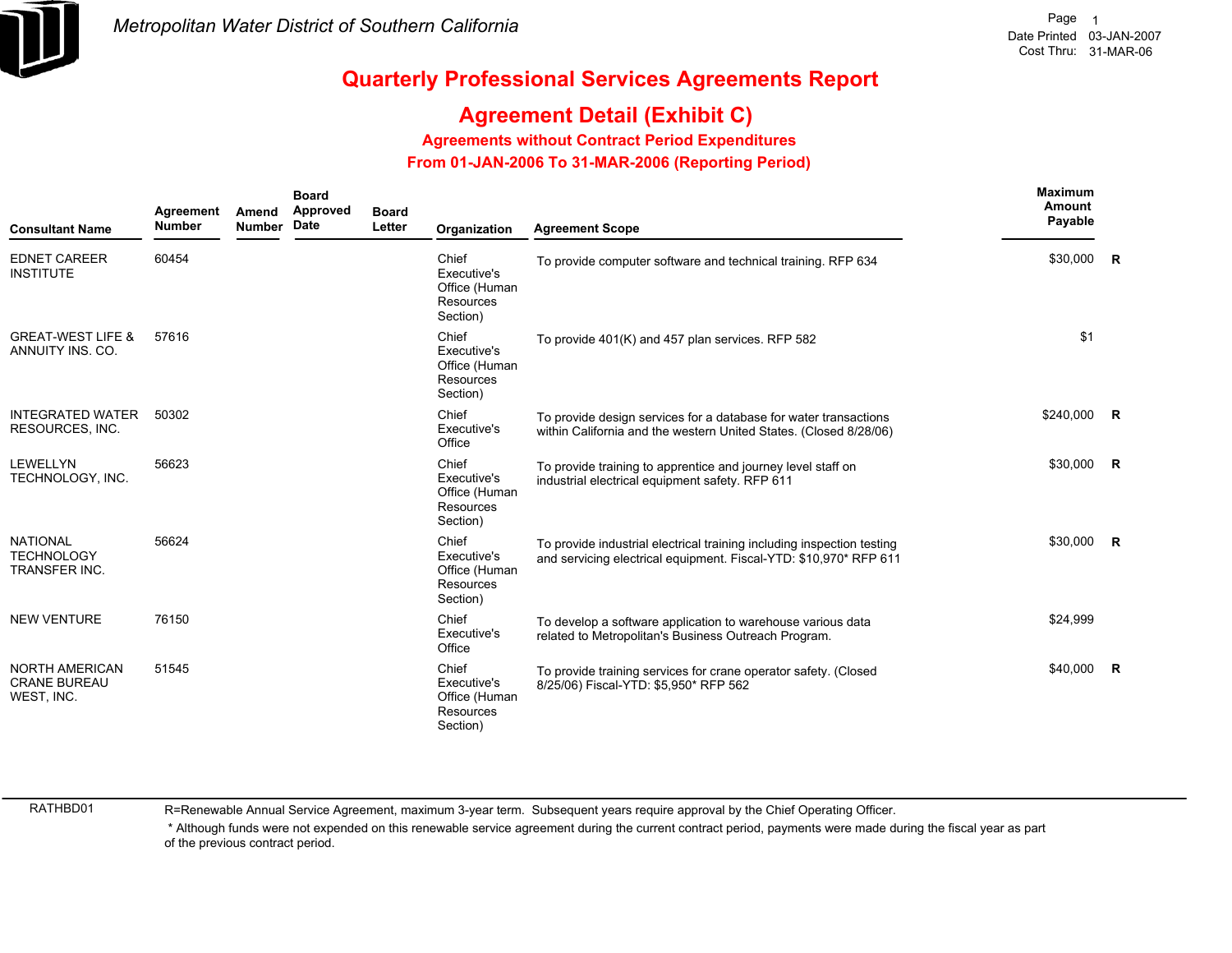

### **Agreement Detail (Exhibit C)**

**Agreements without Contract Period Expenditures**

 **From 01-JAN-2006 To 31-MAR-2006 (Reporting Period)** 

| <b>Consultant Name</b>                                       | Agreement<br><b>Number</b> | Amend<br><b>Number</b> | <b>Board</b><br>Approved<br>Date | <b>Board</b><br>Letter | Organization                                                          | <b>Agreement Scope</b>                                                                                                                                     | <b>Maximum</b><br>Amount<br>Payable |                |
|--------------------------------------------------------------|----------------------------|------------------------|----------------------------------|------------------------|-----------------------------------------------------------------------|------------------------------------------------------------------------------------------------------------------------------------------------------------|-------------------------------------|----------------|
| <b>PRINCE &amp; PHELPS</b><br><b>CONSULTANTS</b>             | 53611                      |                        |                                  |                        | Chief<br>Executive's<br>Office (Human<br><b>Resources</b><br>Section) | To develop and provide violence prevention training. (Closed<br>6/14/06) RFP 564                                                                           | \$40,000 R                          |                |
| <b>SILVERSTAR</b><br><b>ENTERPRISES</b>                      | 60904                      |                        |                                  |                        | Chief<br>Executive's<br>Office (Human<br><b>Resources</b><br>Section) | To provide training sessions for the STAR Program for managers.<br>(Closed 8/15/06)                                                                        | \$24,999                            |                |
| APCO WORLDWIDE,<br>INC.                                      | 78410                      |                        |                                  |                        | <b>External Affairs</b><br>Group                                      | To provide assistance with internal and external communications<br>such as press releases and fact sheets.                                                 | \$24,999                            |                |
| <b>CAL POLY POMONA</b><br>FOUNDATION, INC.                   | 73233                      |                        |                                  |                        | <b>External Affairs</b><br>Group                                      | To provide assistance with disseminating information and<br>knowledge related to solar power to high school audiences.                                     | \$50,000                            |                |
| CAPITOL ADVOCACY.<br><b>LLC</b>                              | 71734                      |                        |                                  |                        | <b>External Affairs</b><br>Group                                      | To provide lobbying & legislative services related to CALFED<br>Bay/Delta Program.                                                                         | \$125,000                           |                |
| <b>GOLIN/HARRIS</b><br><b>INTERNATIONAL</b>                  | 70964                      |                        |                                  |                        | <b>External Affairs</b><br>Group                                      | To provide a crisis communication plan that specifies how<br>Metropolitan, its executives, and key staff will respond to a variety<br>of emergencies.      | \$24,999                            |                |
| <b>RED GATE</b><br><b>COMMUNICATIONS</b>                     | 75518                      | 1                      |                                  |                        | <b>External Affairs</b><br>Group                                      | To provide assistance with strategic communications related to<br>water supplies, operations and others under the CEO's business<br>plan. (Closed 8/29/06) | \$77,500                            |                |
| ARM TECH, INC.                                               | 71740                      |                        |                                  |                        | <b>Chief Financial</b><br>Officer                                     | To provide acturial services to determine adequacy of<br>Metropolitan's workers compensation reserves.                                                     | \$18,000                            | $\overline{R}$ |
| <b>COLUMBIA CAPITAL</b><br><b>MANAGEMENT LLC</b>             | 54060                      |                        |                                  |                        | <b>Chief Financial</b><br>Officer                                     | To provide financial advisory services. RFP 598                                                                                                            | \$100,000                           | $\mathsf{R}$   |
| <b>DRIVER ALLIANT</b><br><b>INSURANCE</b><br><b>SERVICES</b> | 65057                      |                        |                                  |                        | <b>Chief Financial</b><br>Officer                                     | To provide insurance brokerage services. Fiscal-YTD: \$80,000*<br><b>RFP 711</b>                                                                           | \$125,000                           | $\mathsf{R}$   |

RATHBD01

R=Renewable Annual Service Agreement, maximum 3-year term. Subsequent years require approval by the Chief Operating Officer.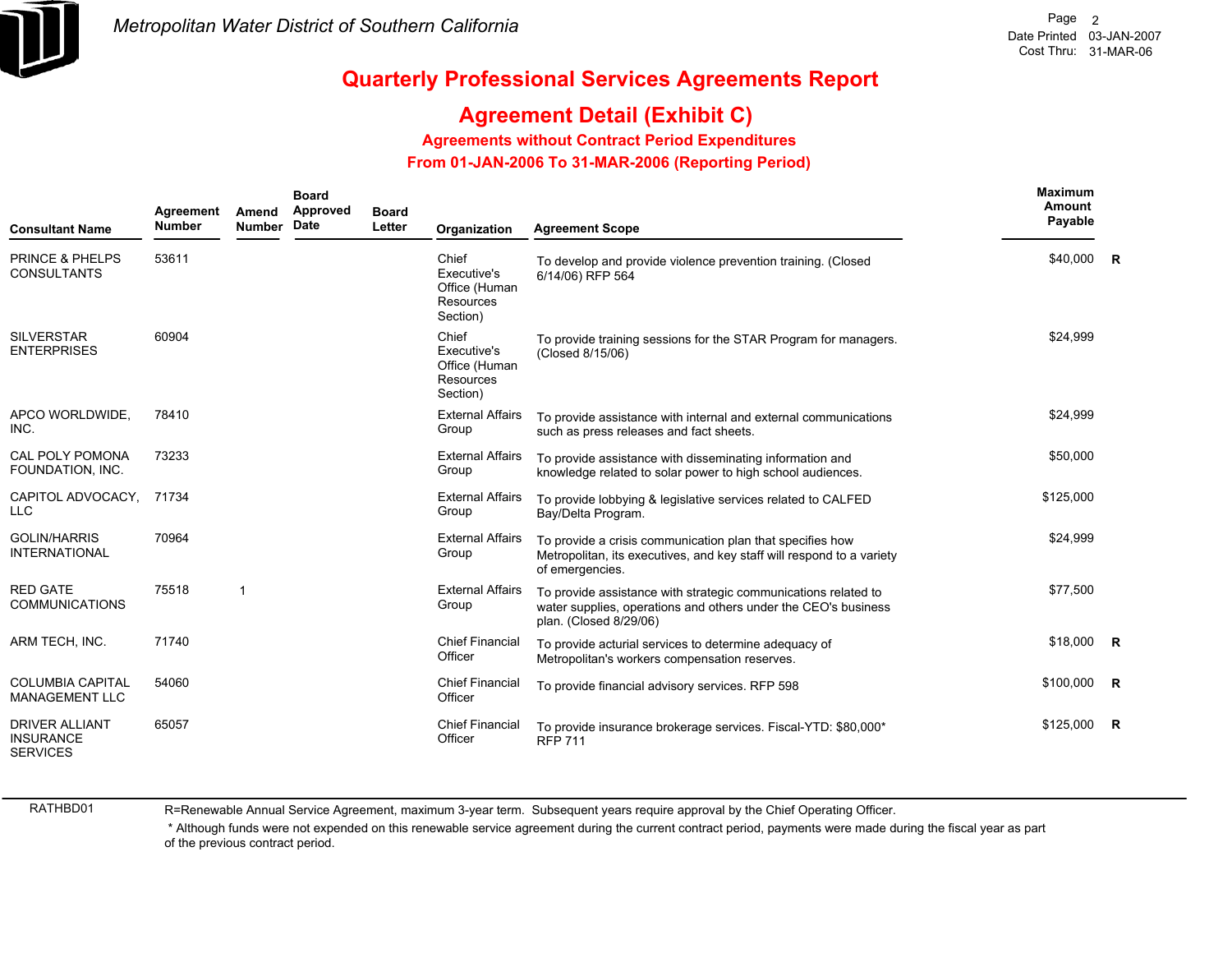

### **Agreement Detail (Exhibit C)**

**Agreements without Contract Period Expenditures**

 **From 01-JAN-2006 To 31-MAR-2006 (Reporting Period)** 

| <b>Consultant Name</b>                                 | Agreement<br><b>Number</b> | Amend<br><b>Number</b> | <b>Board</b><br>Approved<br>Date | <b>Board</b><br>Letter | Organization                      | <b>Agreement Scope</b>                                                                                                                                        | Maximum<br>Amount<br>Payable |                         |
|--------------------------------------------------------|----------------------------|------------------------|----------------------------------|------------------------|-----------------------------------|---------------------------------------------------------------------------------------------------------------------------------------------------------------|------------------------------|-------------------------|
| <b>SHOGREN CAREERS</b>                                 | 54398                      | 2                      |                                  |                        | <b>Chief Financial</b><br>Officer | To provide assistance with Metropolitan's worker's compensation<br>claims. Fiscal-YTD: \$5,591*                                                               | \$15,000                     | $\mathsf{R}$            |
| <b>SWAP FINANCIAL</b><br><b>GROUP, LLC</b>             | 70947                      |                        |                                  |                        | <b>Chief Financial</b><br>Officer | To provide financial services on MWD's interest rate swap<br>program. RFQ 740                                                                                 | \$100,000                    | R                       |
| ABSG CONSULTING.<br>INC.                               | 57623                      |                        |                                  |                        | Corporate<br>Resources            | To provide seismic integrity assessment as-needed services. RFP<br>575                                                                                        | \$100,000                    | $\overline{\mathbf{R}}$ |
| ALLEN, CLARENCE R.                                     | A03883                     | $\overline{2}$         |                                  |                        | Corporate<br>Resources            | To provide as-needed expert opinion on Diamond Valley Lake.<br>(Closed 7/13/06)                                                                               | \$50,000                     | R                       |
| ALLEN, CLARENCE R.                                     | A03988                     | 3                      |                                  |                        | Corporate<br>Resources            | To provide on-call technical review services for Inland Feeder<br>Project. (Closed 6/21/06)                                                                   | \$50,000                     | <b>R</b>                |
| <b>ASPEN</b><br><b>ENVIRONMENTAL</b><br><b>GROUP</b>   | 56609                      |                        |                                  |                        | Corporate<br>Resources            | To provide on-call requlatory and permitting services to support<br>the Environmental Planning Team. (Closed 11/6/06) RFP 602                                 | \$200,000                    | R                       |
| <b>BLACK &amp; VEATCH</b><br><b>CORPORATION</b>        | 71739                      |                        | 13-DEC-05                        | $7-3$                  | Corporate<br>Resources            | To provide engineering services including studies, preliminary and<br>final designs, and specifications for Metropolitan's water treatment<br>plants. RFQ 719 | \$3,000,000                  | R                       |
| BREKKE, TOR L., INC.                                   | A03989                     | 5                      |                                  |                        | Corporate<br>Resources            | To provide on-call technical review services for the Inland Feeder<br>Project. (Closed 6/21/06)                                                               | \$110,000 R                  |                         |
| <b>BUTIER</b><br><b>CONSTRUCTION</b><br><b>MANAGER</b> | 74858                      |                        | 14-FEB-06                        | $8 - 2$                | Corporate<br>Resources            | To provide as needed construction management and inspection<br>services for DVL Recreation Projects. RFQ 550                                                  | \$750,000                    |                         |
| <b>CASH &amp; ASSOCIATES</b>                           | 52797                      | $\mathbf 1$            |                                  |                        | Corporate<br>Resources            | To provide on-call architectural services. RFQ 565                                                                                                            | \$249,000                    | $\overline{R}$          |
| CH2M HILL, INC.                                        | 57627                      |                        | 09-SEP-03                        | $8 - 2$                | Corporate<br>Resources            | To provide on-call engineering services. Fiscal-YTD: \$26,000*<br><b>RFQ 578</b>                                                                              | \$500,000                    | R                       |
| <b>DCA CIVIL</b><br><b>ENGINEERING</b><br><b>GROUP</b> | 54070                      |                        |                                  |                        | Corporate<br>Resources            | To provide surveying, mapping and related services. (Closed<br>5/30/06) RFP 568                                                                               | \$248,900                    | $\overline{R}$          |

RATHBD01

R=Renewable Annual Service Agreement, maximum 3-year term. Subsequent years require approval by the Chief Operating Officer.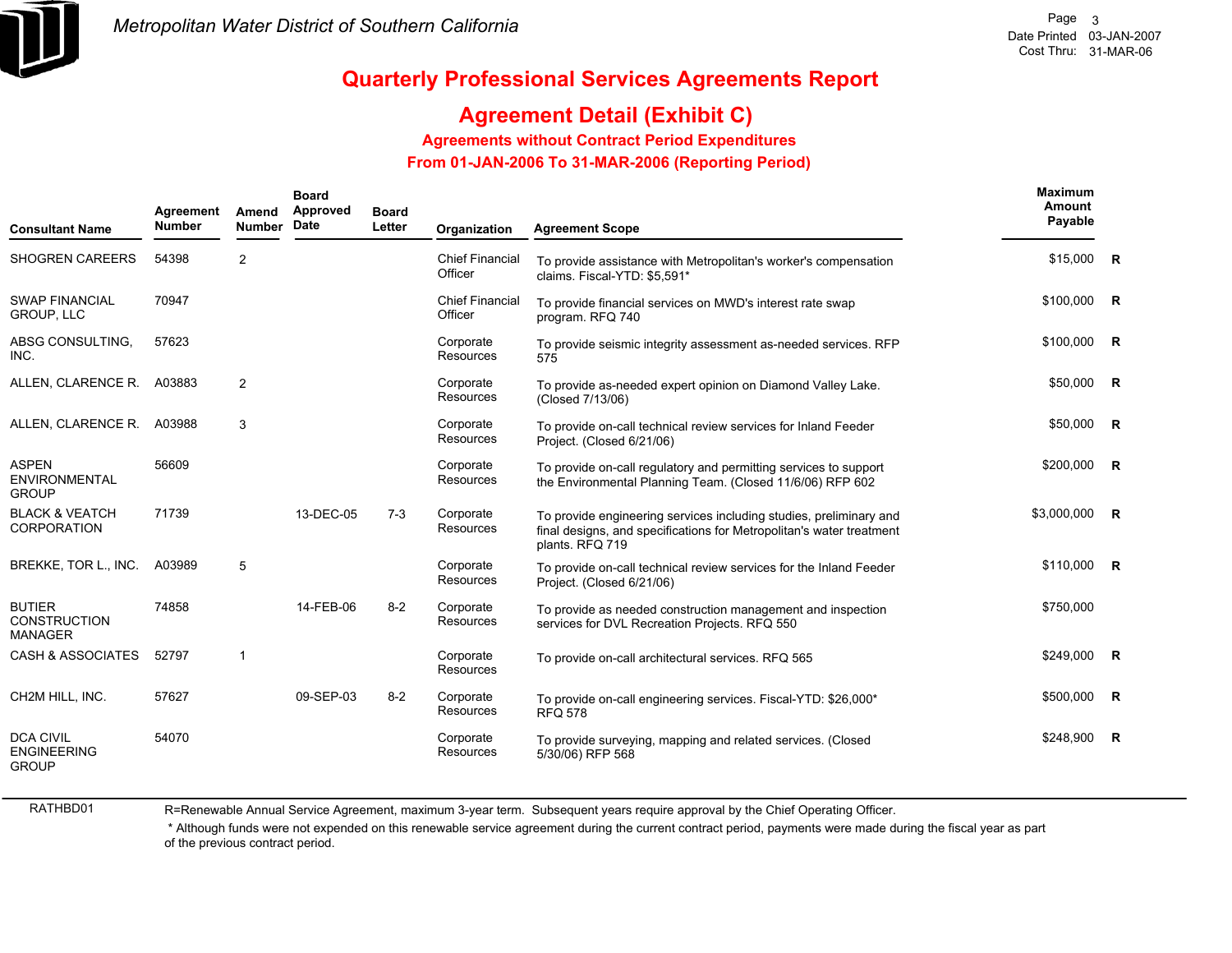

### **Agreement Detail (Exhibit C)**

#### **Agreements without Contract Period Expenditures**

 **From 01-JAN-2006 To 31-MAR-2006 (Reporting Period)** 

| <b>Consultant Name</b>                                | Agreement<br><b>Number</b> | Amend<br><b>Number</b> | <b>Board</b><br>Approved<br>Date | <b>Board</b><br>Letter | Organization           | <b>Agreement Scope</b>                                                                                                                  | Maximum<br>Amount<br>Payable |                         |
|-------------------------------------------------------|----------------------------|------------------------|----------------------------------|------------------------|------------------------|-----------------------------------------------------------------------------------------------------------------------------------------|------------------------------|-------------------------|
| DUDEK &<br>ASSOCIATES, INC.                           | 74679                      |                        | 14-MAR-06                        | $7 - 5$                | Corporate<br>Resources | To provide preliminary and final design of water-based recreational<br>facilities for water quality improvement at Lake Perris. RFP 718 | \$1,000,000                  |                         |
| <b>DUDEK &amp;</b><br>ASSOCIATES, INC.                | 70963                      |                        | 14-JUN-05                        | $8-6$                  | Corporate<br>Resources | To provide environmental mitigation monitoring services for the<br>Skinner Improvement Program. RFP 732                                 | \$1,000,000                  |                         |
| <b>DURANGO</b><br><b>TUNNELLING</b>                   | 77138                      |                        |                                  |                        | Corporate<br>Resources | To provide oversight on Inland Feeder Project underground<br>construction sites and provide technical advisory services.                | \$240,000                    | R                       |
| <b>EARTH TECH, INC.</b>                               | 66404                      |                        |                                  |                        | Corporate<br>Resources | To provide EGIS repository maintenance support and<br>development services. (Closed 8/25/06) RFP 572                                    | \$100,000                    |                         |
| ENVIRONMENTAL<br><b>SCIENCE</b><br><b>ASSOCIATES</b>  | 36116                      |                        |                                  |                        | Corporate<br>Resources | To provide on-call environmental planning services. (Closed<br>8/11/06) RFP 374                                                         | \$245,000 R                  |                         |
| EXTENDSOFT, INC.                                      | 74529                      |                        |                                  |                        | Corporate<br>Resources | To provide software application to allow for on-line recruiting tools.                                                                  | \$24,999                     |                         |
| FIRST AMERICAN TAX 57390<br><b>VALUATION</b>          |                            |                        |                                  |                        | Corporate<br>Resources | To provide on-call real estate services. RFP 599                                                                                        | $$105,000$ R                 |                         |
| GARTNER, INC.                                         | 71732                      | 2                      |                                  |                        | Corporate<br>Resources | To provide IT expenditure analysis and consolidation strategy in<br>support of the Enterprise Infrastructure Upgrade CIP project.       | \$135,000                    |                         |
| GEOPENTECH, INC.                                      | 56010                      |                        |                                  |                        | Corporate<br>Resources | To provide construction management quality auditing services.<br>(Closed 5/24/06)                                                       | \$90,000                     | R                       |
| <b>GEOSCIENCE</b><br><b>SUPPORT SERVICES.</b><br>INC. | 38953                      |                        |                                  |                        | Corporate<br>Resources | To provide hydrological advice as an on-call member to the<br>Arrowhead Tunnels Review Board. (Closed 6/21/06)                          | \$75,000                     | $\overline{R}$          |
| <b>GEOSCIENCE</b><br>SUPPORT SVCS., INC.              | 71729                      |                        |                                  |                        | Corporate<br>Resources | To provide on-call technical support and analysis for the<br>Arrowhead Tunnels Review Board.                                            | \$75,000                     | $\overline{\mathbf{R}}$ |
| IDRISS, I. M.                                         | A03885                     | $\overline{2}$         |                                  |                        | Corporate<br>Resources | To provide services related to the design of the DVL Project.<br>(Closed 7/13/06)                                                       | \$50,000                     | $\overline{R}$          |

RATHBD01

R=Renewable Annual Service Agreement, maximum 3-year term. Subsequent years require approval by the Chief Operating Officer.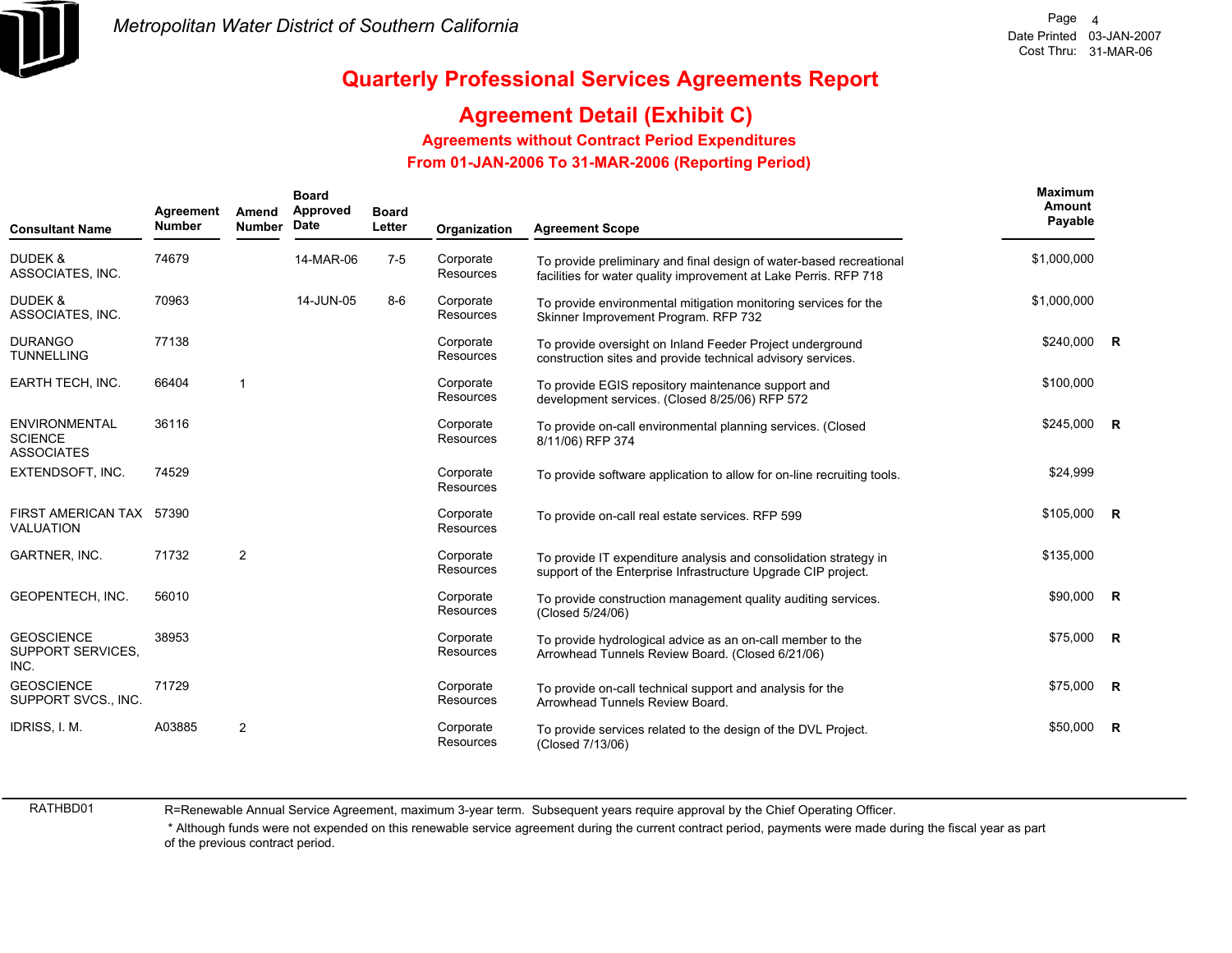

### **Agreement Detail (Exhibit C)**

**Agreements without Contract Period Expenditures**

 **From 01-JAN-2006 To 31-MAR-2006 (Reporting Period)** 

| <b>Consultant Name</b>                        | Agreement<br><b>Number</b> | Amend<br><b>Number</b> | <b>Board</b><br>Approved<br>Date | <b>Board</b><br>Letter | Organization                  | <b>Agreement Scope</b>                                                                                                                                                           | Maximum<br>Amount<br>Payable |  |
|-----------------------------------------------|----------------------------|------------------------|----------------------------------|------------------------|-------------------------------|----------------------------------------------------------------------------------------------------------------------------------------------------------------------------------|------------------------------|--|
| <b>INNOVENT</b><br>SOLUTIONS, INC.            | 74818                      |                        |                                  |                        | Corporate<br><b>Resources</b> | To provide technical information technology support for the<br>ACTUATE Report software program.                                                                                  | \$24,999                     |  |
| <b>INTEGRATED DESIGN</b><br>SERVICES, INC.    | 57622                      |                        |                                  |                        | Corporate<br><b>Resources</b> | To provide seismic integrity assessment services. (Closed<br>10/16/06) RFP 575                                                                                                   | $$100,000$ R                 |  |
| <b>JONES &amp; STOKES</b><br>ASSOCIATES, INC. | 36109                      |                        |                                  |                        | Corporate<br>Resources        | To provide on-call environmental planning services. (Closed<br>8/21/06) RFP 374                                                                                                  | $$245,000$ R                 |  |
| <b>KRAMER, RICHARD</b><br>W., P.E.            | A03882                     | $\overline{2}$         |                                  |                        | Corporate<br>Resources        | To render independent opinions related to the design of Diamond<br>Valley Lake. (Closed 7/13/06)                                                                                 | \$50,000 R                   |  |
| LEE & RO, INC.                                | 74158                      |                        | 16-AUG-05                        | $7 - 8$                | Corporate<br>Resources        | To provide engineering services including evaluation, studies,<br>investigations, preliminary & final designs related to MWD's<br>existing & planned water treatment plants. 719 | \$2,000,000 R                |  |
| LEPS, INC., THOMAS<br>М.                      | A03881                     | $\overline{2}$         |                                  |                        | Corporate<br><b>Resources</b> | To render independent opinions related to the design of the<br>Diamond Valley Lake Project. (Closed 7/13/06)                                                                     | $$120,000$ R                 |  |
| <b>MARRS SERVICES,</b><br>INC.                | 63634                      |                        | 14-SEP-04                        | $9 - 2$                | Corporate<br><b>Resources</b> | To provide permit acquisition services for the Cross Connection<br>Project. RFQ 654                                                                                              | \$250,000                    |  |
| MWH AMERICAS, INC. 74680                      |                            |                        |                                  |                        | Corporate<br><b>Resources</b> | To provide services for a preliminary and final design for a<br>hypolimnetic diffused oxygen system for the Lake Perris Flexible<br>Storage Program. RFP 718                     | \$800,000                    |  |
| NEVILLE, MAI,<br><b>WARREN H.</b>             | 57393                      |                        |                                  |                        | Corporate<br>Resources        | To provide on-call real estate services. RFP 599                                                                                                                                 | \$218,000 R                  |  |
| O'NEILL, INC., ALAN L. A03884                 |                            | $\overline{2}$         |                                  |                        | Corporate<br><b>Resources</b> | To provide consulting services on design submittals for the DVL<br>Project. (Closed 7/13/06)                                                                                     | \$100,000 R                  |  |
| P. MURPHY &<br><b>ASSOCIATES</b>              | 77015                      |                        |                                  |                        | Corporate<br><b>Resources</b> | To provide quality assurance services for the SCADA capital<br>development program. RFP 572                                                                                      | \$239,750                    |  |
| <b>PARSONS</b><br>CONSTRUCTORS,<br>INC.       | 66419                      | 2                      | 14-JUN-05                        | $8-6$                  | Corporate<br>Resources        | To provide Project Labor Agreement Administration services. RFP<br>674                                                                                                           | \$410,000 R                  |  |

RATHBD01

R=Renewable Annual Service Agreement, maximum 3-year term. Subsequent years require approval by the Chief Operating Officer.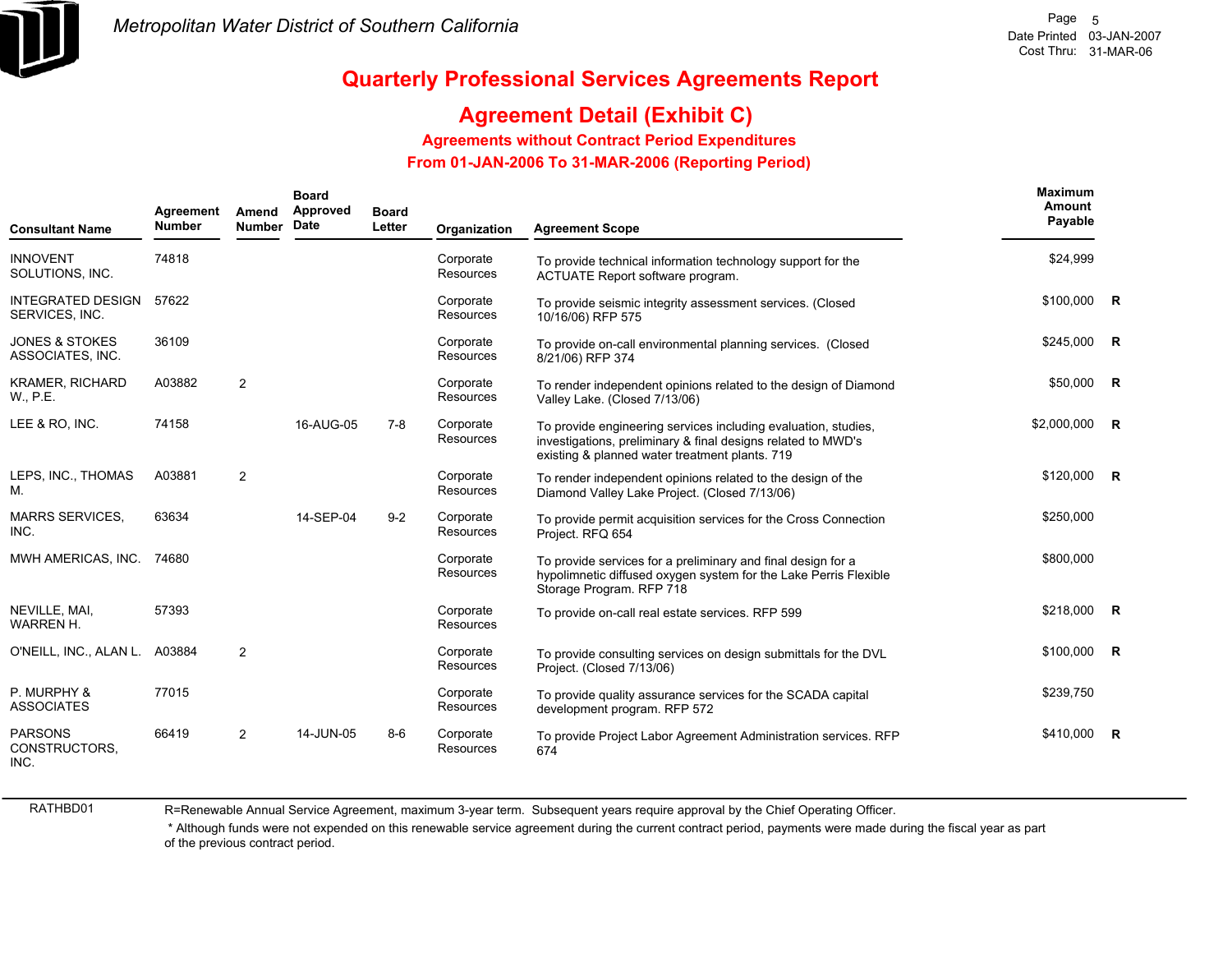

## **Quarterly Professional Services Agreements Report**

### **Agreement Detail (Exhibit C)**

#### **Agreements without Contract Period Expenditures**

 **From 01-JAN-2006 To 31-MAR-2006 (Reporting Period)** 

| <b>Consultant Name</b>                                             | Agreement<br><b>Number</b> | Amend<br><b>Number</b> | <b>Board</b><br>Approved<br>Date | <b>Board</b><br>Letter | Organization                  | <b>Agreement Scope</b>                                                                                                                                | Maximum<br>Amount<br>Payable |                         |
|--------------------------------------------------------------------|----------------------------|------------------------|----------------------------------|------------------------|-------------------------------|-------------------------------------------------------------------------------------------------------------------------------------------------------|------------------------------|-------------------------|
| <b>PARSONS WATER</b><br>AND<br>INFRASTRUCTURE,<br>INC.             | 73191                      |                        | 16-AUG-05                        | 7-8                    | Corporate<br><b>Resources</b> | Provide services for the conveyance and distribution system<br>program. RFQ 661                                                                       | \$600,000                    | R                       |
| PHOTOGRAPHY BY<br><b>MONET</b>                                     | 60289                      |                        |                                  |                        | Corporate<br>Resources        | To provide on-call photography services. (Closed 9/6/06) RFP 573                                                                                      | \$24,500                     | $\overline{\mathbf{R}}$ |
| <b>PSOMAS</b>                                                      | 73766                      |                        | 11-OCT-06                        | $8-6$                  | Corporate<br>Resources        | To provide professional and technical services for aerial<br>photography, topographic mapping, modeling and other land<br>surveying services. RFP 741 | \$2,000,000                  |                         |
| QWEST<br><b>COMMUNICATIONS</b><br><b>INTERNATIONAL</b>             | 62410                      | $\overline{2}$         |                                  |                        | Corporate<br>Resources        | To provide internet services for Union Station and Lake Mathews.<br><b>RFP 650</b>                                                                    | \$195,000                    | $\overline{R}$          |
| <b>RBF CONSULTING</b>                                              | 73764                      |                        | 11-OCT-05                        | $8-6$                  | Corporate<br>Resources        | To provide technical aerial photogrammetry & mapping services<br>for various Metropolitan projects. RFP 741                                           | \$2,000,000                  |                         |
| <b>SAPPHOS</b><br>ENVIRONMENTAL,<br>INC.                           | 36114                      |                        |                                  |                        | Corporate<br>Resources        | To provide on-call environmental planning services. (Closed<br>8/21/06) RFP 347                                                                       | \$245,000                    | $\overline{R}$          |
| SCHENBERGER,<br>TAYLOR, MC<br><b>CORMICK &amp; JECKER.</b><br>INC. | 56626                      | -1                     |                                  |                        | Corporate<br>Resources        | To provide on-call real estate services. RFP 599                                                                                                      | \$132,000                    | $\mathsf{R}$            |
| <b>SIEMENS</b><br>COMMUNICATIONS.<br>INC.                          | 68219                      | 1                      | 14-JUN-05                        | $7-3$                  | Corporate<br>Resources        | To provide consulting services and software to replace<br>Metropolitan's outdated phone mail and call detail recording<br>systems. RFQ 641            | \$436,000                    |                         |
| <b>STACK COMPUTER</b><br><b>CORPORATION</b>                        | 73675                      | 1                      |                                  |                        | Corporate<br>Resources        | To provide information technology technical support services for<br>network enterprise UNIX & SAN/NAS computer environments.                          | \$90,000                     | $\mathsf{R}$            |
| <b>TECHNOLOGY</b><br><b>INTEGRATION GROUP</b>                      | 73676                      |                        |                                  |                        | Corporate<br>Resources        | To provide technical support to various information technology<br>environments including microsoft outlook.                                           | \$25,000                     | $\mathsf{R}$            |
| THE SANBORN MAP<br>COMPANY, INC.                                   | 73763                      |                        | 11-OCT-05                        | $8-6$                  | Corporate<br>Resources        | To provide technical aerial & photogrammetry & mapping services<br>for various Metropolitan projects. RFP 741                                         | \$2,000,000                  |                         |
|                                                                    |                            |                        |                                  |                        |                               |                                                                                                                                                       |                              |                         |

R=Renewable Annual Service Agreement, maximum 3-year term. Subsequent years require approval by the Chief Operating Officer.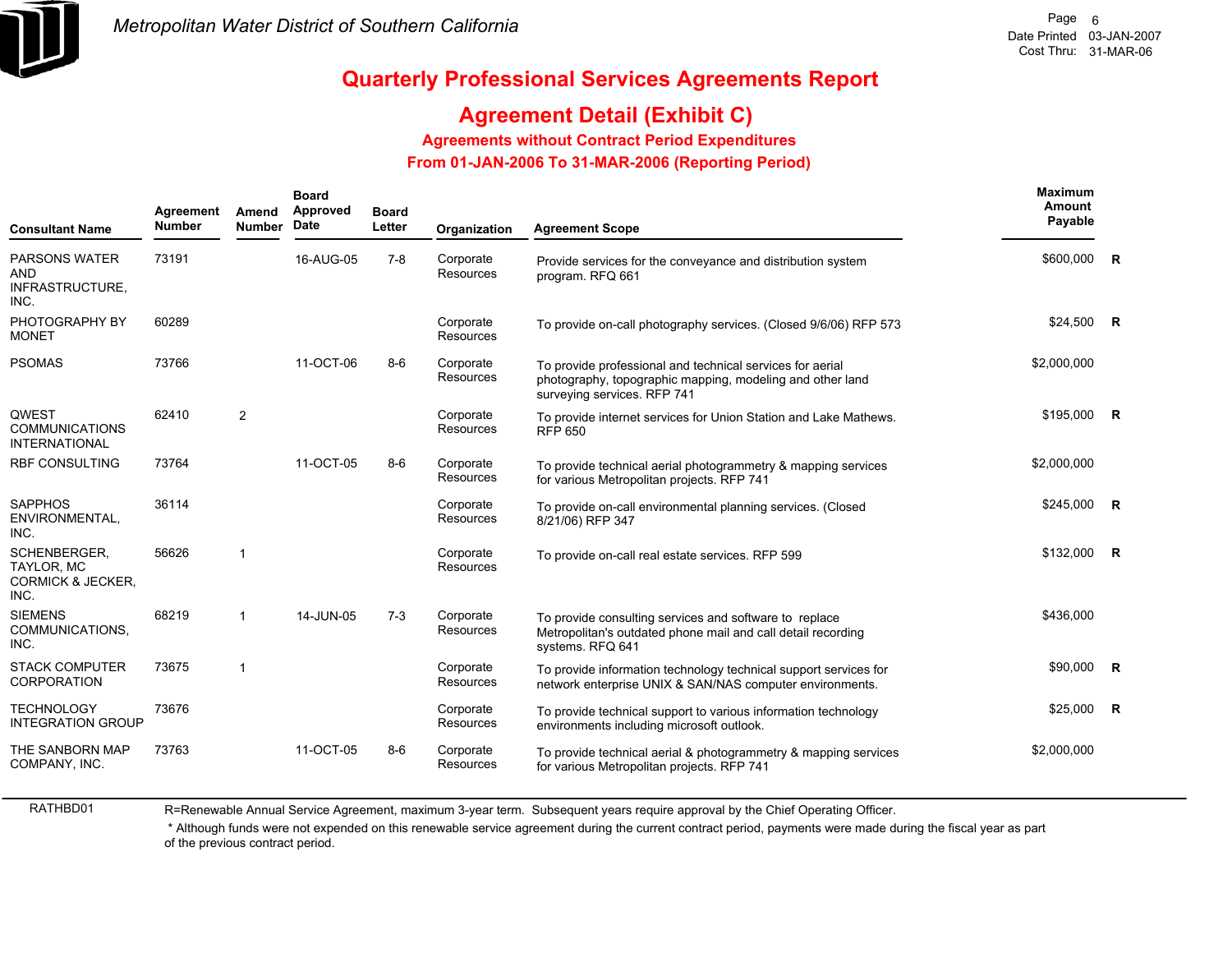

### **Agreement Detail (Exhibit C)**

**Agreements without Contract Period Expenditures**

 **From 01-JAN-2006 To 31-MAR-2006 (Reporting Period)** 

| <b>Consultant Name</b>                                  | Agreement<br><b>Number</b> | Amend<br><b>Number</b> | <b>Board</b><br>Approved<br><b>Date</b> | <b>Board</b><br>Letter | Organization                               | <b>Agreement Scope</b>                                                                                                                                                                   | Maximum<br>Amount<br>Payable |                |
|---------------------------------------------------------|----------------------------|------------------------|-----------------------------------------|------------------------|--------------------------------------------|------------------------------------------------------------------------------------------------------------------------------------------------------------------------------------------|------------------------------|----------------|
| TOWILL, INC.                                            | 73761                      |                        | 11-OCT-05                               | $8-6$                  | Corporate<br><b>Resources</b>              | To provide technical aerial photogrammetry & mapping services<br>for various Metropolitan projects. RFP 741                                                                              | \$2,000,000                  |                |
| TRAVEL STORE, INC.                                      | 65049                      |                        |                                         |                        | Corporate<br><b>Resources</b>              | To provide travel services including air, train, car rental and hotel<br>accommodations. RFP 651                                                                                         | \$105,000                    |                |
| <b>UCIC CONSULTANTS.</b><br>INC.                        | 56011                      |                        |                                         |                        | Corporate<br><b>Resources</b>              | To provide auditing and quality review services on the Inland<br>Feeder Project. (Closed 6/21/06)                                                                                        | \$90,000 R                   |                |
| <b>VANIR</b><br><b>CONSTRUCTION</b><br>MANAGEMENT, INC. | 70946                      |                        |                                         |                        | Corporate<br>Resources                     | To provide on-call project management support services including<br>Project Lead, Planning/Scheduling, Cost & Change Control,<br>Document Administration and Agreement Auditing. RFQ 661 | \$600,000                    | $\overline{R}$ |
| VOGT & ASSOCIATES, 57392<br><b>GARY</b>                 |                            | $\mathbf 1$            |                                         |                        | Corporate<br><b>Resources</b>              | To provide on-call real estate appraisal services. Fiscal-YTD:<br>\$9,388* RFP 599                                                                                                       | \$172,000 R                  |                |
| WALLACE, WILLIAM H. A03894                              |                            | 2                      |                                         |                        | Corporate<br><b>Resources</b>              | To provide consulting services related to the design of the<br>Diamond Valley Lake Project. (Closed 7/13/06)                                                                             | \$50,000 R                   |                |
| <b>WORK TECHNOLOGY</b><br><b>CORPORATION</b>            | 75237                      |                        |                                         |                        | Corporate<br>Resources                     | To provide IT services related to the maintenance and integration<br>of the worktech software appliction.                                                                                | \$25,000                     |                |
| <b>3E COMPANY</b>                                       | 67608                      |                        |                                         |                        | <b>Water System</b><br>Operations<br>Group | To provide materials safety data management services. Fiscal-<br>YTD: \$60,250* RFP 699                                                                                                  | \$60,250 R                   |                |
| <b>AEI-CASC</b><br>ENGINEERING, INC.                    | 70949                      |                        |                                         |                        | <b>Water System</b><br>Operations<br>Group | To provide as needed environmental services in support of<br>Metropolitan's Capital Improvement Programs. RFP 700                                                                        | \$240,000 R                  |                |
| <b>BABCOCK &amp; SONS.</b><br>INC., EDWARD S.           | 40461                      |                        |                                         |                        | <b>Water System</b><br>Operations<br>Group | To provide analytical testing services for soil, sludge, water and<br>wastewater samples. (Closed 9/19/06) RFP 483                                                                       | \$20,000 R                   |                |
| <b>CPS HUMAN</b><br><b>RESOURCE</b><br><b>SERVICES</b>  | 66409                      |                        |                                         |                        | <b>Water System</b><br>Operations<br>Group | To provide examination material for applicants.                                                                                                                                          | \$24,990                     | $\overline{R}$ |

RATHBD01

R=Renewable Annual Service Agreement, maximum 3-year term. Subsequent years require approval by the Chief Operating Officer.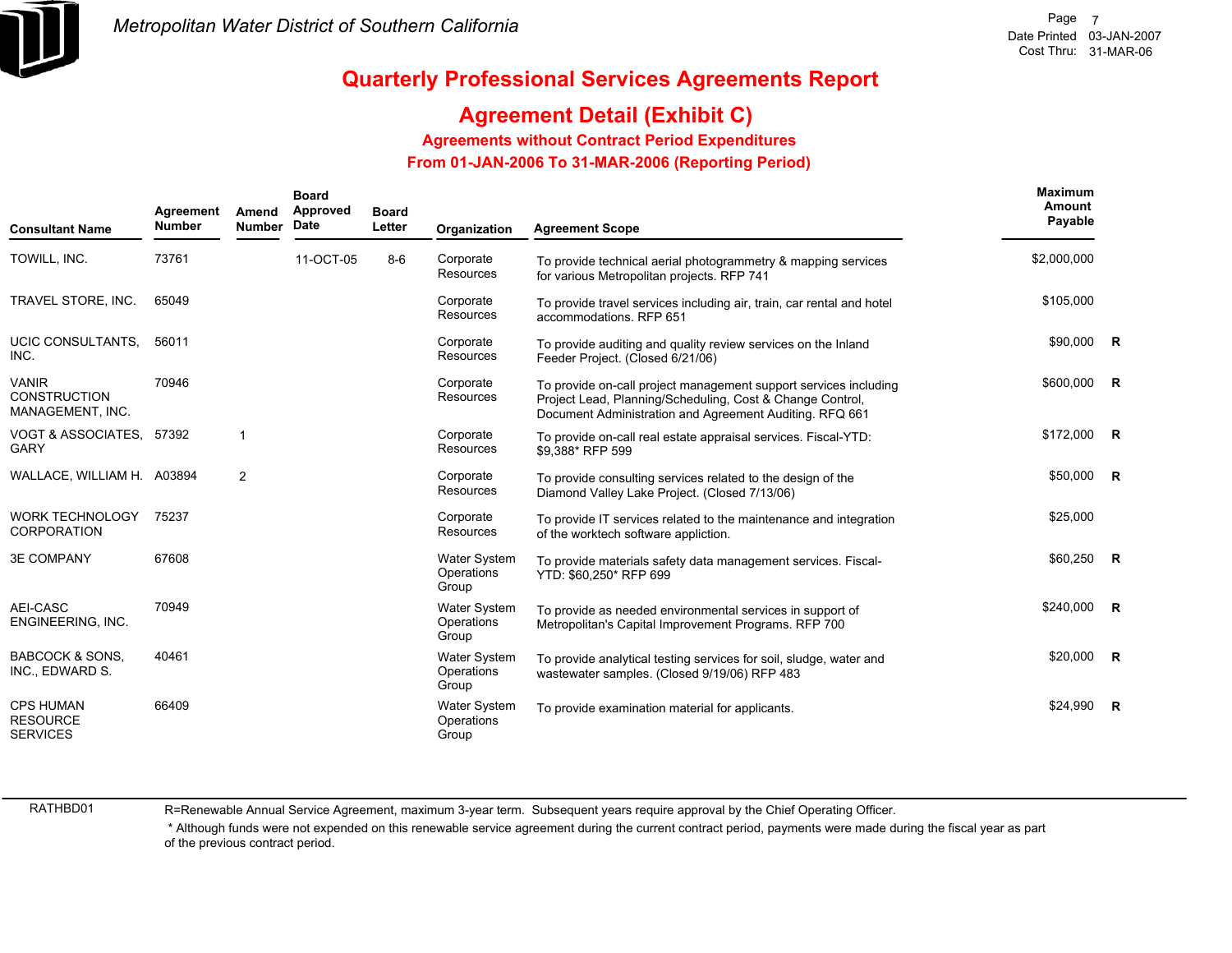

### **Agreement Detail (Exhibit C)**

**Agreements without Contract Period Expenditures**

 **From 01-JAN-2006 To 31-MAR-2006 (Reporting Period)** 

| <b>Consultant Name</b>                                       | Agreement<br><b>Number</b> | Amend<br><b>Number</b> | <b>Board</b><br>Approved<br>Date | <b>Board</b><br>Letter | Organization                               | <b>Agreement Scope</b>                                                                                                                                  | Maximum<br>Amount<br>Payable |          |
|--------------------------------------------------------------|----------------------------|------------------------|----------------------------------|------------------------|--------------------------------------------|---------------------------------------------------------------------------------------------------------------------------------------------------------|------------------------------|----------|
| E2 ENVIRONMENTAL,<br>INC.                                    | 70950                      |                        |                                  |                        | <b>Water System</b><br>Operations<br>Group | To provide as-needed environmental services. RFQ 700                                                                                                    | \$240,000 R                  |          |
| FLUIDIQS, INC.                                               | 70952                      |                        | 11-OCT-05                        | $7-2$                  | <b>Water System</b><br>Operations<br>Group | To upgrade Metropolitan's Automatic Meter Reading (AMR)<br>System and Remote Terminal Units (RTUs) throughout the water<br>distribution system. RFP 743 | \$4,220,719                  |          |
| GEOPENTECH, INC.                                             | 63629                      | 1                      |                                  |                        | <b>Water System</b><br>Operations<br>Group | To provide hydrogeology services for perchlorate remedial<br>activities. Fiscal-YTD: \$12,569* RFP 649                                                  | \$200,000 R                  |          |
| <b>INDUSTRIAL</b><br><b>HEARING &amp;</b><br>PULMONARY MNGT. | 36110                      | -1                     |                                  |                        | Water System<br>Operations<br>Group        | To provide services for Metropolitan's Hearing Conservation<br>Program. (Closed 9/25/06) RFP 434                                                        | $$10,000$ R                  |          |
| <b>INDUSTRIAL</b><br><b>HEARING &amp;</b><br>PULMONARY MNGT. | 57811                      |                        |                                  |                        | <b>Water System</b><br>Operations<br>Group | To provide mobile audiometric testing services. Fiscal-YTD:<br>\$2,179* RFP 640                                                                         | $$12,000$ R                  |          |
| <b>NAVIGANT</b><br>CONSULTING, INC.                          | 67613                      |                        |                                  |                        | <b>Water System</b><br>Operations<br>Group | To provide analyses, reports, and advice on matters related to<br>power/energy issues impacting the State Water Project. RFQ 702                        | \$225,000                    |          |
| NINYO & MOORE                                                | 70951                      |                        |                                  |                        | <b>Water System</b><br>Operations<br>Group | To provide as-needed environmental consulting services. RFQ<br>700                                                                                      | \$240,000 R                  |          |
| NORTH AMERICAN<br>CRANE BUREAU, INC.                         | 76584                      |                        |                                  |                        | <b>Water System</b><br>Operations<br>Group | To provide crane operator safety training and certification services.                                                                                   | \$24,999                     |          |
| <b>PALENCIA</b><br><b>CONSULTING</b><br><b>ENGINEERS</b>     | 75543                      | 1                      |                                  |                        | <b>Water System</b><br>Operations<br>Group | To provide services related to meeting various requirements for<br>the California Surface Water Treatment Survey.                                       | \$50,000                     |          |
| RANDALL, MD, MPH,<br>MICHAEL C.                              | 40453                      | 3                      |                                  |                        | <b>Water System</b><br>Operations<br>Group | To provide occupational medical services for MWD employees.<br>(Closed 11/24/06) RFP 466                                                                | \$52,800                     | <b>R</b> |

RATHBD01

R=Renewable Annual Service Agreement, maximum 3-year term. Subsequent years require approval by the Chief Operating Officer.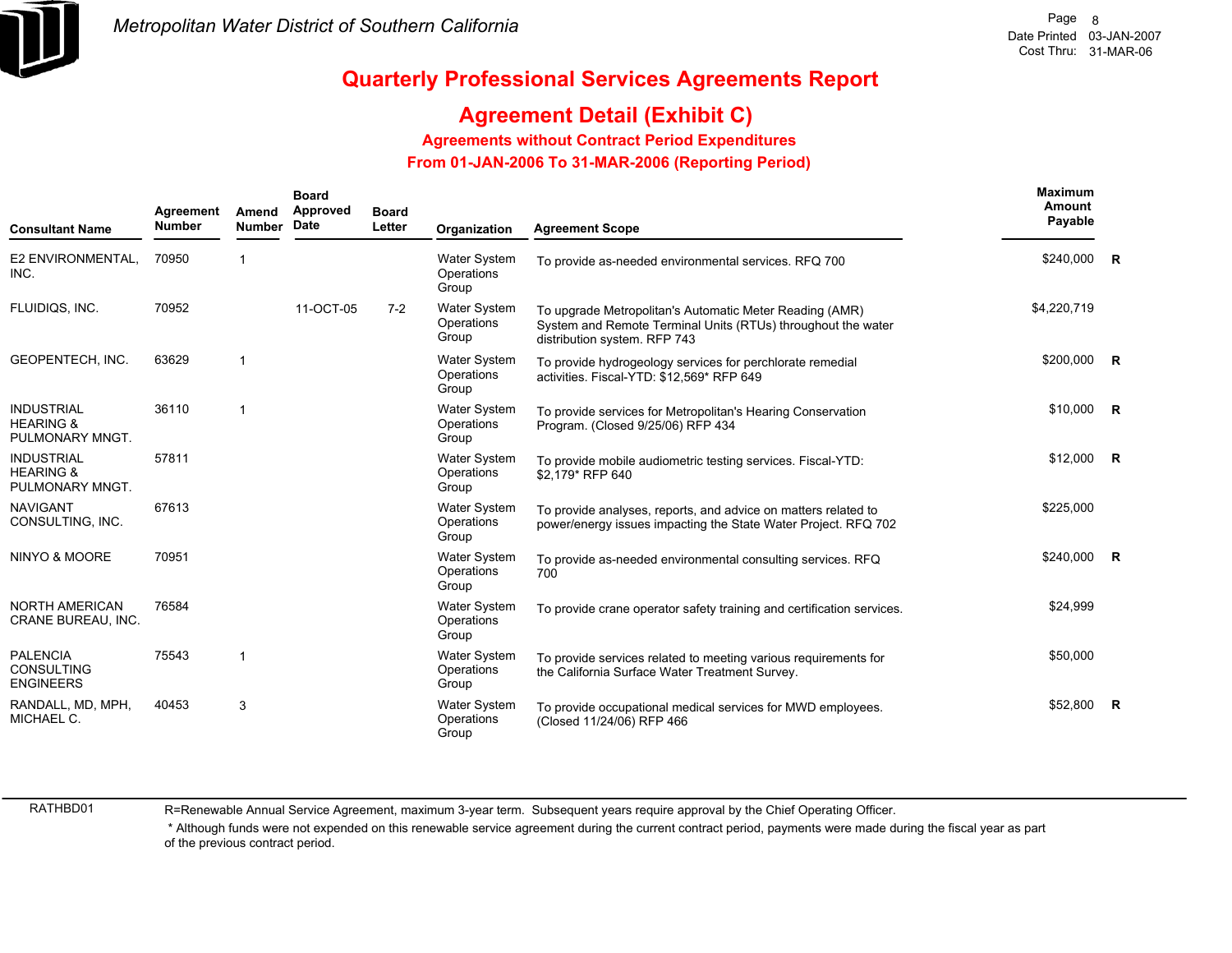

### **Agreement Detail (Exhibit C)**

**Agreements without Contract Period Expenditures**

 **From 01-JAN-2006 To 31-MAR-2006 (Reporting Period)** 

| <b>Consultant Name</b>                                                         | Agreement<br><b>Number</b> | Amend<br><b>Number</b> | <b>Board</b><br>Approved<br>Date | <b>Board</b><br>Letter | Organization                               | <b>Agreement Scope</b>                                                                                                                                                 | <b>Maximum</b><br>Amount<br>Payable |                |
|--------------------------------------------------------------------------------|----------------------------|------------------------|----------------------------------|------------------------|--------------------------------------------|------------------------------------------------------------------------------------------------------------------------------------------------------------------------|-------------------------------------|----------------|
| STATE OF CALIF.<br>DEPT. OF FISH &<br><b>GAME</b>                              | 12686                      |                        |                                  |                        | Water System<br>Operations<br>Group        | To provide fishery services for Diamond Valley Recreation.                                                                                                             | $$250,000$ R                        |                |
| <b>SWISS FEDERAL</b><br><b>INSTITUTE FOR</b><br>ENVIRONMENTAL                  | 59687                      |                        |                                  |                        | <b>Water System</b><br>Operations<br>Group | To serve in an advisory capacity for the ozone application in<br>drinking water.                                                                                       | \$25,000                            |                |
| TETRA TECH, INC.                                                               | 70958                      |                        |                                  |                        | Water System<br>Operations<br>Group        | To provide as-needed environmental site assessments for<br>Metropolitan's distribution system. RFQ 687                                                                 | \$240,000                           | <b>R</b>       |
| <b>WECK</b><br>LABORATORIES, INC.                                              | 40460                      |                        |                                  |                        | <b>Water System</b><br>Operations<br>Group | To provide analytical testing services for chemical, physical and/or<br>biological analysis of soil, sludge, water and wastewater samples.<br>(Closed 9/19/06) RFP 483 | \$150,000                           | R              |
| <b>AKM CONSULTING</b><br><b>ENGINEERS</b>                                      | 68851                      |                        |                                  |                        | Water<br>Resources<br>Management<br>Group  | To provide State Water Project Modeling Services. RFQ 683                                                                                                              | \$20,000                            | $\mathbb{R}$   |
| <b>BBC RESEARCH AND</b><br>CONSULTING INC.                                     | 54411                      |                        |                                  |                        | Water<br>Resources<br>Management<br>Group  | To provide on-call economic services for resource planning and<br>water resource issues. (Closed 7/7/06) RFQ 605                                                       | \$35,000                            |                |
| <b>CENTER FOR</b><br><b>CONTINUING STUDY</b><br>OF THE CALIF<br><b>ECONOMY</b> | 54402                      |                        |                                  |                        | Water<br>Resources<br>Management<br>Group  | To provide on-call economics services for resource planning and<br>water resource issues. (Closed 7/7/06) RFQ 605                                                      | \$35,000                            |                |
| CH2M HILL, INC.                                                                | 68850                      |                        |                                  |                        | Water<br>Resources<br>Management<br>Group  | To provide State Water Project Modeling and related technical<br>support for Metropolitan's State Water Project water supply. RFQ<br>683                               | \$240,000                           | $\overline{R}$ |
| DCSE, INC.                                                                     | 68849                      |                        |                                  |                        | Water<br>Resources<br>Management<br>Group  | To provide State Water Project Modeling. RFQ 683                                                                                                                       | \$120,000                           | R              |

RATHBD01

R=Renewable Annual Service Agreement, maximum 3-year term. Subsequent years require approval by the Chief Operating Officer.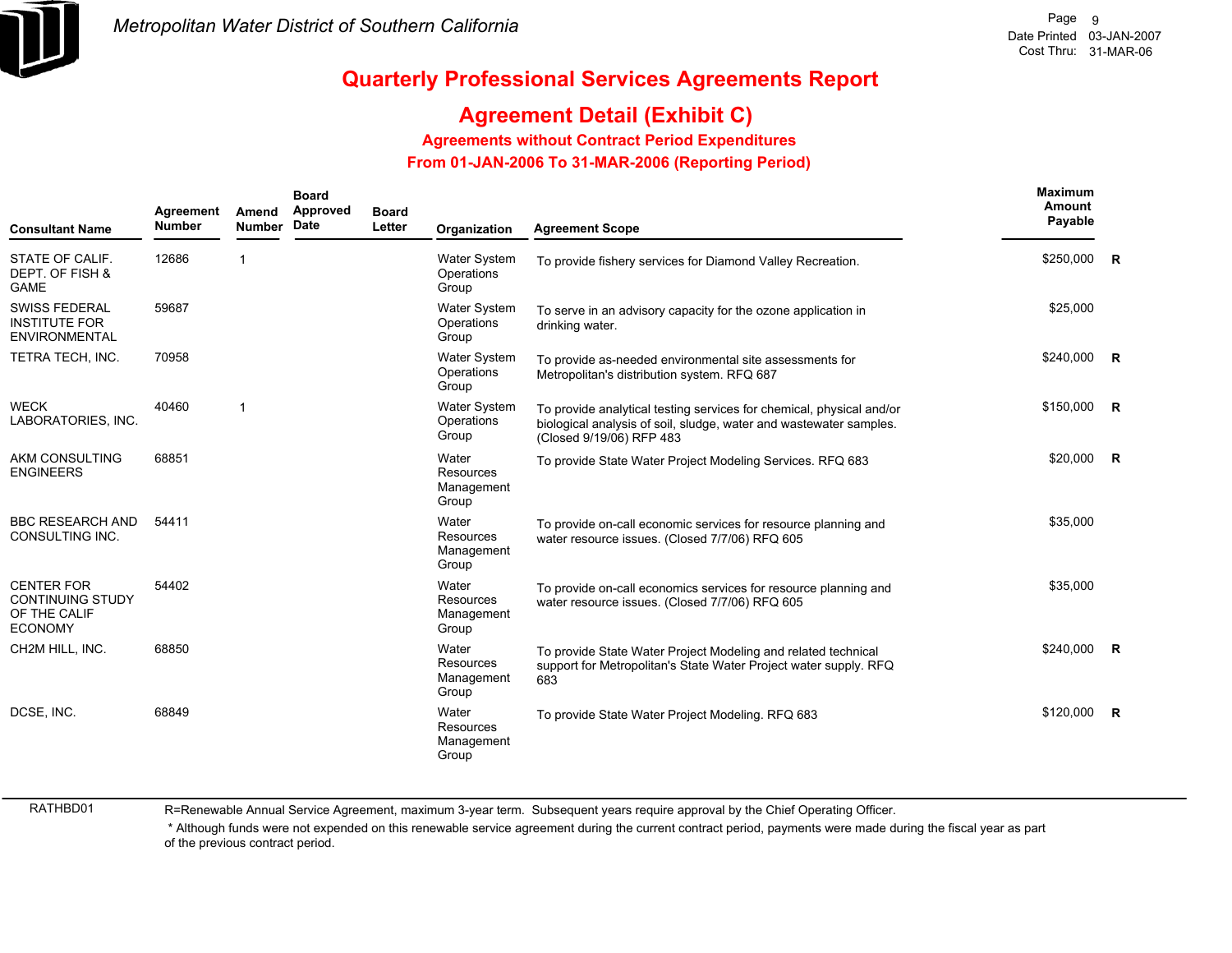

### **Agreement Detail (Exhibit C)**

**Agreements without Contract Period Expenditures**

 **From 01-JAN-2006 To 31-MAR-2006 (Reporting Period)** 

| <b>Consultant Name</b>                    | Agreement<br><b>Number</b> | Amend<br><b>Number</b> | <b>Board</b><br>Approved<br>Date | <b>Board</b><br>Letter | Organization                              | <b>Agreement Scope</b>                                                                                                                                                    | Maximum<br>Amount<br>Payable |  |
|-------------------------------------------|----------------------------|------------------------|----------------------------------|------------------------|-------------------------------------------|---------------------------------------------------------------------------------------------------------------------------------------------------------------------------|------------------------------|--|
| FLOW SCIENCE, INC.                        | 68832                      |                        |                                  |                        | Water<br>Resources<br>Management<br>Group | To provide surface water flow and mass transport and modeling<br>for the SWP and Metropolitan's water facilities. RFQ 683                                                 | \$70,000 R                   |  |
| HDR ENGINEERING,<br><b>INC</b>            | 44969                      | 5                      |                                  |                        | Water<br>Resources<br>Management<br>Group | To provide scientific and technical services for Bay Delta. (Closed<br>10/17/06) Fiscal-YTD: \$15.288* RFP 498                                                            | \$95,000 R                   |  |
| <b>HDR/SWRI</b>                           | 73085                      | -1                     |                                  |                        | Water<br>Resources<br>Management<br>Group | To provide technical support for various reports, briefing materials<br>and presentations related to water resource and quality analysis<br>for SWP. RFQ 750              | $$50,000$ R                  |  |
| <b>HYDROSYSTEMS</b><br>CONSULTING, INC.   | 68848                      |                        |                                  |                        | Water<br>Resources<br>Management<br>Group | To provide water resource modeling for Mettropolitan's State<br>Water Project water suppply. RFQ 683                                                                      | $$70.000$ R                  |  |
| <b>JAMES RAGAN</b><br><b>ASSOCIATES</b>   | 73117                      |                        |                                  |                        | Water<br>Resources<br>Management<br>Group | To provide technical writing support for various reports, briefing<br>materials & presentations relating to water resource and water<br>quality analyses for SWP. RFQ 750 | \$40,000 R                   |  |
| <b>KENNEDY/JENKS</b><br>CONSULTANTS, INC. | 71730                      |                        |                                  |                        | Water<br>Resources<br>Management<br>Group | To provide technical review and evaluation of project applications<br>for the Industrial Process Improvement Program. RFQ 734                                             | $$20,000$ R                  |  |
| KLEINFELDER, INC.                         | 73116                      |                        |                                  |                        | Water<br>Resources<br>Management<br>Group | To provide technical writing support for various reports, briefing<br>materials & presentations relating to water resource & water<br>quality for SWP. RFQ 750            | $$100,000$ R                 |  |
| M. CUBED                                  | 54410                      |                        |                                  |                        | Water<br>Resources<br>Management<br>Group | To provide on-call economic, statistical, and resource analysis<br>services. (Closed 7/7/06) RFP 605                                                                      | \$35,000                     |  |

RATHBD01

R=Renewable Annual Service Agreement, maximum 3-year term. Subsequent years require approval by the Chief Operating Officer.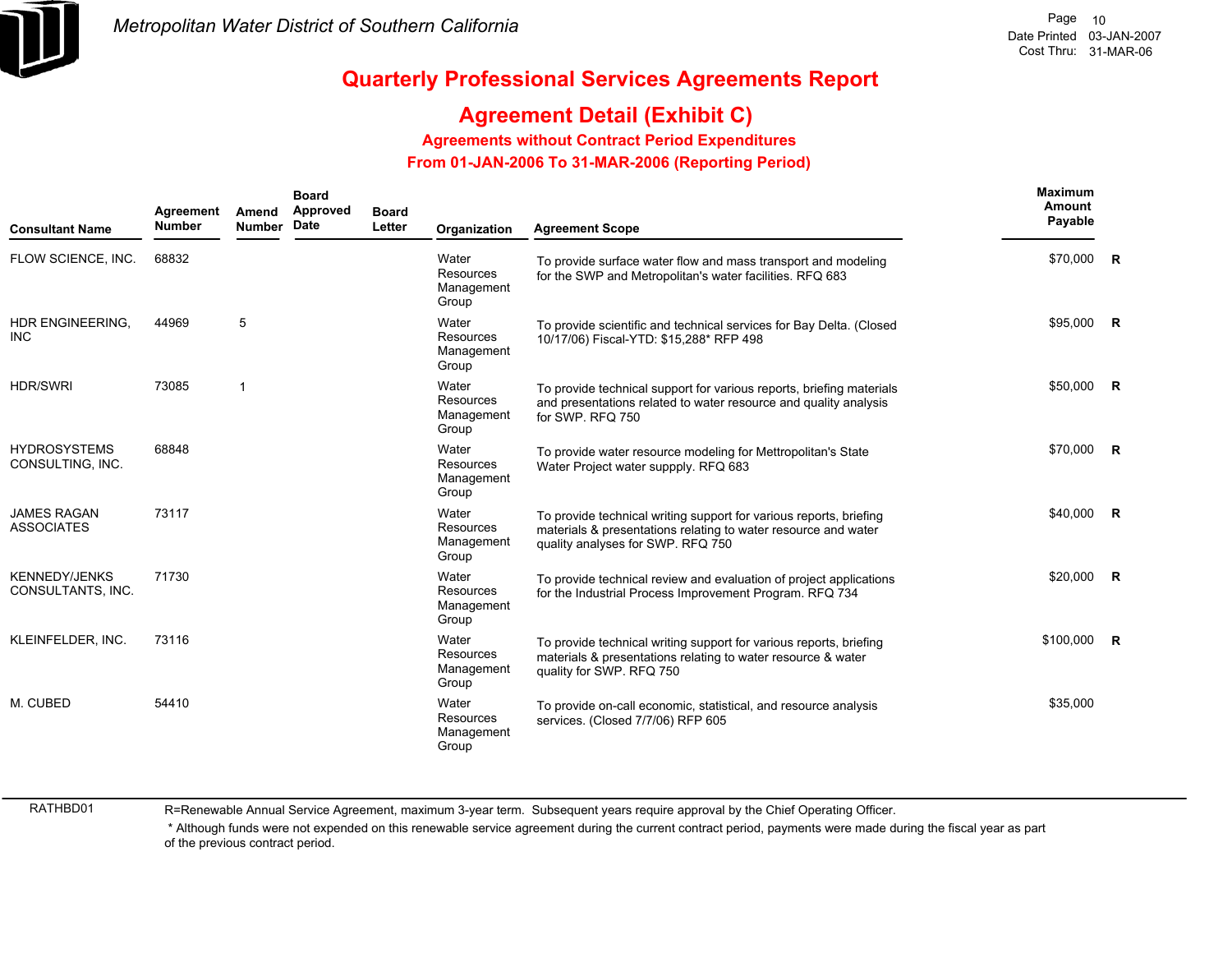

### **Agreement Detail (Exhibit C)**

**Agreements without Contract Period Expenditures**

 **From 01-JAN-2006 To 31-MAR-2006 (Reporting Period)** 

| <b>Consultant Name</b>                                        | Agreement<br><b>Number</b> | Amend<br><b>Number</b> | <b>Board</b><br>Approved<br>Date | <b>Board</b><br>Letter | Organization                              | <b>Agreement Scope</b>                                                                                                                                                  | <b>Maximum</b><br><b>Amount</b><br>Payable |                |
|---------------------------------------------------------------|----------------------------|------------------------|----------------------------------|------------------------|-------------------------------------------|-------------------------------------------------------------------------------------------------------------------------------------------------------------------------|--------------------------------------------|----------------|
| <b>MAPVISION</b><br>TECHNOLOGIES, INC.                        | 74370                      |                        |                                  |                        | Water<br>Resources<br>Management<br>Group | To provide expert advice on Metropolitan's risk in short, mid, and<br>long term power resource issues. RFQ 729                                                          | \$220,000                                  |                |
| MWH AMERICAS, INC.                                            | 73086                      |                        |                                  |                        | Water<br>Resources<br>Management<br>Group | To provide technical writing support related to the State Water<br>Project. RFQ 750                                                                                     | \$70,000                                   | $\overline{R}$ |
| <b>PARSONS WATER</b><br><b>AND</b><br>INFRASTRUCTURE,<br>INC. | 73115                      |                        |                                  |                        | Water<br>Resources<br>Management<br>Group | To provide technical writing support for various reports, briefing<br>materials and presentations related to the State Water Project.<br><b>RFQ 750</b>                 | \$100,000                                  | $\overline{R}$ |
| <b>POWER</b><br><b>APPLICATIONS AND</b><br><b>RESEARCH</b>    | 74369                      |                        |                                  |                        | Water<br>Resources<br>Management<br>Group | To provide expert advice regarding Metropolitan's risks and<br>positions related to power resource issues associated with SWP.<br><b>RFQ 729</b>                        | \$249.000                                  | - R            |
| <b>R2 RESOURCE</b><br>CONSULTANTS, INC.                       | 67612                      |                        |                                  |                        | Water<br>Resources<br>Management<br>Group | To provide fish biology and ecosystem restoration services for the<br>Bay Delta. RFQ 722                                                                                | \$55,000                                   | <b>R</b>       |
| <b>RAIN BIRD SERVICES</b><br><b>CORPORATION</b>               | 65050                      |                        |                                  |                        | Water<br>Resources<br>Management<br>Group | To provide technical service for the Protector Del Auga program.<br>693                                                                                                 | \$40,000                                   |                |
| THE DANGERMOND<br>GROUP, INC.                                 | 73119                      |                        |                                  |                        | Water<br>Resources<br>Management<br>Group | To provide technical writing support for various reports, briefing<br>materials & presentations relating to water resource & water<br>quality analyses for SWP. RFQ 750 | \$50,000                                   | $\mathsf{R}$   |
| <b>BLOOSTON.</b><br>MORDKOFSKY,<br>DICKENS.                   | 75715                      | 1                      |                                  |                        | General<br>Counsel                        | To provide legal counseling related to FCC laws & regulations.                                                                                                          | \$99,999                                   |                |
| <b>KPMG. LLP</b>                                              | 41821                      |                        | 12-JUN-01                        | $8 - 5$                | Office of the<br>Auditor                  | To provide audit services. (Closed 7/17/06) RFP 482                                                                                                                     | \$158,075                                  | <b>R</b>       |

RATHBD01

R=Renewable Annual Service Agreement, maximum 3-year term. Subsequent years require approval by the Chief Operating Officer.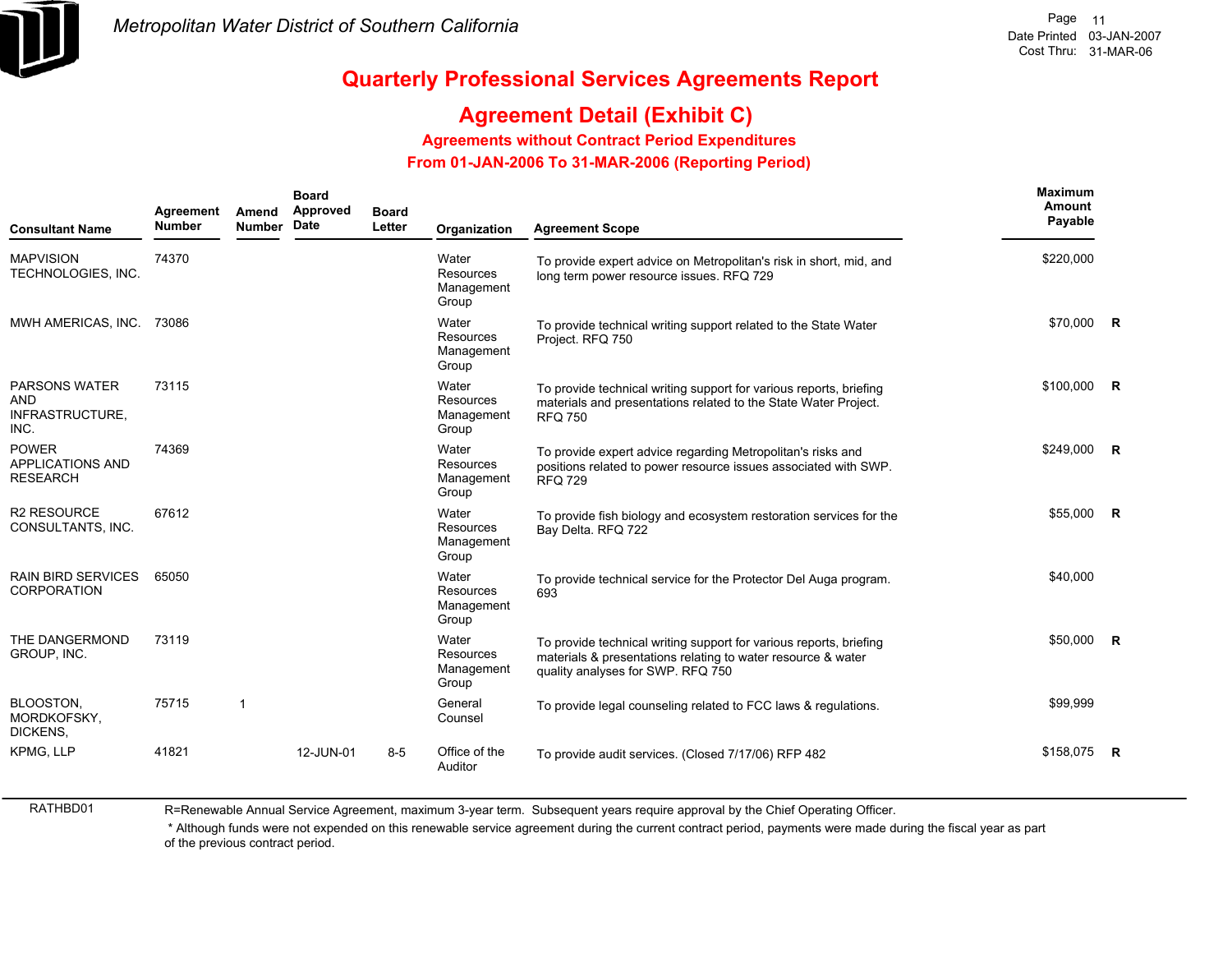

### **Agreement Detail (Exhibit C)**

**Agreements without Contract Period Expenditures**

 **From 01-JAN-2006 To 31-MAR-2006 (Reporting Period)** 

| <b>Consultant Name</b>                                           | Agreement<br><b>Number</b>        | Amend<br><b>Number</b> | <b>Board</b><br>Approved<br>Date | <b>Board</b><br>Letter | Organization                                                   | <b>Agreement Scope</b>                                                                                                                                                   |               | <b>Maximum</b><br>Amount<br>Payable |  |
|------------------------------------------------------------------|-----------------------------------|------------------------|----------------------------------|------------------------|----------------------------------------------------------------|--------------------------------------------------------------------------------------------------------------------------------------------------------------------------|---------------|-------------------------------------|--|
| <b>BRIGGS FIELD</b><br>SERVICES, INC.                            | 71724                             |                        |                                  |                        | Real Property<br>Development &<br>Management                   | To provide Real Estate Support Services including acquiring rights<br>of way and expert testimony in condemnation trials. RFQ 685                                        |               | \$249,000                           |  |
| <b>DEL RICHARDSON &amp;</b><br>ASSOCIATES, INC.                  | 73242                             |                        |                                  |                        | Real Property<br>Development &<br>Management                   | To provide Real Estate Support Services including acquiring<br>rights-of-way, entry permits, and easements. RFQ 685                                                      |               | \$249,000 R                         |  |
| <b>EP BUSINESS</b><br><b>DEVELOPMENT</b><br><b>CORPORATION</b>   | 73364                             |                        |                                  |                        | <b>Real Property</b><br>Development &<br>Management            | To provide real estate related support services including<br>negotiating & acquiring rights of way, and expert testimony on<br>condemnation matters. RFQ 685             |               | $$249,000$ R                        |  |
| <b>HENRY NUNEZ</b><br><b>COORDINATED LAND</b><br><b>SERVICES</b> | 73363                             |                        |                                  |                        | Real Property<br>Development &<br>Management                   | To provide real estate support services including negotiationg &<br>acquiring rights of way, easements, & expert testimony for<br>condemnation of real property. RFQ 685 |               | \$249,000 R                         |  |
| <b>HULL &amp; ASSOCIATES.</b><br>INC., BRUCE W.                  | 57391                             |                        |                                  |                        | <b>Real Property</b><br>Development &<br>Management            | To provide on-call real estate services. RFP 599                                                                                                                         |               | $$142,000$ R                        |  |
| <b>MASON &amp; MASON</b>                                         | 73354                             | 1                      |                                  |                        | <b>Real Property</b><br>Development &<br>Management            | To provide services related to real property including expert<br>testimony for condemnation trials and research on right of way<br>issues. RFQ 685                       |               | \$249,000 R                         |  |
| <b>PARAGON</b><br>PARTNERS, LTD.                                 | 71723                             |                        |                                  |                        | <b>Real Property</b><br>Development &<br>Management            | To provide as-needed real estate services for Metropolitan's O&M<br>and Capital projects. RFQ 685                                                                        |               | \$249,000                           |  |
| HIRE SOLUTIONS,<br><b>LLC</b>                                    | 71742                             |                        |                                  |                        | Chief<br>Executive's<br>Office (Human<br>Resources<br>Section) | To provide recruitment process planning and collective bargaining<br>unit evaluation services.                                                                           |               | \$24,999                            |  |
|                                                                  | <b>Total Number of Agreements</b> |                        | 119                              |                        |                                                                |                                                                                                                                                                          | <b>Totals</b> | \$34,784,476                        |  |
|                                                                  |                                   |                        |                                  |                        |                                                                | *** End of Report ***                                                                                                                                                    |               |                                     |  |

RATHBD01

R=Renewable Annual Service Agreement, maximum 3-year term. Subsequent years require approval by the Chief Operating Officer.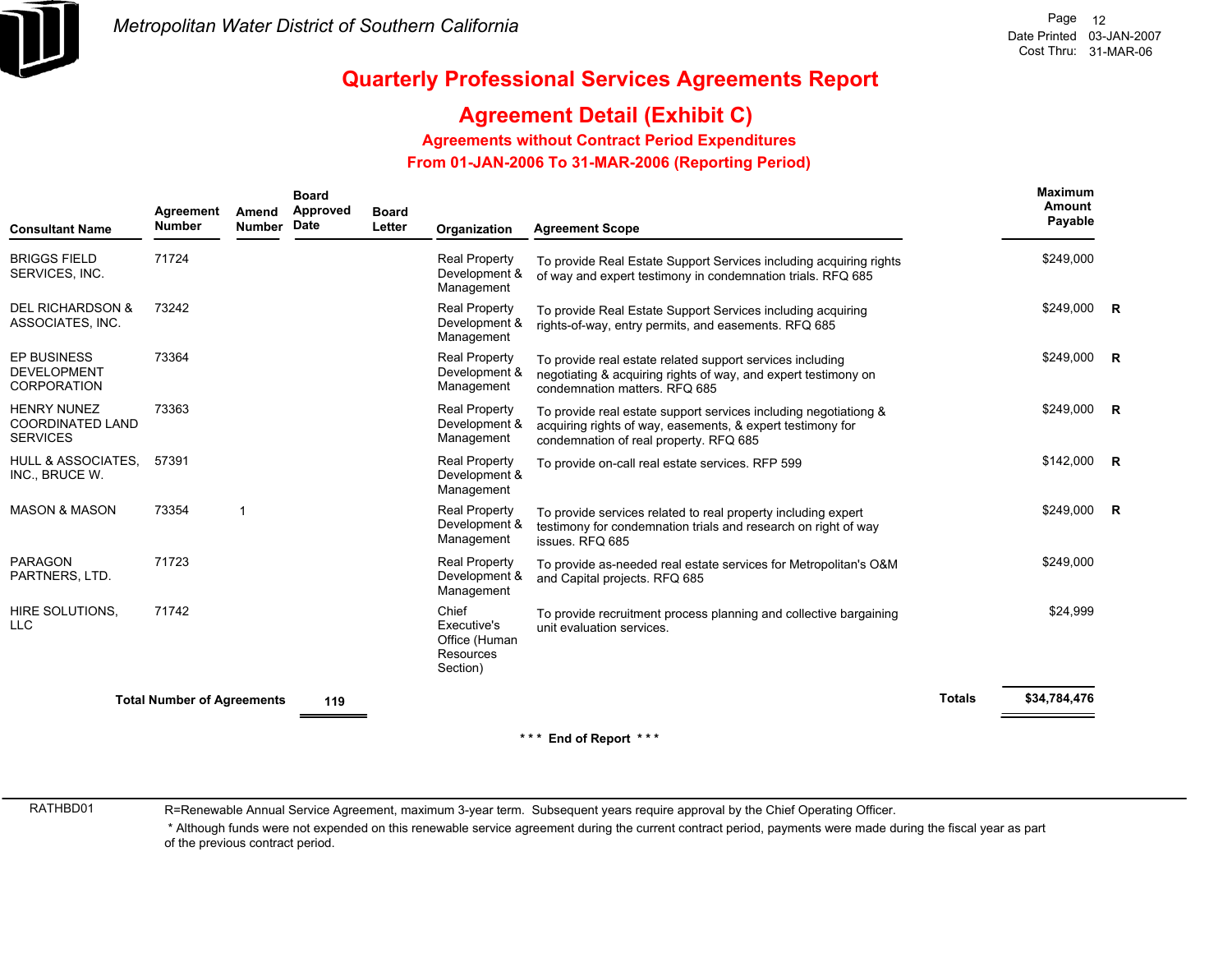

## **Quarterly Professional Services Agreements Report**

### **Agreement Detail (Exhibit D)**

**Grants**

#### **From 01-JAN-2006 To 31-MAR-2006 (Reporting Period)**

| <b>Consultant Name</b>                        | Agreement<br><b>Number</b> | Amend<br><b>Number</b> | <b>Board</b><br>Approved<br>Date | <b>Board</b><br>Letter | Organization                               | <b>Agreement Scope</b>                                                                                                                                                                                | <b>Maximum</b><br>Amount<br>Payable | Reporting<br>Period<br><b>Expenditure</b> |
|-----------------------------------------------|----------------------------|------------------------|----------------------------------|------------------------|--------------------------------------------|-------------------------------------------------------------------------------------------------------------------------------------------------------------------------------------------------------|-------------------------------------|-------------------------------------------|
| <b>ARIZONA STATE</b><br><b>UNIVERSITY</b>     | 68217                      |                        |                                  |                        | <b>Water System</b><br>Operations<br>Group | GRANT: To provide research for "Occurrence"<br>and Formation of Nitrogenous Disinfection By-<br>Products."                                                                                            | \$91,000                            | \$0                                       |
| <b>BROWN AND</b><br>CALDWELL                  | 62407                      |                        |                                  |                        | <b>Water System</b><br>Operations<br>Group | Grant for the State Water Resources Control<br>Board "Assessing the Occurrence and Source<br>of E. Coli and EC 0157 Contamination in<br>Castaic Lake." Grant                                          | \$249,999                           | \$120,750                                 |
| <b>HUMBOLDT STATE</b><br><b>UNIVERSITY</b>    | 60909                      |                        |                                  |                        | Water System<br>Operations<br>Group        | GRANT: To provide research services to the<br>State Water Resources Control Board to<br>assess the source and loads for elevated E.<br>Coli levels in the Castaic Lake watershed.<br>(Closed 6/14/06) | \$50,000                            | \$50,000                                  |
| HYDROQUAL, INC.                               | 76598                      |                        |                                  |                        | <b>Water System</b><br>Operations<br>Group | AWARF Grant " Challenge Organisms for<br>Inactivation of Viruses by Ultraviolet<br>Treatment." To provide research in using UV<br>light for drinking water disinfection.                              | \$30,000                            | \$0                                       |
| <b>ORANGE COUNTY</b><br><b>WATER DISTRICT</b> | 52374                      |                        |                                  |                        | <b>Water System</b><br>Operations<br>Group | <b>GRANT: " Desalination Research and</b><br>Innovation Partnership - EPA II" (Project<br>#701673)                                                                                                    | \$299,697                           | \$0                                       |
| <b>ORANGE COUNTY</b><br><b>WATER DISTRICT</b> | 41812                      |                        |                                  |                        | <b>Water System</b><br>Operations<br>Group | GRANT: Watershed protection for the Flood<br>Protection Act (Project #102888) (Closed<br>$8/4/06$ )                                                                                                   | \$415,000                           | \$337,748                                 |
| <b>ORANGE COUNTY</b><br><b>WATER DISTRICT</b> | 58431                      | $\overline{2}$         |                                  |                        | <b>Water System</b><br>Operations<br>Group | GRANTS: 1) CEC - Energy usage, water<br>supply reliability, and water quality<br>(Project#701675) 2) DWR - Watershed<br>protection for the Flood Protection Act (Project<br>#701676)                  | \$25,000                            | \$8,350                                   |
| PIRNIE, INC.,<br><b>MALCOLM</b>               | 57399                      | $\overline{2}$         |                                  |                        | <b>Water System</b><br>Operations<br>Group | <b>GRANT: "Contribution of Wastewater to DBP</b><br>Formation." (Project #701632)                                                                                                                     | \$123,742                           | \$86,343                                  |
| <b>PONTIUS WATER</b><br>CONSULTANTS, INC.     | 57401                      | $\overline{1}$         |                                  |                        | <b>Water System</b><br>Operations<br>Group | <b>GRANT: "Contribution of Wastewater to DBP</b><br>Formation." (Project #701632) (Closed<br>8/15/06                                                                                                  | \$7,904                             | \$2,000                                   |

Reporting Period Expenditure - For renewable annual service agreements only, expenditures incurred in the current contract year are included.

For all other contracts, expenditures from contract execution through the end of the reporting period are included.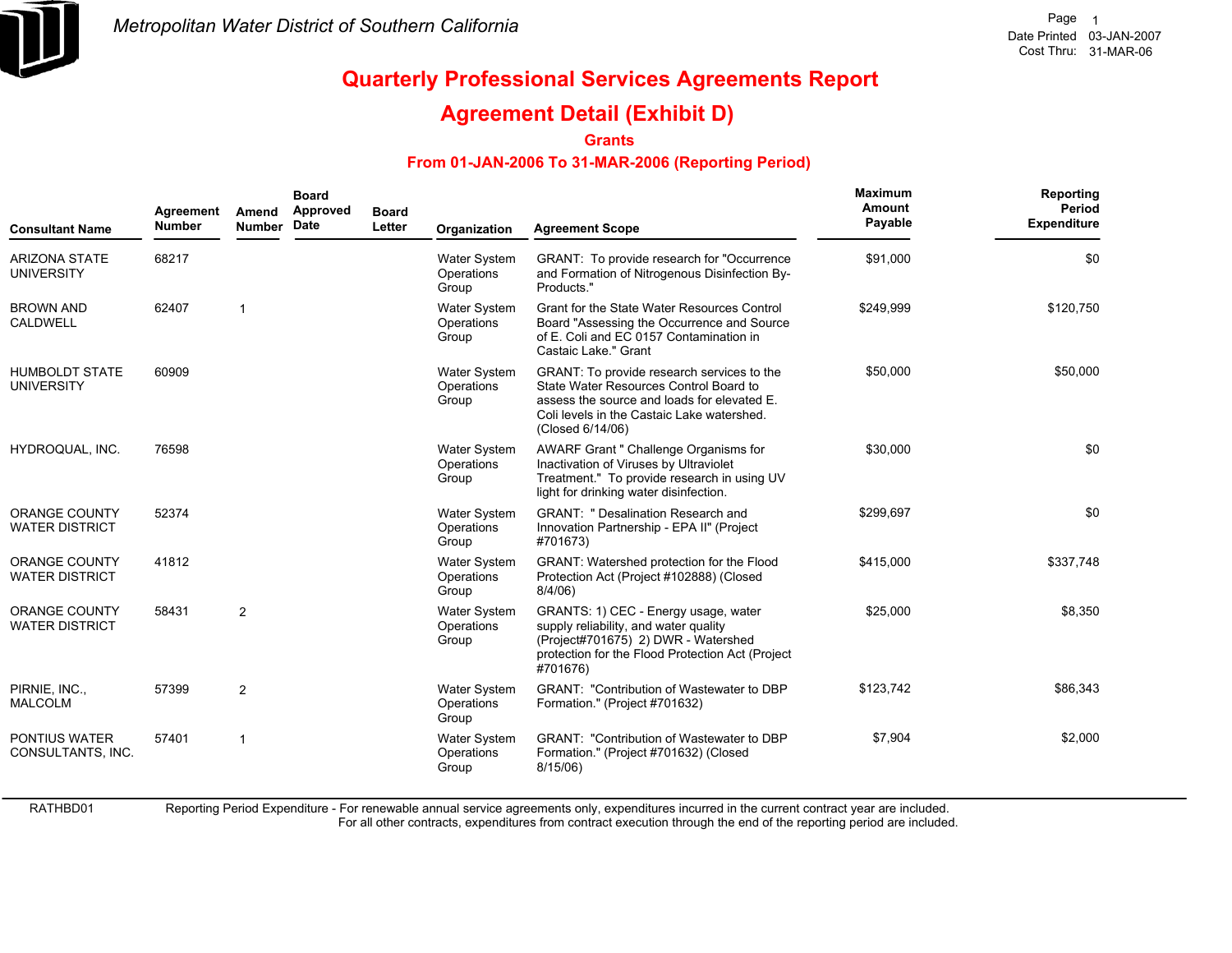

#### **Agreement Detail (Exhibit D)**

**Grants**

#### **From 01-JAN-2006 To 31-MAR-2006 (Reporting Period)**

| <b>Consultant Name</b>                                                    | Agreement<br><b>Number</b> | Amend<br>Number | <b>Board</b><br>Approved<br>Date | <b>Board</b><br>Letter | Organization                               | <b>Agreement Scope</b>                                                                                                          | Maximum<br>Amount<br>Payable | Reporting<br>Period<br><b>Expenditure</b> |
|---------------------------------------------------------------------------|----------------------------|-----------------|----------------------------------|------------------------|--------------------------------------------|---------------------------------------------------------------------------------------------------------------------------------|------------------------------|-------------------------------------------|
| PURDUE UNIVERSITY                                                         | 58434                      |                 |                                  |                        | Water System<br>Operations<br>Group        | GRANT: DWR - "Safe Drinking Water, Clean<br>Water, Watershed Protection and Flood<br>Protection Act." (Project #10288)          | \$200,179                    | \$185,801                                 |
| <b>REGENTS OF THE</b><br>UNIV OF CALIF<br><b>RIVERSIDE</b>                | 58445                      |                 |                                  |                        | <b>Water System</b><br>Operations<br>Group | <b>GRANT: EPA - "Desalination Research &amp;</b><br>Innovative Partnership - EPA<br>III."(Project#701674)                       | \$200,000                    | \$0                                       |
| <b>REGENTS OF THE</b><br>UNIVERSITY OF<br><b>CALIFORNIA</b>               | 46863                      | 3               |                                  |                        | Water System<br>Operations<br>Group        | GRANT: Watershed protection in regards to<br>the Flood Protection Act. (Project #701676)                                        | \$236,667                    | \$96,774                                  |
| <b>REGENTS OF THE</b><br>UNIVERSITY OF<br><b>CALIFORNIA</b>               | 41809                      |                 |                                  |                        | Water System<br>Operations<br>Group        | GRANT: Watershed protection in regards to<br>the Flood Protection Act. (Project #701676)                                        | \$275,000                    | \$0                                       |
| <b>REGENTS OF THE</b><br>UNIVERSITY OF<br><b>CALIFORNIA</b>               | 52377                      |                 |                                  |                        | Water System<br>Operations<br>Group        | <b>GRANT: EPA - "Desalination Research &amp;</b><br>Innovative Partnership". EPA II supports<br>DRIP Project. (Project #701673) | \$243,000                    | \$174,715                                 |
| <b>REGENTS OF THE</b><br>UNIVERSITY OF<br><b>CALIFORNIA</b>               | 52378                      |                 |                                  |                        | Water System<br>Operations<br>Group        | <b>GRANT: "Desalination Research and</b><br>Innovation Partnership - EPA II." (Project<br>#701673)                              | \$243,000                    | \$101,570                                 |
| <b>REGENTS OF THE</b><br>UNIVERSITY OF<br>CALIFORNIA,<br><b>RIVERSIDE</b> | 41810                      |                 |                                  |                        | <b>Water System</b><br>Operations<br>Group | GRANT: "Safe Drinking Water, Clean Water,<br>Watershed Protection and Flood Protection<br>Act."                                 | \$345,000                    | \$146,574                                 |
| RITTMANN, DR.<br><b>BRUCE E.</b>                                          | 57400                      |                 |                                  |                        | <b>Water System</b><br>Operations<br>Group | <b>GRANT: "Contribution of Wastewater to DBP</b><br>Formation." (Project# 701632)                                               | \$8,000                      | \$4,200                                   |
| <b>SAN DIEGO COUNTY</b><br><b>WATER AUTHORITY</b>                         | 41811                      | $\overline{2}$  |                                  |                        | Water System<br>Operations<br>Group        | GRANT: DWR - "Safe Drinking Water, Clean<br>Water, Watershed Protection and Flood<br>Protection Act." (Project#701676)          | \$1,049,000                  | \$0                                       |
| <b>SAN DIEGO COUNTY</b><br><b>WATER AUTHORITY</b>                         | 52373                      |                 |                                  |                        | Water System<br>Operations<br>Group        | <b>GRANT: "Desalination Research and</b><br>Innovation Partnership - EPA II." (Project<br>#701673) (Closed 9/25/06)             | \$243,000                    | \$243,000                                 |

RATHBD01

Reporting Period Expenditure - For renewable annual service agreements only, expenditures incurred in the current contract year are included.

For all other contracts, expenditures from contract execution through the end of the reporting period are included.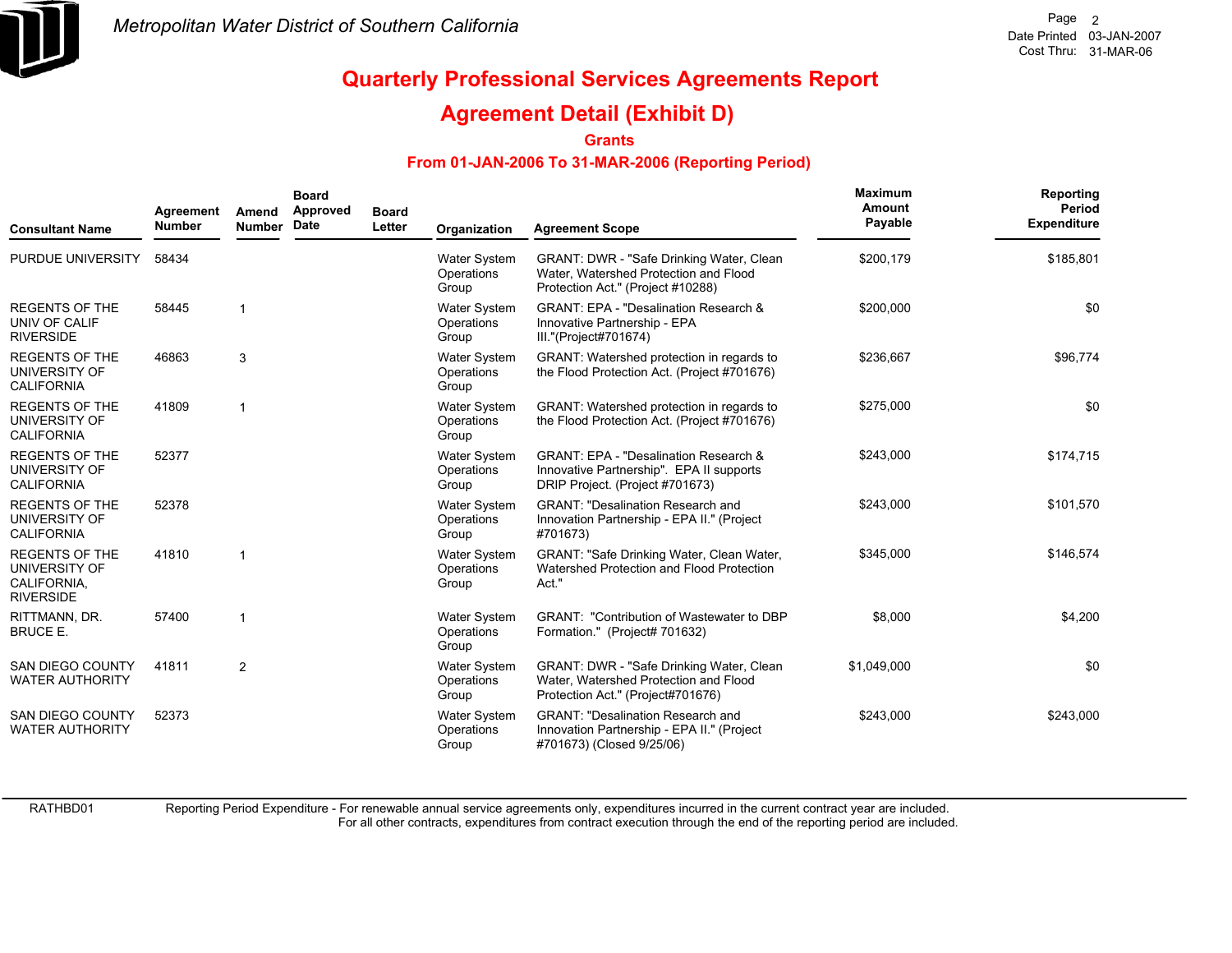

#### **Agreement Detail (Exhibit D)**

#### **Grants**

#### **From 01-JAN-2006 To 31-MAR-2006 (Reporting Period)**

| <b>Consultant Name</b>                                                     | Agreement<br><b>Number</b> | Amend<br><b>Number</b> | <b>Board</b><br>Approved<br><b>Date</b> | <b>Board</b><br>Letter | Organization                               | <b>Agreement Scope</b>                                                                                                      | <b>Maximum</b><br><b>Amount</b><br>Payable | Reporting<br>Period<br><b>Expenditure</b> |
|----------------------------------------------------------------------------|----------------------------|------------------------|-----------------------------------------|------------------------|--------------------------------------------|-----------------------------------------------------------------------------------------------------------------------------|--------------------------------------------|-------------------------------------------|
| <b>SANTA CLARA</b><br><b>VALLEY WATER</b><br><b>DISTRICT</b>               | 52375                      |                        |                                         |                        | Water System<br>Operations<br>Group        | GRANT: "Desalination Research and<br>innovation Partnership ' EPA II" (Project<br>#701673)                                  | \$243,000                                  | \$0                                       |
| <b>SANTA CLARA</b><br><b>VALLEY WATER</b><br><b>DISTRICT</b>               | 41808                      |                        |                                         |                        | Water System<br>Operations<br>Group        | GRANT: "Safe Drinking Water, Clean Water,<br>Watershed Protection and Flood Protection<br>Act." (Project 701676)            | \$557,000                                  | \$0                                       |
| SONOMA COUNTY<br><b>WATER AGENCY</b>                                       | 52376                      |                        |                                         |                        | <b>Water System</b><br>Operations<br>Group | GRANT: EPA - "Desalination Research &<br>Innovative Partnership". EPA II supports<br>DRIP Project. (Project #701673)        | \$188,000                                  | \$94,000                                  |
| <b>TEXAS</b><br><b>AGRICULTURAL</b><br><b>EXPERIMENT</b><br><b>STATION</b> | 63649                      | -1                     |                                         |                        | <b>Water System</b><br>Operations<br>Group | Grant: "Detection of Infectious<br>Cryptosporidium in Filtered Drinking Water."                                             | \$246,697                                  | \$51,306                                  |
| THE UNIVERSITY OF<br><b>NORTH CAROLINA</b>                                 | 71731                      |                        |                                         |                        | <b>Water System</b><br>Operations<br>Group | EPA GRANT: Four Lab Study: Priority<br>Chlorination Disinfection Byproduct Analysis.<br>(Project#701700)                    | \$90,000                                   | \$0                                       |
| <b>U.S. BUREAU OF</b><br><b>RECLAMATION</b>                                | 66418                      |                        |                                         |                        | <b>Water System</b><br>Operations<br>Group | GRANT: To provide research services for the<br>Rio filtration project for the Water Improvement<br>Center. (Project#102888) | \$583,000                                  | \$285,000                                 |
| <b>U.S. GEOLOGICAL</b><br><b>SURVEY</b>                                    | 68216                      |                        |                                         |                        | <b>Water System</b><br>Operations<br>Group | <b>GRANT: Occurrence &amp; Formation of</b><br>Nitrogenous Disinfection By Products.<br>(Project#701663)                    | \$5,000                                    | \$0                                       |
| UNIVERSITY OF<br><b>COLORADO AT</b><br><b>BOULDER</b>                      | 57398                      | $\mathbf{2}$           |                                         |                        | Water System<br>Operations<br>Group        | <b>GRANT: "Contribution of Wastewater to DBP</b><br>Formation." (Project #701632)                                           | \$102,742                                  | \$93,128                                  |
| UNIVERSITY OF<br><b>SOUTHERN</b><br><b>CALIFORNIA</b>                      | 51539                      | 1                      |                                         |                        | Water System<br>Operations<br>Group        | <b>GRANT: "Desalination Research and</b><br>Innovation Partnership - EPA II" (Project<br>#102888) (Closed 10/12/06)         | \$271,000                                  | \$219,218                                 |
| <b>WEST BASIN</b><br><b>MUNICIPAL WATER</b><br><b>DISTRICT</b>             | 41807                      | 1                      |                                         |                        | <b>Water System</b><br>Operations<br>Group | GRANT: Safe Drinking Water, Clean Water,<br>Watershed Protection and Flood Protection<br>Act. (Project #701676)             | \$564,580                                  | \$0                                       |

RATHBD01

Reporting Period Expenditure - For renewable annual service agreements only, expenditures incurred in the current contract year are included.

For all other contracts, expenditures from contract execution through the end of the reporting period are included.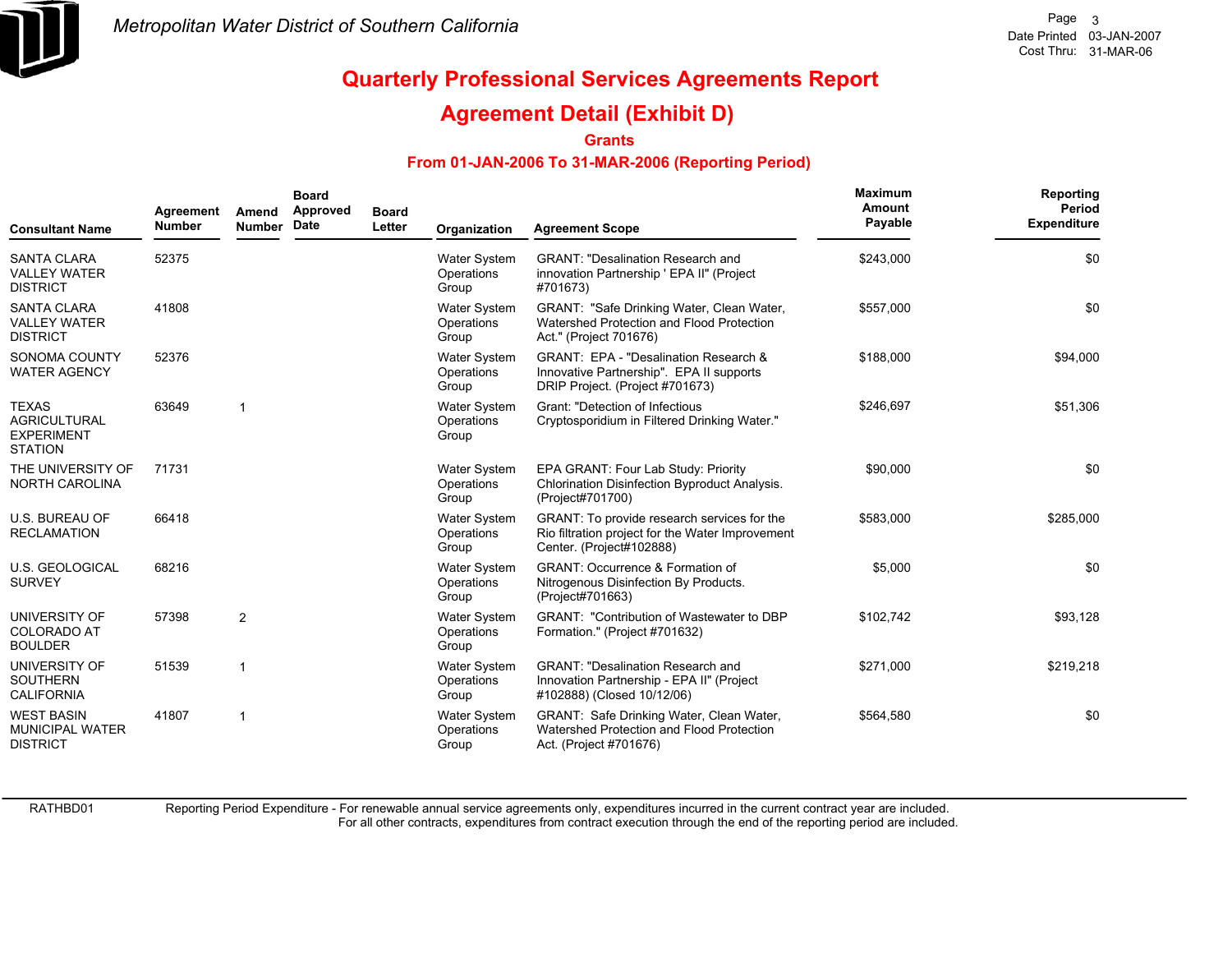

### **Agreement Detail (Exhibit D)**

**Grants**

#### **From 01-JAN-2006 To 31-MAR-2006 (Reporting Period)**

| <b>Consultant Name</b>                                         | Agreement<br>Number               | Amend<br>Number Date | <b>Board</b><br>Approved | <b>Board</b><br>Letter | Organization                               | <b>Agreement Scope</b>                                                                            |               | <b>Maximum</b><br>Amount<br>Payable | Reporting<br>Period<br><b>Expenditure</b> |
|----------------------------------------------------------------|-----------------------------------|----------------------|--------------------------|------------------------|--------------------------------------------|---------------------------------------------------------------------------------------------------|---------------|-------------------------------------|-------------------------------------------|
| <b>WEST BASIN</b><br><b>MUNICIPAL WATER</b><br><b>DISTRICT</b> | 52372                             |                      |                          |                        | <b>Water System</b><br>Operations<br>Group | <b>GRANT: "Desalination Research and</b><br>Innovation Partnership - EPA II."<br>(Project#701673) |               | \$98,000                            | \$0                                       |
|                                                                | <b>Total Number of Agreements</b> |                      | 30                       |                        |                                            |                                                                                                   | <b>Totals</b> | \$7,284,207                         | \$2,300,476                               |

**\* \* \* End of Report \* \* \***

RATHBD01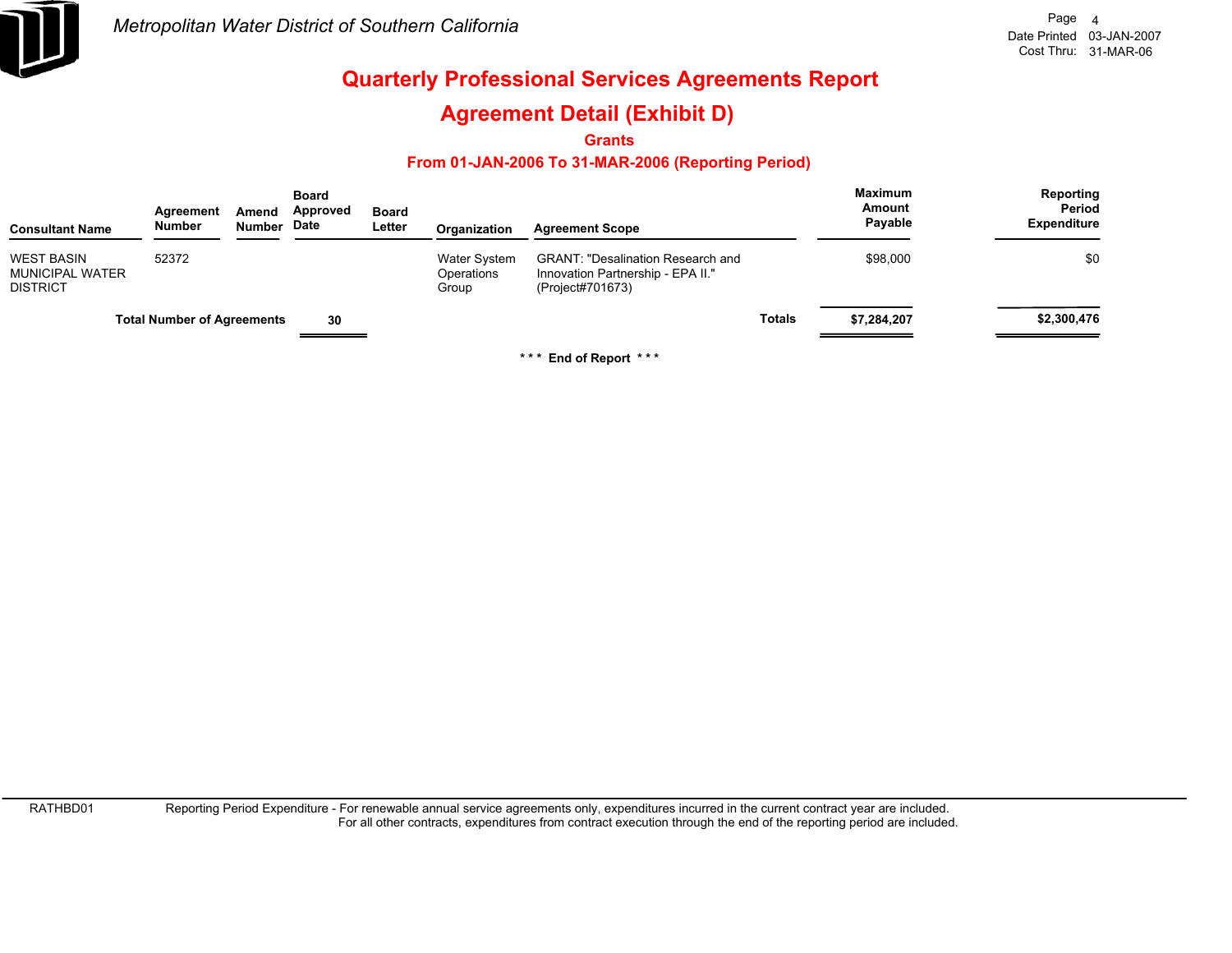

#### **Agreement Detail (Exhibit E)**

#### **All Terminated Agreements**

#### **From 01-JAN-2006 To 31-MAR-2006 (Reporting Period)**

| <b>Consultant Name</b>                       | Agreement<br><b>Number</b> | Amend<br>Number Date | <b>Board</b><br><b>Approved</b> | <b>Board</b><br>Letter | Organization                                                   | <b>Agreement Scope</b>                                                                                             | <b>Maximum</b><br>Amount<br>Payable | Reporting<br><b>Period</b> | Expenditure Value Received                                                                                                                                                                                                                                        |
|----------------------------------------------|----------------------------|----------------------|---------------------------------|------------------------|----------------------------------------------------------------|--------------------------------------------------------------------------------------------------------------------|-------------------------------------|----------------------------|-------------------------------------------------------------------------------------------------------------------------------------------------------------------------------------------------------------------------------------------------------------------|
| <b>CALIFORNIA</b><br>COMMUNICATIONS,<br>INC. | 60462                      |                      |                                 |                        | Chief<br>Executive's<br>Office                                 | To provide a strategic plan for small<br>businesses and opinion leaders on the<br>topic of water. (Closed 3/13/06) | \$25,000                            | \$25,000                   | Provided visibility amongst various<br>small businesses and opinion<br>leaders through a CEO Business<br>Luncheon that was coordinated by<br>the consultant.                                                                                                      |
| <b>CLARK ASSOCIATES.</b><br><b>ANN</b>       | 48309                      |                      |                                 |                        | Chief<br>Executive's<br>Office (Human<br>Resources<br>Section) | To provide employee assistance<br>program services. (Closed 2/2/06)<br><b>RFP 531</b>                              | $$40,000$ R                         | \$0                        | Provided EAP services for MWD<br>employees and families.                                                                                                                                                                                                          |
| CRITERIA, LLC                                | 60906                      |                      |                                 |                        | Chief<br>Executive's<br>Office (Human<br>Resources<br>Section) | To provide training services on<br>"Writing Better RFPs". (Closed<br>2/15/06                                       | \$20,500                            | \$8,200                    | Provided training on writing better<br>RFP requirements for 28 contract<br>administrators to improve the<br>clarity of various RFP elements,<br>including statements of work.                                                                                     |
| <b>OCEANCREST</b><br>TECHNOLOGIES, INC.      | 60895                      | 3                    |                                 |                        | Chief<br>Executive's<br>Office (Human<br>Resources<br>Section) | To provide computer software and<br>technical training. (Closed 1/12/06)<br><b>RFP 634</b>                         | \$40,000                            | \$33,095                   | Provided computer training on a<br>range of introductory through<br>advanced skills on MWD standard<br>software such as Microsoft<br>Windows XP, Office 2000 (Word,<br>Excel, PowerPoint), etc. for 234<br>employees at locations throughout<br>the service area. |
| <b>PSOMAS &amp;</b><br><b>ASSOCIATES</b>     | 48316                      | 2                    |                                 |                        | Chief<br>Executive's<br>Office                                 | To provide real estate development<br>consulting services. (Closed 3/27/06)                                        | $$100,000$ R                        | \$0                        | No services were received under<br>this contract.                                                                                                                                                                                                                 |
| <b>CAL POLY POMONA</b><br>FOUNDATION, INC.   | 65056                      |                      |                                 |                        | <b>External Affairs</b><br>Group                               | To provide support for the Solar Cup<br>2005 event. (Closed 2/6/06)                                                | \$61,400                            | \$36,256                   | Provided specialized solar boat<br>building and racing knowledge to<br>devote to the Solar Cup activity. It<br>is more cost-effective to use Cal<br>Poly students and staff with<br>experience in this field.                                                     |

RATHBD02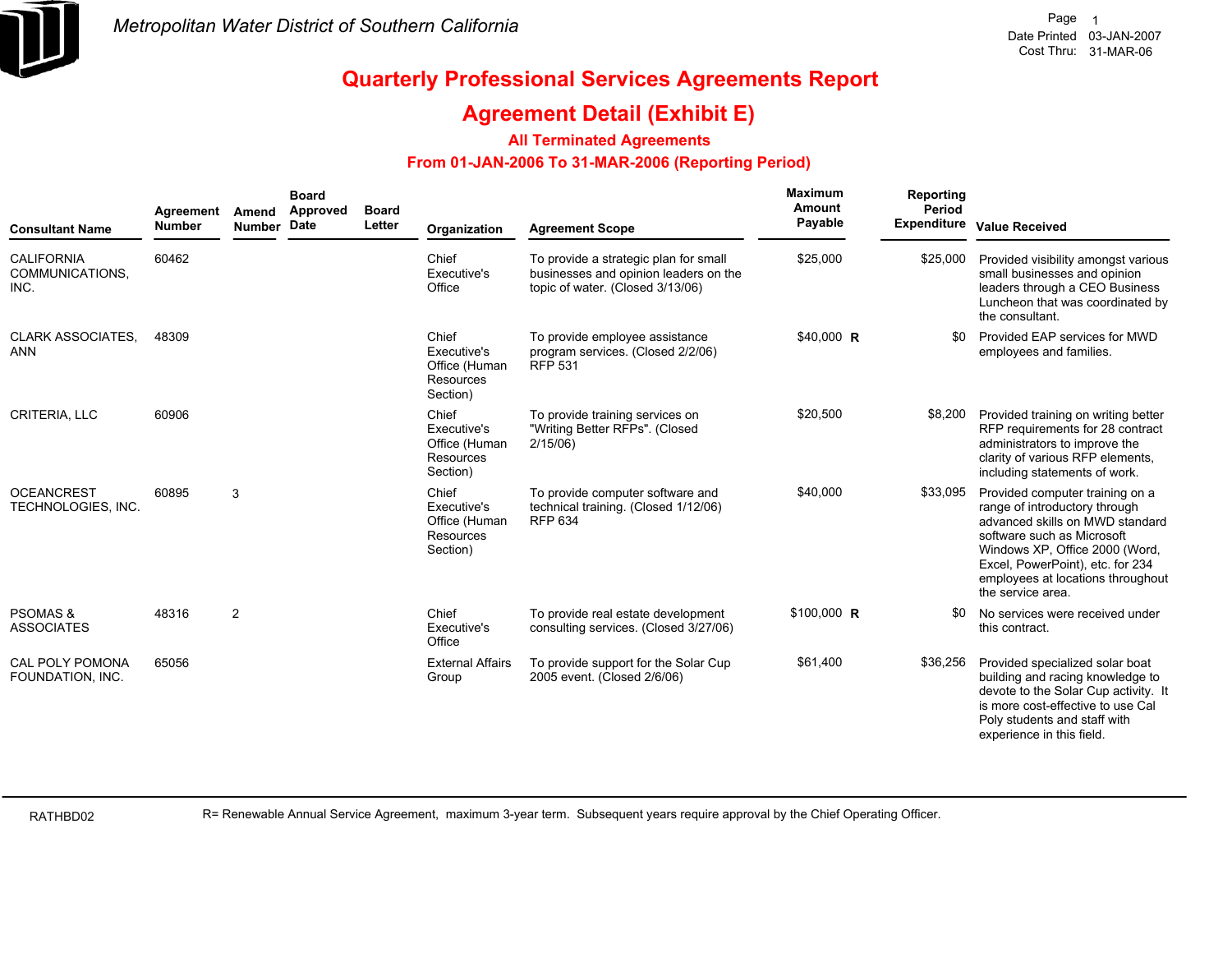

#### **Agreement Detail (Exhibit E)**

#### **All Terminated Agreements**

#### **From 01-JAN-2006 To 31-MAR-2006 (Reporting Period)**

| <b>Consultant Name</b>                                                       | Agreement<br><b>Number</b> | Amend<br>Number Date | <b>Board</b><br>Approved | <b>Board</b><br>Letter | Organization                      | <b>Agreement Scope</b>                                                                                                                         | <b>Maximum</b><br><b>Amount</b><br>Payable | Reporting<br>Period | Expenditure Value Received                                                                                                                                                                                                                   |
|------------------------------------------------------------------------------|----------------------------|----------------------|--------------------------|------------------------|-----------------------------------|------------------------------------------------------------------------------------------------------------------------------------------------|--------------------------------------------|---------------------|----------------------------------------------------------------------------------------------------------------------------------------------------------------------------------------------------------------------------------------------|
| CAPITOL ADVOCACY,<br><b>LLC</b>                                              | 57626                      |                      |                          |                        | <b>External Affairs</b><br>Group  | To provide legislative consulting<br>services. (Closed 2/7/06)                                                                                 | \$125,000                                  | \$120,000           | Provided valuable assistance with<br>regard to the implementation of<br>CALFED Bay/Delta Program.<br>Also, consultant assisted with key<br>legislative that went through the<br>process and ultimately to the<br>Governor's desk.            |
| <b>MATRIX</b><br><b>COMMUNICATIONS</b>                                       | 57806                      | $\overline{2}$       |                          |                        | <b>External Affairs</b><br>Group  | To provide a 75th anniversary<br>commemorative video. (Closed 2/2/06)                                                                          | \$70,908                                   | \$70,908            | Provided a commemorative video<br>for MWD's 75th anniversary.                                                                                                                                                                                |
| <b>MARSH RISK &amp;</b><br><b>INSURANCE</b><br><b>SERVICES</b>               | A04571-A                   | - 1                  | 28-APR-98                | $8 - 7$                | <b>Chief Financial</b><br>Officer | To provide payment services for OCIP<br>insurance premium for DVL Project.<br>(Closed 3/27/06) RFP 102                                         | \$44,352,537                               | \$33,796,255        | Provided auditing premiums,<br>reporting claims and safety data<br>and administering premium<br>payments and refunds.                                                                                                                        |
| <b>APPLICATIONS</b><br><b>SOFTWARE</b><br><b>TECHNOLOGY CORP.</b>            | 59671                      | -1                   | 09-MAR-04                | $8 - 5$                | Corporate<br>Resources            | To provide technical services for the<br>installation of Oracle Project<br>Accounting and Grant Management<br>Modules. (Closed 2/2/06) RFP 659 | \$1,245,000                                | \$1,244,960         | Provided consulting services that<br>supported the successful<br>implementation of Oracle's Project<br>Accounting/Grants Management<br>application.                                                                                          |
| <b>APPLICATIONS</b><br><b>SOFTWARE</b><br><b>TECHNOLOGY CORP.</b>            | 68196                      |                      |                          |                        | Corporate<br>Resources            | To provide Oracle Project Accounting<br>& Grants Management training.<br>(Closed 1/20/06) RFP572:1-6                                           | \$42,700                                   | \$37,200            | Provided training and material in<br>support of the Project<br>Account/Grant Management<br>implementation.                                                                                                                                   |
| BLOOSTON,<br>MORDKOFSKY.<br><b>DICKENS.DUFFY &amp;</b><br><b>PRENDERGAST</b> | 44192                      | -1                   |                          |                        | Corporate<br>Resources            | To provide services regarding FCC<br>laws and regulations. (Closed 1/10/06)<br><b>RFP 477</b>                                                  | $$60,000$ R                                | \$8,263             | Provided Legal representation<br>before the Federal<br>Communications Commission.<br>Obtained necessary license for<br>AMR project, renewal of FCC<br>Licenses. Provided resolution of<br>financial claim where MWD was<br>exempt from fees. |

RATHBD02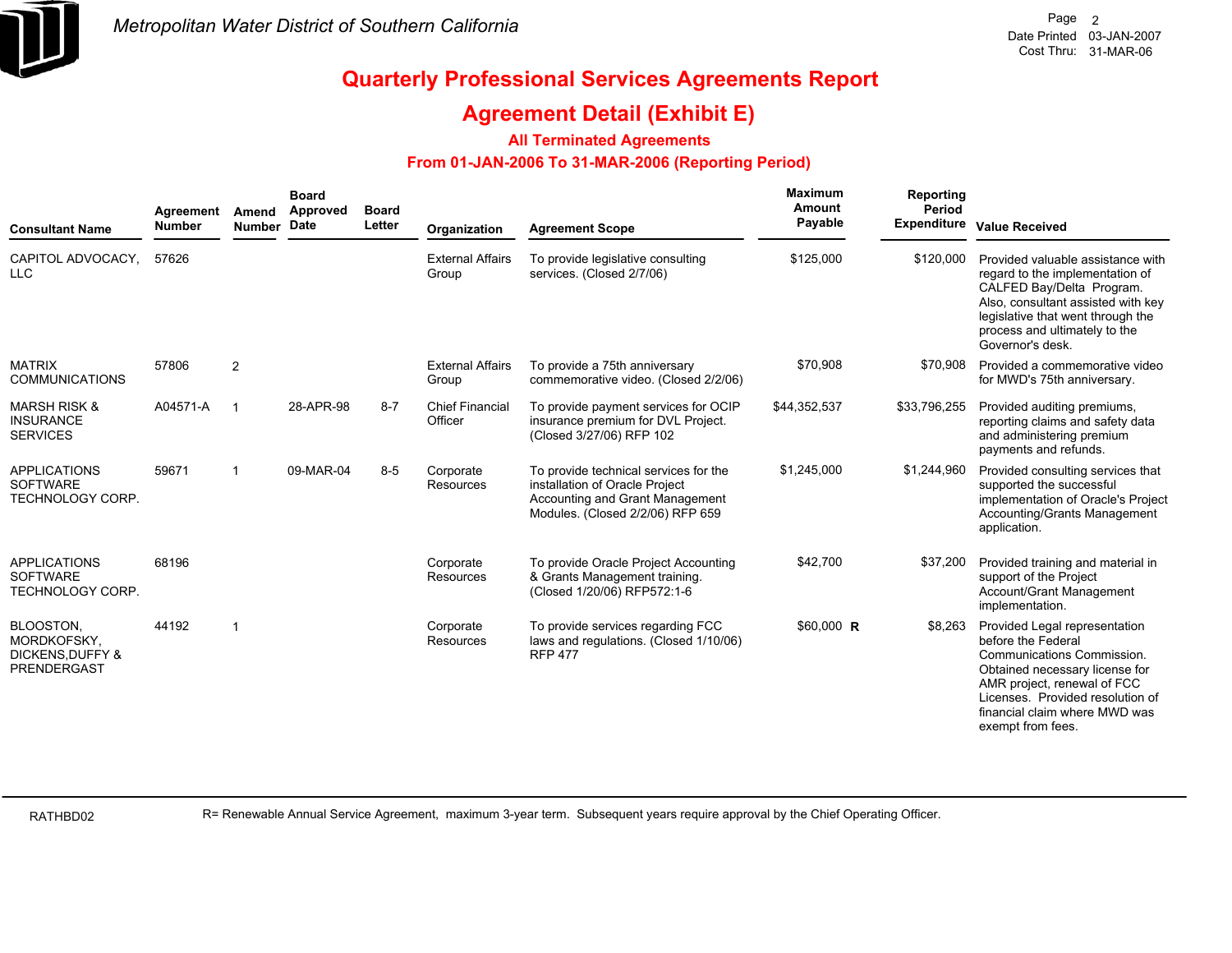

### **Agreement Detail (Exhibit E)**

#### **All Terminated Agreements**

#### **From 01-JAN-2006 To 31-MAR-2006 (Reporting Period)**

| <b>Consultant Name</b>                      | Agreement<br><b>Number</b> | Amend<br>Number Date | <b>Board</b><br>Approved | <b>Board</b><br>Letter | Organization                               | <b>Agreement Scope</b>                                                                                                       | Maximum<br>Amount<br>Payable | Reporting<br>Period<br><b>Expenditure</b> | <b>Value Received</b>                                                                                                                                                                                                                                |
|---------------------------------------------|----------------------------|----------------------|--------------------------|------------------------|--------------------------------------------|------------------------------------------------------------------------------------------------------------------------------|------------------------------|-------------------------------------------|------------------------------------------------------------------------------------------------------------------------------------------------------------------------------------------------------------------------------------------------------|
| CMC AMERICAS, INC.                          | 62409                      | $\overline{4}$       |                          |                        | Corporate<br>Resources                     | To provide design development and<br>deployment of the Business Systems<br>Data Recovery Project. (Closed<br>2/1/06) RFP 572 | \$249,999                    | \$234,977                                 | Provided project management<br>services as stipulated in the<br>agreement.                                                                                                                                                                           |
| <b>HENDRICKS STUDIOS</b><br>& ASSOCIATES    | 60292                      | $\overline{1}$       |                          |                        | Corporate<br>Resources                     | To provide on-call photography<br>services. (Closed 3/21/06) RFP 573                                                         | \$24,500 R                   | \$900                                     | Provided photography work.                                                                                                                                                                                                                           |
| <b>MCDONALD</b><br>ADVERTISING CO.,<br>INC. | 60291                      | -1                   |                          |                        | Corporate<br>Resources                     | To provide on-call photography<br>services. (Closed 3/21/06) RFP 573                                                         | \$24,500 R                   | \$0                                       | To provided photography work.<br>However, consultant was never<br>used.                                                                                                                                                                              |
| <b>MILLI MICRO</b><br>SYSTEMS, INC.         | 68863                      |                      |                          |                        | Corporate<br>Resources                     | To provide IT Project Management<br>training services. (Closed 2/2/06) RFP<br>572                                            | \$18,500                     | \$18.250                                  | Provided fundamentals of IT<br>Project Management to support<br>efficient implementation of WMD's<br>selected capital project.                                                                                                                       |
| <b>RBF CONSULTING</b>                       | 61473                      |                      |                          |                        | Corporate<br>Resources                     | To provide land surveying, mapping<br>and data management services.<br>(Closed 2/15/06) RFP 574                              | $$240,000$ R                 | \$156,250                                 | Provided aerial orthophotos and<br>topographic maps covering<br>multiple capital projects for which<br>we do not have the proper<br>equipment nor expertise to<br>perform in-house, which would not<br>be cost effective as an internal<br>resource. |
| TOWILL. INC.                                | 54072                      |                      |                          |                        | Corporate<br>Resources                     | To provide surveying, mapping and<br>related services. (Closed 2/15/06) RFP<br>568                                           | \$248,900 R                  | \$77,000                                  | Provided aerial orthophotos and<br>topographic maps covering<br>multiple capital projects for which<br>we do not have the proper<br>equipment nor expertise to<br>perform in-house, which would<br>not be cost effective as an internal<br>resource. |
| <b>ALAMAR</b><br>CONSTRUCTION, INC.         | 63645                      | 2                    |                          |                        | <b>Water System</b><br>Operations<br>Group | To provide health and safety<br>inspection services for the CRA<br>shutdown. (Closed 2/17/06)                                | \$60,000                     | \$57,039                                  | Provided timely response and<br>support during times of critical<br>need for Professional Safety and<br><b>Health Services.</b>                                                                                                                      |

RATHBD02